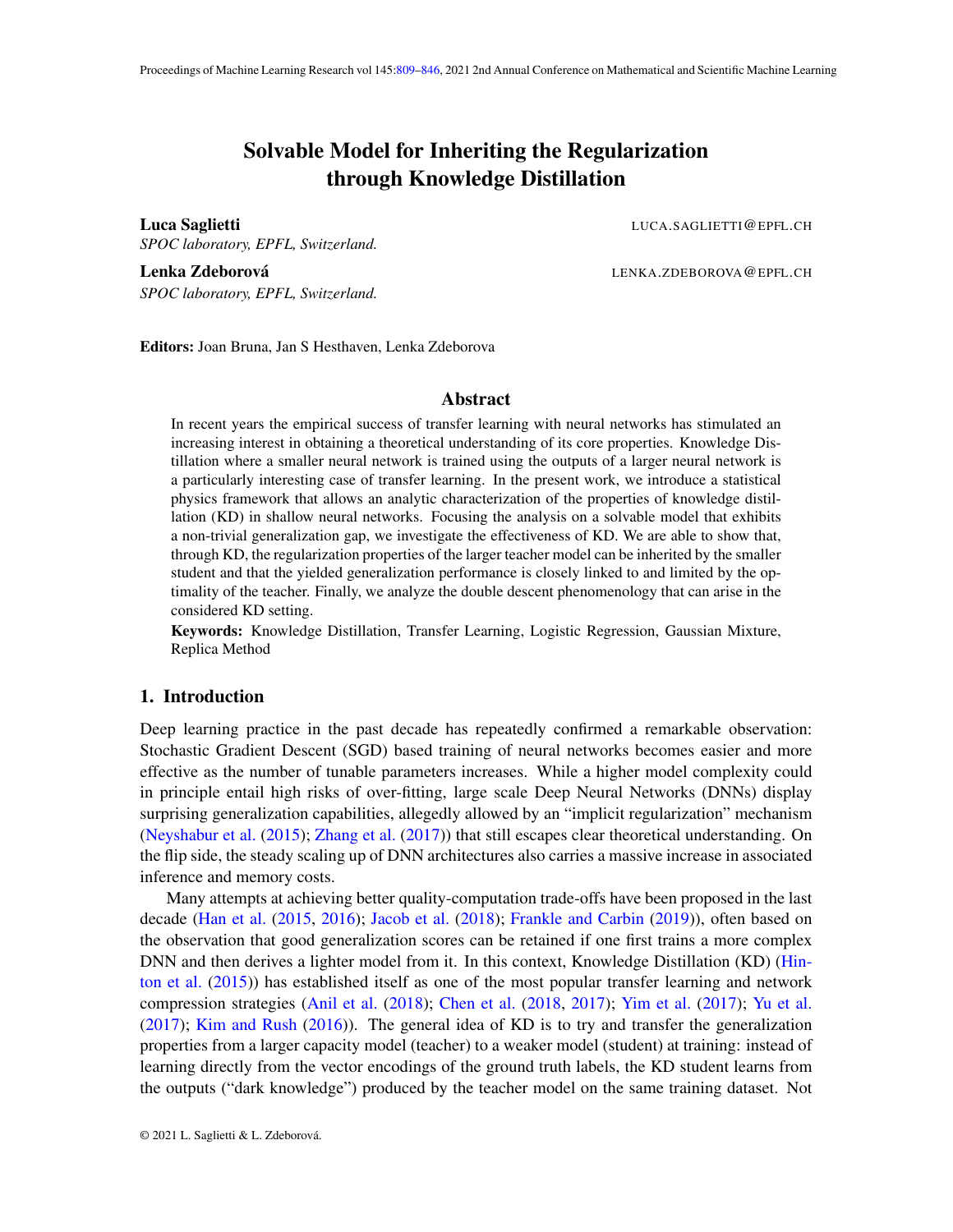only the KD optimization step, with real-valued outputs, seems to be generally more well-behaved than usual training, numerical experiments also show that with very little fine-tuning at the level of the employed regularization and optimization heuristics one can reach competitive generalization scores [\(Tang et al.](#page-18-3) [\(2020\)](#page-18-3)).

Despite its effectiveness, KD is still not very well understood from a theoretical standpoint. Few recent works [\(Celik et al.](#page-15-1) [\(2017\)](#page-15-1); [Phuong and Lampert](#page-17-3) [\(2019\)](#page-17-3); [Tang et al.](#page-18-3) [\(2020\)](#page-18-3); [Rahbar et al.](#page-17-4) [\(2020\)](#page-17-4); [Yuan et al.](#page-18-4) [\(2019\)](#page-18-4); [Furlanello et al.](#page-16-6) [\(2018\)](#page-16-6)) have attempted to analyse KD in controlled settings, breaking down its net positive impact into separate contributions and proposing a connection between the effectiveness of KD and the role of label smoothing and sample reweighting strategies and that of priors on data geometry [\(Yuan et al.](#page-18-4) [\(2019\)](#page-18-4); [Furlanello et al.](#page-16-6) [\(2018\)](#page-16-6)). In this work we approach the problem from a statistical physics perspective, aiming to characterize the typical generalization performance achieved by a KD student in the asymptotic limit of large input dimension and dataset size. The main questions we want to investigate are how KD can transfer the regularization properties between mismatched models and when the KD student can display an improvement upon the best score achievable with usual training procedures.

In order to allow a mathematical definition of knowledge distillation, consider a typical classification problem where, given a large dataset of input-output associations  $\mathcal{D} = \{x^{\mu}, y^{\mu}\}_{\mu=1}^{M}$  the task is to learn a parametrized rule  $f(x^{\mu}, \{w\})$  (f representing a neural network and  $\{w\}$  its parameters or weights) that allows correct classification of test data points not seen in the training set. As customary, learning can be framed as an empirical risk minimization problem, introducing a regularized loss-function:

$$
\mathcal{L}(\{\mathbf{w}\}, \mathcal{D}; \lambda) = \sum_{\mu=1}^{M} \ell(y^{\mu}, \sigma(f(\mathbf{x}^{\mu}, \{\mathbf{w}\}))) + \frac{\lambda}{2} ||\mathbf{w}||_2^2
$$
 (1)

where, in the binary classification case,  $\sigma(\cdot)$  is the sigmoid activation function  $\sigma(x) = (1 + \exp(-x))^{-1}$  $(sof tmax$  in the multi-class case), and where a typical choice would be a cross-entropy loss  $\ell(p, q) = \mathcal{H}(p, q)$ :

$$
\mathcal{H}(p,q) = -p \log q - (1-p) \log(1-q) \tag{2}
$$

and an  $L_2$ -norm regularization.

In knowledge distillation (KD), one assumes to be granted access to the outputs  $\tilde{f}(x^{\mu}, {\tilde{w}})$ produced over the training set by a (more complex) teacher model  $\{\tilde{\mathbf{w}}\}$ , and one aims at training a (weaker) student model through the modified loss:

$$
\mathcal{L}_{KD}(\{\boldsymbol{w}\}, \{\tilde{\boldsymbol{w}}\}, \mathcal{D}; \lambda, \chi) = \sum_{\mu=1}^{N} \ell_{KD} \left( y^{\mu}, \tilde{f}(\boldsymbol{x}^{\mu}, \{\tilde{\boldsymbol{w}}\}), f(\boldsymbol{x}^{\mu}, \{\boldsymbol{w}\}), \chi \right) + \frac{\lambda}{2} {\|\boldsymbol{w}\|}_{2}^{2} \qquad (3)
$$

where:

<span id="page-1-0"></span>
$$
\ell_{KD}(y, p, q, \chi) = (1 - \chi) \mathcal{H}(y, \sigma(q)) + \chi \mathcal{H}(\sigma(p), \sigma(q)).
$$
\n(4)

The student is thus mixing the usual data-fitting approach with a goal of approximating the behavior of the teacher, the external parameter  $\chi$  serving to balance between fitting the ground truth labels and the teacher outputs. A key idea behind distillation is that for the student the optimization process becomes more transparent, as it can rely on the more explicit knowledge derived from the teacher outputs: the softer outputs can prevent student overconfidence on noisy data points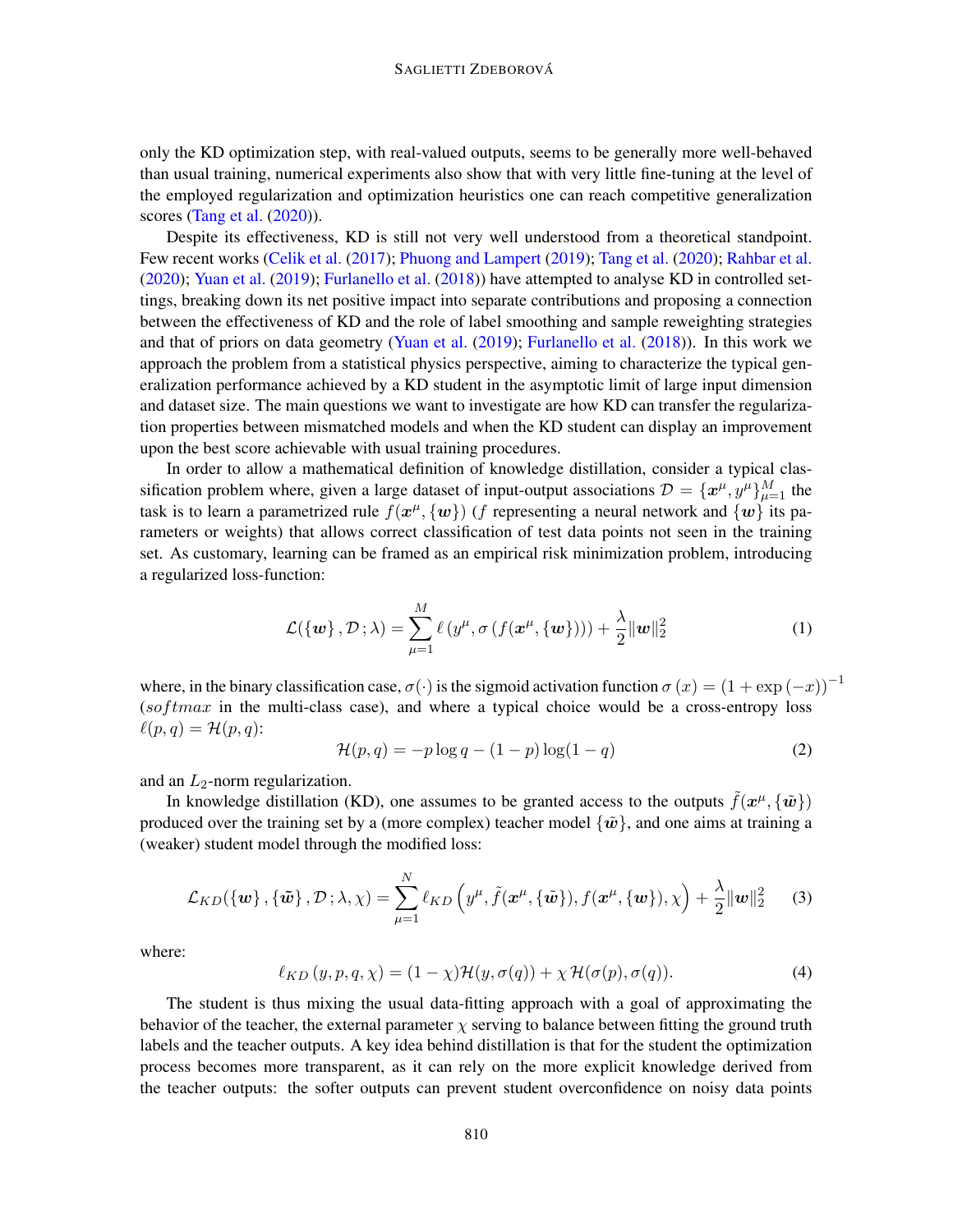and highlight correlations among different labels. Note that, in multi-class problems one typically considers also a distillation temperature  $T$ , reweighing teacher and student outputs: we will ignore this additional external parameter in the following, since we focus on a binary classification setting (a short analysis of its effect can be found in Appendix [B\)](#page-31-0).

#### 1.1. Main contributions

In this manuscript, we develop and apply an analytic framework to study knowledge distillation in models where the learning performance is solvable with the replica method. We then consider specifically a Gaussian mixture model where the student is constrained to be sparse, and we perform a series of controlled studies that allowed an investigation of the inheritance properties of knowledge distillation. All analytical results are crosschecked with numerical experiments. Our main results can be summarized in the following qualitative observations:

- Without any fine-tuning at the level of the student loss function, using KD allows a transfer of the (possibly fine-tuned) regularization properties of the teacher, even if the two models are mismatched and even if the regularization strategy in the teacher training is not known explicitly.
- When the regularization mechanism employed for regularizing the teacher can also be applied directly to the student, fine-tuning the direct regularization and fine-tuning the parameters of the KD loss leads to comparable generalization performance. No improvement is observed in this setting.
- If one can access a trained network with superior generalization performance and employ it as a teacher in a KD process, also the KD student will inherit superior generalization properties.
- In the limit of zero direct regularization on the student, the KD loss gives rise to a hybrid double-descent phenomenology, displaying both logistic regression and linear regression types of cusps.

Of course, the results we derived in the simple Gaussian mixture model may not generalize directly to more complex network architectures or different types of model mismatches. We argue, however, that the observed qualitative behavior is in line with the empirical observations about KD practice in deep learning [\(Hinton et al.](#page-16-3) [\(2015\)](#page-16-3); [Rahbar et al.](#page-17-4) [\(2020\)](#page-17-4)), and support the propositions that transferring knowledge from larger (implicitly regularized) neural network models is almost automatically beneficial for the test performance of weaker students. Moreover, the development of a general theoretical framework for this type of study could stimulate a similar analysis in more realistic settings.

In the next section, we introduce our analytical framework, yielding an asymptotic description of training through knowledge distillation. In section [3,](#page-4-0) we present a solvable model where the test performance associated with logistic regression is largely sub-optimal and we define in which sense the considered student network is a smaller model than the teacher. In section [4,](#page-6-0) we apply the analytical framework to the model and we derive a set of deterministic fixed-point equations that allow an estimate of the KD student generalization performance. In section [5,](#page-8-0) we showcase the main results of this work, comparing our predictions with numerical simulations. In particular, we characterize the inheritance properties and the limits of KD and show when KD can potentially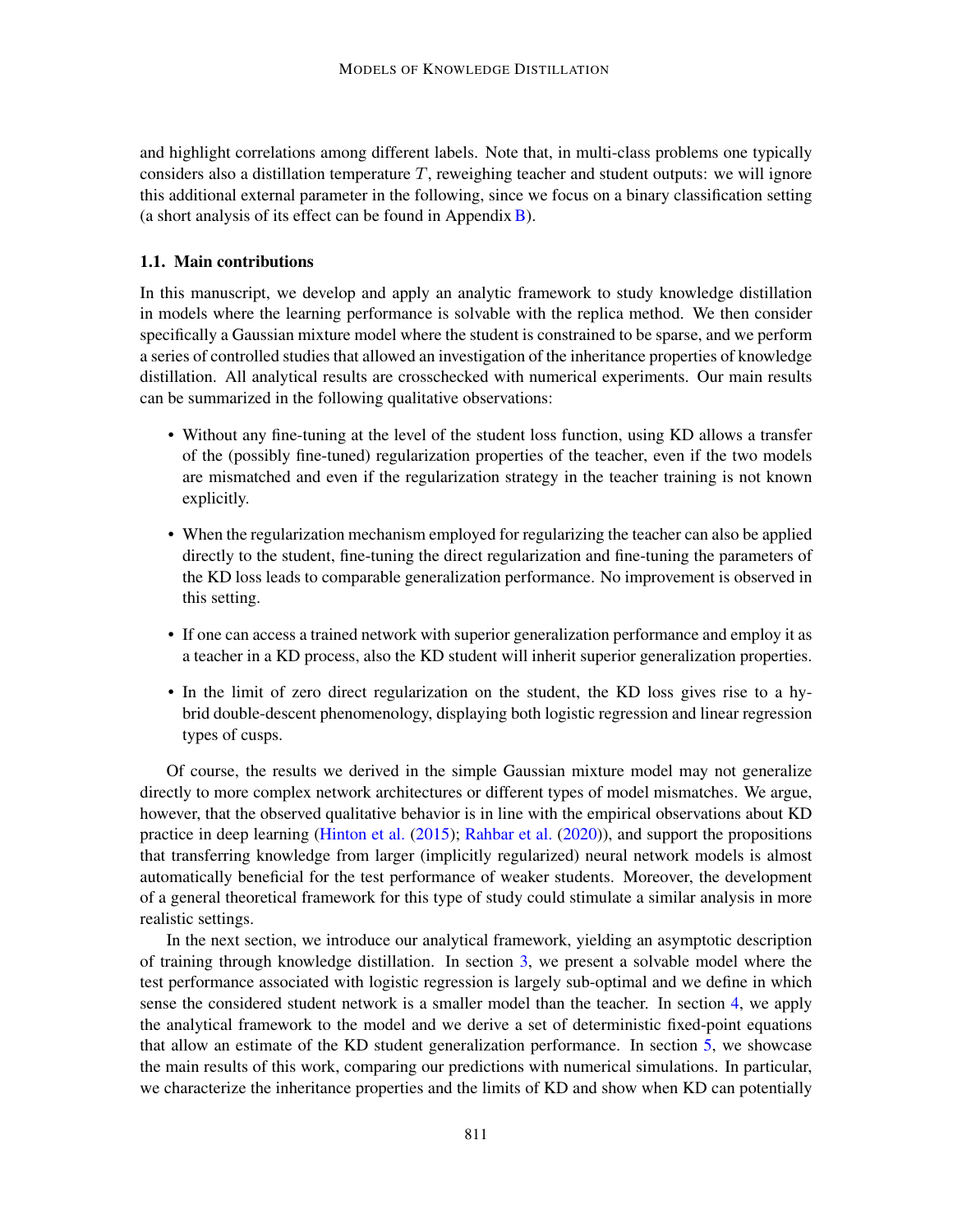lead to improved generalization with respect to typical logistic regression. In section [6,](#page-13-0) we focus on the double-descent phenomenology that appears in our simple transfer learning setup. Finally, in section [7](#page-14-0) we discuss our results and propose some future research perspectives.

# <span id="page-3-1"></span>2. Statistical physics framework to analyze knowledge distillation

The main technical contribution of this work consists in the introduction of an analytic framework based on the replica formalism (Mézard et al.  $(1987)$ ; [Mezard and Montanari](#page-17-6) [\(2009\)](#page-17-6)), that allows the characterization of learning through knowledge distillation in tractable models.

The proposed analytic setup stems from the simple observation that KD can naturally be framed as a 2-level problem: in the first step one trains a teacher model with the true labels and the dataset  $\mathcal{D}$ ; in the second step a student network is trained with the same inputs and the outputs produced by the teacher. From the perspective of the replica method, the fact that the two systems are sharing the same inputs (same quenched disorder) is effectively coupling them. However, because of the fixed order of the two training procedures, the teacher model is not affected by the presence of the student and therefore its statistical properties can be determined self-consistently. On the other hand, the statistical measure of the student is directly dependent on the specific realization of the teacher.

In particular, we can characterize the typical KD student by considering the disordered partition function:

$$
Z(\{\tilde{\boldsymbol{w}}\},\mathcal{D}) = \lim_{\beta \to \infty} \int d\boldsymbol{w} \ e^{-\beta \mathcal{L}_{KD}(\{\boldsymbol{w}\},\{\tilde{\boldsymbol{w}}\},\mathcal{D})} \tag{5}
$$

in the limit  $\beta \to \infty$ , where the measure focuses on the minimizers of the KD loss functions, and then evaluate the free-entropy  $\Phi$  of the model by performing an external average over the realization of the dataset and an internal average over the measure of the trained teacher:

<span id="page-3-0"></span>
$$
\Phi = \frac{1}{N} \left\langle \langle \log Z(\{\tilde{\boldsymbol{w}}\}, \mathcal{D}) \rangle_{\{\tilde{\boldsymbol{w}}\}} \right\rangle_{\mathcal{D}}.
$$
\n(6)

Quantities of interest such as the value of test error of the student are then readily derived from this free entropy in ways standard to statistical physics [\(Mezard and Montanari](#page-17-6) [\(2009\)](#page-17-6)). Obtaining a close formula for the free entropy  $\Phi$  is hence the key difficulty that can be overcome using the replica trick (Mézard et al. [\(1987\)](#page-17-5)). The replica formalism required for evaluating the double average in Eq. [\(6\)](#page-3-0) is equivalent to a Franz-Parisi potential computation [\(Franz and Parisi](#page-16-7) [\(1997\)](#page-16-7)), where one first samples a configuration from an independent equilibrium measure and then evaluates the freeenergy of a coupled system sharing the same realization of the disorder.

The computation starts from a chain of identities based on two separate replica tricks:

<span id="page-3-2"></span>
$$
\Phi = \frac{1}{N} \left\langle \left\langle \log \lim_{\beta \to \infty} \int dw \ e^{-\beta \mathcal{L}_{KD}(\{w\}, \{\tilde{w}\}, \mathcal{D})} \right\rangle_{\{\tilde{w}\}} \right\rangle_{\mathcal{D}} = \quad (7)
$$

$$
\frac{1}{N} \left\langle \left\langle \lim_{n \to 0} \frac{\partial}{\partial n} \lim_{\beta \to \infty} \int \prod_{a=1}^{n} d\mathbf{w}^{a} e^{-\beta \mathcal{L}_{KD}(\{\mathbf{w}^{a}\}, \{\tilde{\mathbf{w}}\}, \mathcal{D})} \right\rangle_{\{\tilde{\mathbf{w}}\}} \right\rangle_{\mathcal{D}} = (8)
$$

$$
\frac{1}{N} \left\langle \lim_{\tilde{n}, n \to 0} \frac{\partial}{\partial n} \lim_{\tilde{\beta}, \beta \to \infty} \int \prod_{c=1}^{\tilde{n}} d\tilde{\boldsymbol{w}}^c e^{-\tilde{\beta} \mathcal{L}(\{\tilde{\boldsymbol{w}}^c\}, \mathcal{D})} \int \prod_{a=1}^n d\boldsymbol{w}^a e^{-\beta \mathcal{L}_{KD}(\{\boldsymbol{w}^a\}, \{\tilde{\boldsymbol{w}}^1\}, \mathcal{D})} \right\rangle_{\mathcal{D}}.
$$
 (9)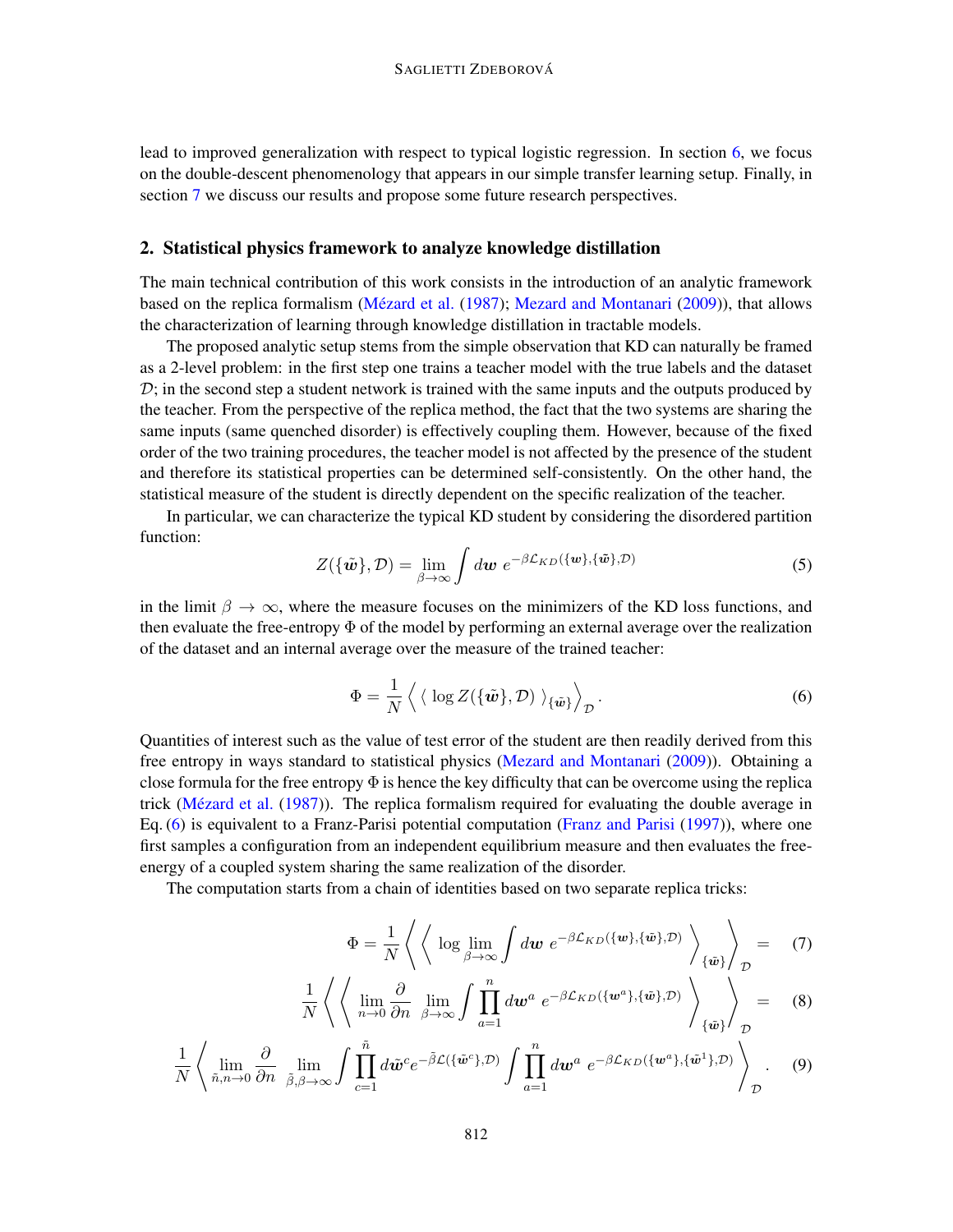In order to evaluate the disorder average, in the second line the logarithm is removed by replicating the student configuration  $\{w^a\}_{a=1}^n$  (using the identity  $\log x = \lim_{n\to 0} \partial_n x^n$ ). In the third line, instead, the average over the teacher is removed by introducing  $\tilde{n} - 1$  non-interacting and a single interacting replica of the teacher  $\{\tilde{w}^c\}_{c=1}^{\tilde{n}}$ , so that in the  $\tilde{n}\to 0$  limit one can recover the expectation over its measure.

Because of concentration properties in high-dimensions, the coupled free-entropy asymptotically converges to a deterministic function of a narrow set of order parameters that capture the geometrical distribution of teacher and student configurations. Enforcing a saddle-point condition for the free-energy allows the derivation of a system of fixed-point equations that can yield an asymptotic prediction for these order parameters, to be compared with the results of numerical simulations.

The proposed formalism is general and may be applied to analyze knowledge distillation in any learning model which is amenable of a description through the replica method. Note that the entailed computation is quite standard in statistical physics and is believed to be exact, although non-rigorous in general. Moreover, an important remark is that there currently are strong technical limitations which restrict the set of models tractable with the replica method to a class of shallow network architectures [\(Barbier et al.](#page-15-2) [\(2019\)](#page-15-2); [Aubin et al.](#page-15-3) [\(2018\)](#page-15-3)), but these limitations might be lifted with future progress in the field.

#### <span id="page-4-0"></span>3. Gaussian Mixture Model

We now provide a brief introduction to a model recently analyzed in [Mignacco et al.](#page-17-7) [\(2020\)](#page-17-7) with the replica method, which will be employed as a prototypical study case in the rest of the paper. The same models can be studied with other tools, some of them rigorous, but here we focus on the replica solution of the model because that is the one that can readily be extended to analyze the knowledge distillation along the lines of section [2.](#page-3-1) We consider a high-dimensional binary classification problem where data is generated according to a Gaussian mixture and the learning model is a linear classifier trained through  $L_2$ -regularized logistic regression.

In particular, let N denote the input dimension and  $M$  denote the size of the training set  $D$ . We assume the data points in  $D$  to be Gaussian distributed around two centroids, located on the same axis and positioned respectively at  $\pm\frac{v}{\sqrt{N}}, v\in\mathbb{R}^N.$  Moreover, we assume the two clusters to contain respectively a fraction  $\rho$  and  $(1 - \rho)$  of the points. Thus, data  $\{x^{\mu}, y^{\mu}\}_{\mu=1}^{M}$  is generated according to the process:

$$
\boldsymbol{x}^{\mu} = (2y^{\mu} - 1) \frac{\boldsymbol{v}}{\sqrt{N}} + \sqrt{\Delta z}
$$
 (10)

where each component of the signal v and noise z is i.i.d. Gaussian,  $v_i, z_i \sim \mathcal{N}(0, 1)$ . The binary labels  $y_{\mu} \in \{0, 1\}$  that determine the cluster membership of the points follow the skewed distribution  $y^{\mu} \sim \rho \delta (y^{\mu} - 1) + (1 - \rho) \delta (y^{\mu})$ . We also specialize to the case of a single layer network, with:

$$
f(\mathbf{x}^{\mu}, \{\mathbf{w}\}) = \frac{\mathbf{x}^{\mu} \cdot \mathbf{w}}{\sqrt{N}} + b \tag{11}
$$

where the weights  $w \in \mathbb{R}^N$  and the bias  $b \in \mathbb{R}$  represent the tunable parameters of the model. Note that, as soon as the training set is no longer linearly separable, the optimal learning strategy is to try and align the weights in the direction of the signal  $v$ , so that the probability of a correct labeling of the data points is maximized.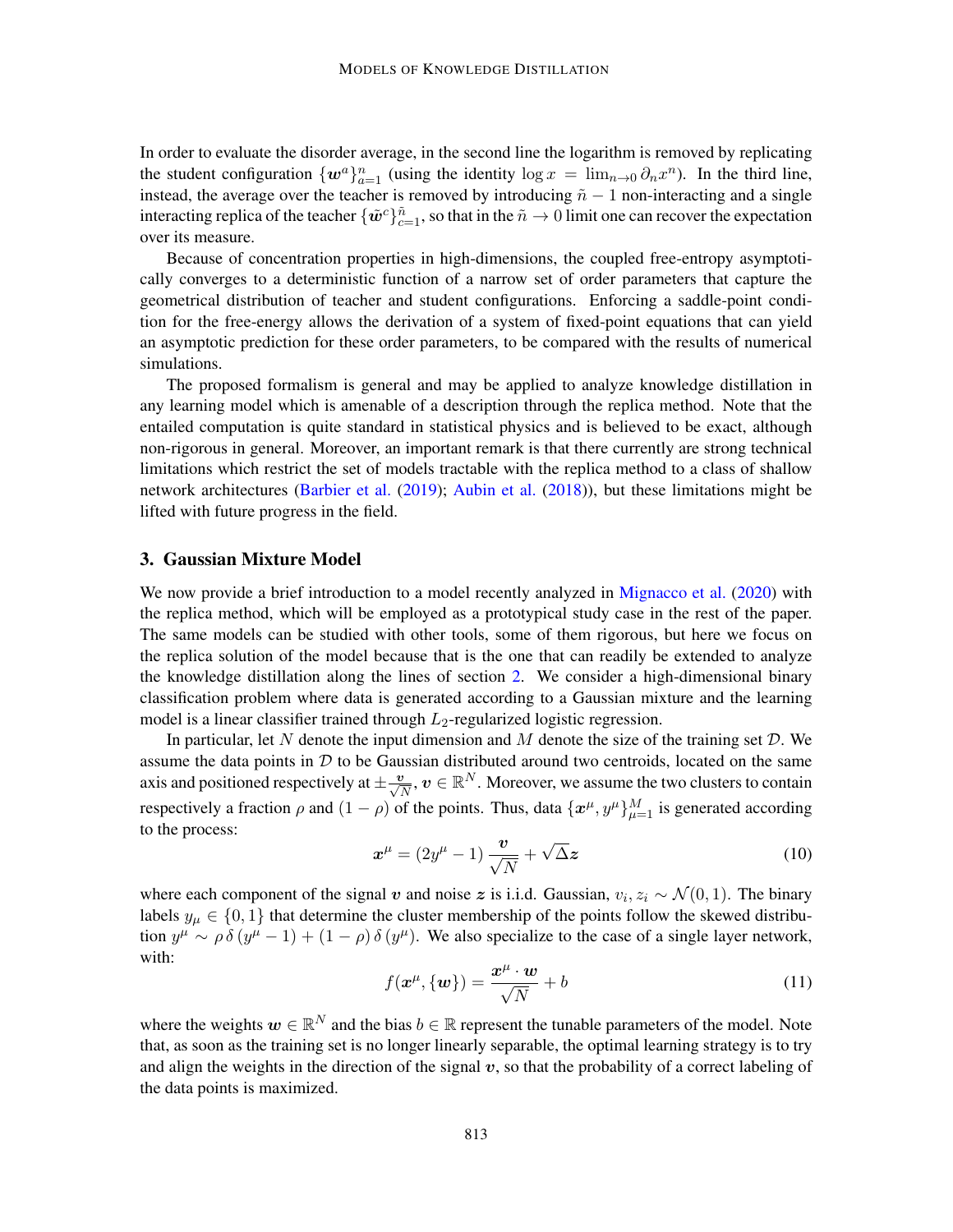Non-trivial behaviour was described in this model in the scaling limit where both  $N, M \to \infty$ , while their ratio  $\alpha = M/N$  remains of  $\mathcal{O}(1)$  [\(Mignacco et al.](#page-17-7) [\(2020\)](#page-17-7)). Asymptotically, the model is fully solvable and one can characterize the typical learning performance as a function of the model parameters and of the regularization intensity  $\lambda$ . For the reader's convenience we report some results in Appendix [A,](#page-19-0) but we reference [Mignacco et al.](#page-17-7) [\(2020\)](#page-17-7) for the full details on the properties of this model.

### 3.1. Sub-optimal performance of logistic regression

One of the main motivations for considering this simple model in the present knowledge distillation study comes from the sub-optimal generalization behavior of regularized logistic regression in the unbalanced cluster case, at  $\rho < 0.5$ . As reported in [Mignacco et al.](#page-17-7) [\(2020\)](#page-17-7), given the overlap between the weight configuration and the signal,  $m = \frac{\mathbf{w} \cdot \mathbf{v}}{N}$  $\frac{\mathbf{v} \cdot \mathbf{v}}{N}$  and the norm  $q = \frac{\mathbf{w} \cdot \mathbf{w}}{N}$  $\frac{\partial \cdot \boldsymbol{w}}{N}$ , one obtains the asymptotic generalization error of the trained configuration from the following analytic expression:

<span id="page-5-1"></span>
$$
\epsilon_g = \rho H \left( \frac{m+b}{\sqrt{\Delta q}} \right) + (1-\rho) H \left( \frac{m-b}{\sqrt{\Delta q}} \right),\tag{12}
$$

where  $H(x) = \int_x^{\infty} \frac{dt}{\sqrt{2}}$  $\frac{dt}{2\pi}$  exp( $-t^2/2$ ) is the Gaussian tail function. This score can then be compared with the Bayes optimal generalization error (computed by matching the inference model with the generative one), which represents a lower bound for the performance of any learning algorithm.

<span id="page-5-0"></span>

Figure 1: Generalization performance of  $L_2$ -regularized logistic regression compared to the Bayes optimal lower bound, in a Gaussian Mixture with  $\rho = 0.2$  and  $\Delta = 1$ . Red line: regularized logistic regression with optimal intensity  $\lambda$ . Black line: Bayes optimal performance. The data points with error bars represent the results of numerical experiments at  $N = 4000$  (10 samples per point).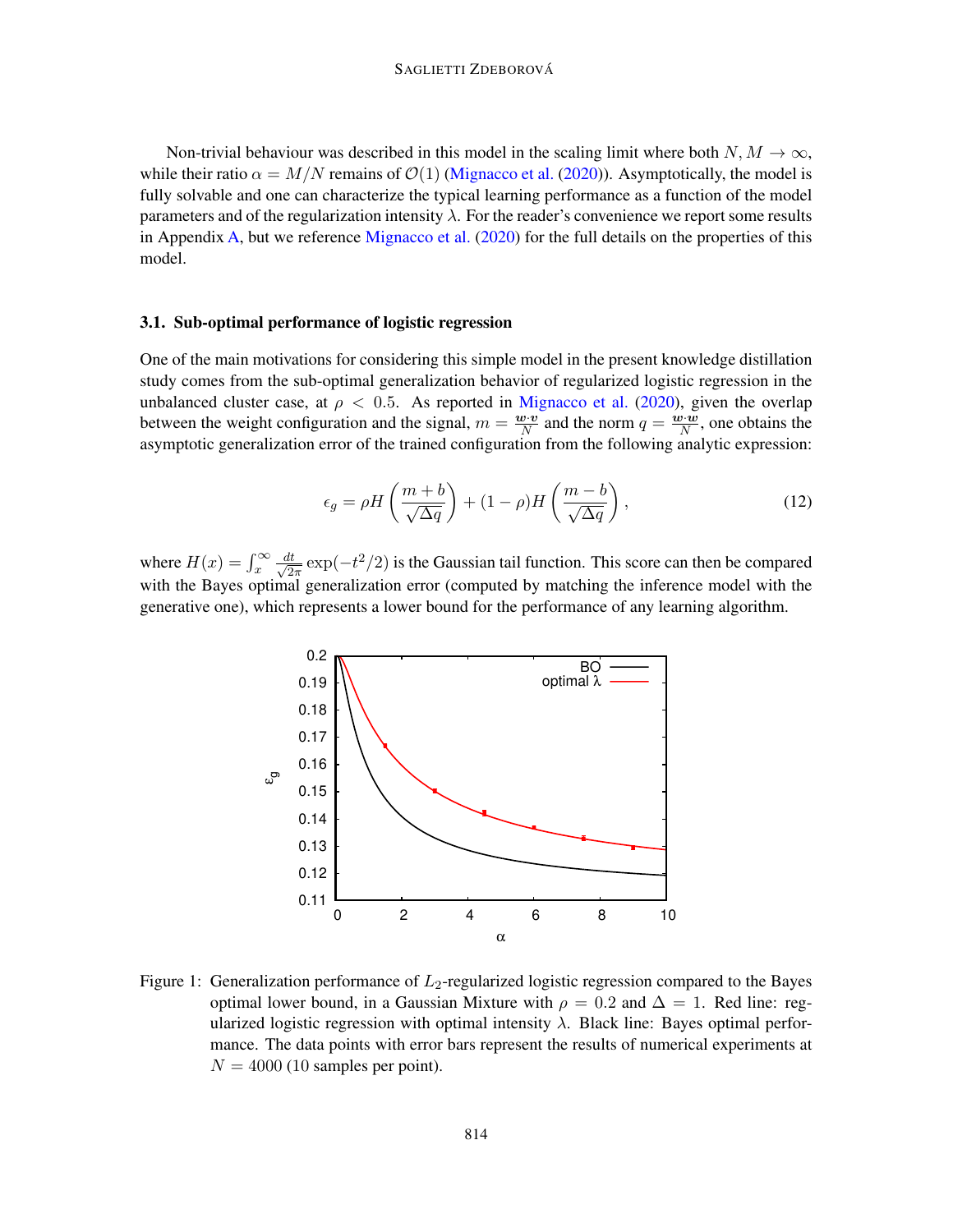Remarkably, in this specific model there always exist at least a point estimator that achieves such Bayes-optimal performance, constructed according to a Hebbian principle [\(Hebb](#page-16-8) [\(2005\)](#page-16-8)):

<span id="page-6-1"></span>
$$
\boldsymbol{w}_{BO} = \frac{1}{\alpha\sqrt{N}} \sum_{\mu=1}^{\alpha N} (2y_{\mu} - 1)\boldsymbol{x}_{\mu}, \quad b_{BO} = \frac{\Delta \|\boldsymbol{w}_{BO}\|_{2}^{2}}{2} \log \frac{\rho}{1 - \rho}.
$$
 (13)

Thus, the question is whether one can set an optimal value of the regularization such that logistic regression can perform similarly. The somewhat surprising answer is that, at  $\rho < 0.5$  and any value of  $\alpha$  and  $\Delta$ , one observes a sizable gap between the best generalization performance obtained through logistic regression and the optimal one. This phenomenon can be clearly seen in Fig. [1.](#page-5-0) In section [5](#page-8-0) we will investigate whether KD can help the student close this performance gap. Note that this sub-optimal behavior does not appear with balanced clusters  $\rho = 0.5$ , where the optimal regularization level is obtained in the limit  $\lambda \to \infty$  [\(Mignacco et al.](#page-17-7) [\(2020\)](#page-17-7)).

#### 3.2. Teacher-student mismatch

In the present work, we want to analyze a setting where teacher and student model classes are mismatched, so that the weaker student is not able to exactly replicate the behavior of the teacher. Introducing some type of mismatch is not only closer to KD practice, but also crucial for inducing a richer model phenomenology. As a matter of fact, it was shown in [Phuong and Lampert](#page-17-3) [\(2019\)](#page-17-3) that as soon as the density of patterns becomes larger than  $\alpha > 1$  a linear KD student can trivially recover the teacher weight configuration.

We thus consider a scenario where the student model can only train a fraction  $0 < \eta < 1$  of its weights while the rest is set to 0 *ab initio*. In this way it will be impossible for the student to exactly infer (and achieve the same performance as) the teacher, and we can focus on the transfer of knowledge between the two models. Of course, this type of mismatch is much simpler than the architectural mismatches typically entailed in KD learning procedures, but we will see it is sufficient to display non-trivial phenomenology.

Note that, because of the simple nature of the considered generative model, setting a fraction  $\eta$  < 1 is equivalent to rescaling the effective signal-to-noise ratio in the student learning problem. In fact, the two inference tasks with  $\{\eta, \alpha, \Delta\}$  and with  $\{1, \alpha/\eta, \Delta/\eta\}$  are information-theoretically equivalent in the asymptotic limit. Moreover, one can easily define a Bayes optimal lower bound also in the sparse sub-space spanned by the student, achieved by a point-estimator with the same bias  $b_{\rm BO}$  as in Eq. [\(13\)](#page-6-1) and trimmed weights:

$$
\left(w_{\text{BO}}\right)_i = \begin{cases} \frac{1}{\alpha\sqrt{N}} \sum \left(2y^{\mu} - 1\right) x_i^{\mu}, & \text{for } i \leq \eta N \\ 0, & \text{for } i > \eta N \end{cases} . \tag{14}
$$

As expected, one can easily prove that the associated performance coincides with the typical Bayesian generalization obtained after rescaling  $\alpha$  and  $\Delta$  by a factor  $1/\eta$ .

### <span id="page-6-0"></span>4. Knowledge Distillation in the Gaussian Mixture Model

We apply the replica framework sketched in Sec. [2](#page-3-1) to derive a set of deterministic equations characterizing typical knowledge distillation processes in the above introduced logistic regression setting, where one first trains a teacher linear classifier and then employs the KD loss Eq. [\(4\)](#page-1-0) to train a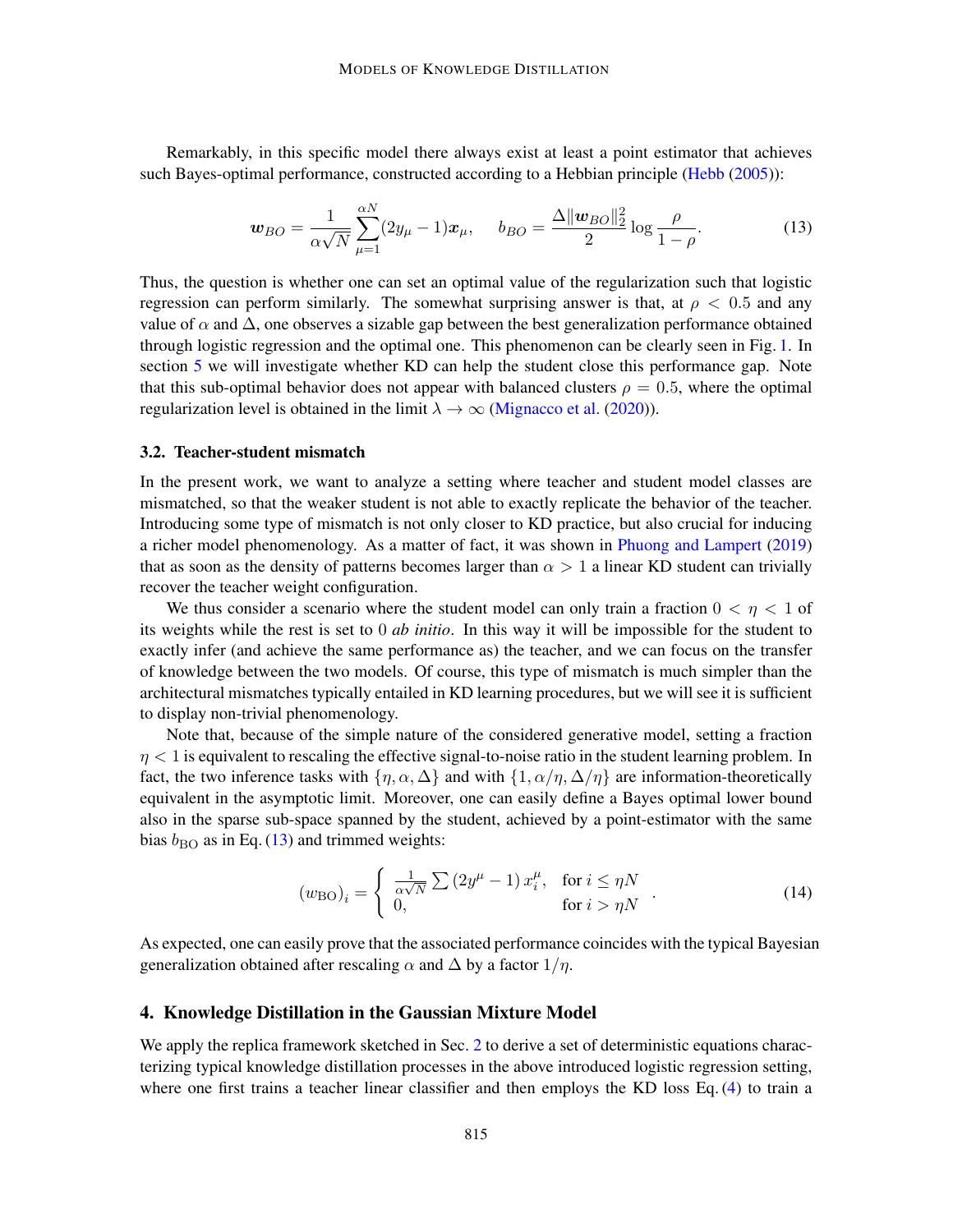sparsified linear student. The convex nature of the two nested optimization problems justifies the employment of the so-called Replica Symmetric ansatz [\(Mignacco et al.](#page-17-7) [\(2020\)](#page-17-7)), which simplifies the analysis considerably. As the replica computation is still quite involved, we defer a detailed description to the Appendix, and report here the obtained final expressions.

We remind that the main parameters of the setting we analyze are the noise variance  $\Delta$  and the label fraction  $\rho$ , the number of samples per dimension  $\alpha = M/N$  and the student-sparsity level  $\eta$ . Specializing Eq.  $(9)$  to our study case we get:

$$
\Phi = \frac{1}{N} \lim_{n,\tilde{n}\to 0} \partial_n \left\langle \lim_{\tilde{\beta}\to\infty} \lim_{\beta\to\infty} \int \prod_{c=1}^{\tilde{n}} d\tilde{w}^c e^{-\frac{\beta \tilde{\lambda}}{2} ||\tilde{w}^c||_2^2} \int \prod_{c=1}^{\tilde{n}} d\tilde{b}^c \prod_{\mu,c} e^{-\frac{\tilde{\beta}}{2} \ell \left(y^{\mu},\sigma \left(\sum_{i=1}^N \frac{\tilde{w}_i^c x_i^{\mu}}{\sqrt{N}}+\tilde{b}^c\right)\right)}\right. \\
\times \int \prod_{a=1}^n d\mathbf{w}^a e^{-\frac{\beta \lambda}{2} ||\mathbf{w}^a||_2^2} \int \prod_{a=1}^n d\mathbf{b}^a \prod_{\mu,a} e^{-\frac{\beta}{2} \ell \left(y^{\mu},\sigma \left(\sum_{i=1}^N \frac{\tilde{w}_i^1 x_i^{\mu}}{\sqrt{N}}+\tilde{b}^1\right),\sigma \left(\sum_{i=1}^N \frac{w_i^a x_i^{\mu}}{\sqrt{N}}+\tilde{b}^a\right),\chi\right)} \right\} _{\{x^{\mu},y^{\mu}\}} ,
$$
\n(15)

where  $b, \tilde{b}$  are the biases, and  $\lambda$ ,  $\tilde{\lambda}$  the strength of the regularization of the student and teacher.

In order to perform disorder average and remove the dependency on the specific realization of the Gaussian mixture dataset, one can first isolate teacher and student preactivations by introducing the associated Dirac's δ-functions. Then, it becomes possible to factorize over the samples and the input components and take the expectation over  $x_i^{\mu}$  $i<sup>\mu</sup>$ . Finally, one can discard the  $o(N^{-1})$  terms and obtain the effective interaction between the various replicas, mediated by a set of overlap order parameters.

Thus, in the replica symmetric assumption, the only relevant quantities that fully characterize the studied model are:

- The overlap between teacher  $\tilde{w}$  and student w weight configurations with the signal v denoted  $\tilde{m}=\frac{\tilde{\boldsymbol{w}}\cdot\boldsymbol{v}}{N}$  $\frac{\tilde{\bm{v}}\cdot\bm{v}}{N}, m = \frac{\bm{w}\cdot\bm{v}}{N}$  $\frac{\bm{v}\cdot\bm{v}}{N}$  .
- The norms  $\tilde{q} = \frac{\tilde{w} \cdot \tilde{w}}{N}$  $\frac{\tilde{v} \cdot \tilde{w}}{N}$  and  $q = \frac{\boldsymbol{w} \cdot \boldsymbol{w}}{N}$  $\frac{y\cdot w}{N}$ .
- The teacher-student overlap  $S = \frac{\boldsymbol{w} \cdot \tilde{\boldsymbol{w}}}{N}$  $\frac{\partial \cdot \boldsymbol{w}}{N}$  .
- The vanishing variances  $\delta \tilde{q}$ ,  $\delta q$  and  $\delta S$  (see [A](#page-19-0)ppendix A for a detailed definition), opportunely rescaled in the  $\hat{\beta}, \beta \rightarrow \infty$  limit.

and their associated conjugate variables, denoted with a hat symbol in the following. Then, after some calculations, one can express the free-entropy as an extremum operation:

<span id="page-7-1"></span>
$$
\Phi = \underset{b,m,q,\delta q,S,\delta S,\hat{m},\hat{q},\delta \hat{q},\hat{S},\delta \hat{S}}{\text{extr}} - \left(\hat{m}m + \frac{1}{2}\left(\hat{q}\delta q - \delta \hat{q}q\right) + \left(\hat{S}\delta S + \delta \hat{S}S\right)\right) + \eta g_s + \alpha g_e, \quad (16)
$$

where we introduced the entropic and energetic contributions:

$$
g_s = \frac{1}{2} \frac{\left(\hat{m} + \hat{\tilde{m}} \frac{\delta \hat{S}}{\tilde{\lambda} + \delta \hat{\tilde{q}}}\right)^2 + \hat{q} + 2 \frac{\delta \hat{S} \hat{S}}{\tilde{\lambda} + \delta \hat{\tilde{q}}} + \frac{\hat{\tilde{q}} \delta \hat{S}^2}{\left(\tilde{\lambda} + \delta \hat{\tilde{q}}\right)^2}}{\lambda + \delta \hat{q}}
$$
(17)

<span id="page-7-0"></span>
$$
g_e = \left\langle \int \mathcal{D}z \int \mathcal{D}\tilde{z} M_E^{\star} \right\rangle_y \tag{18}
$$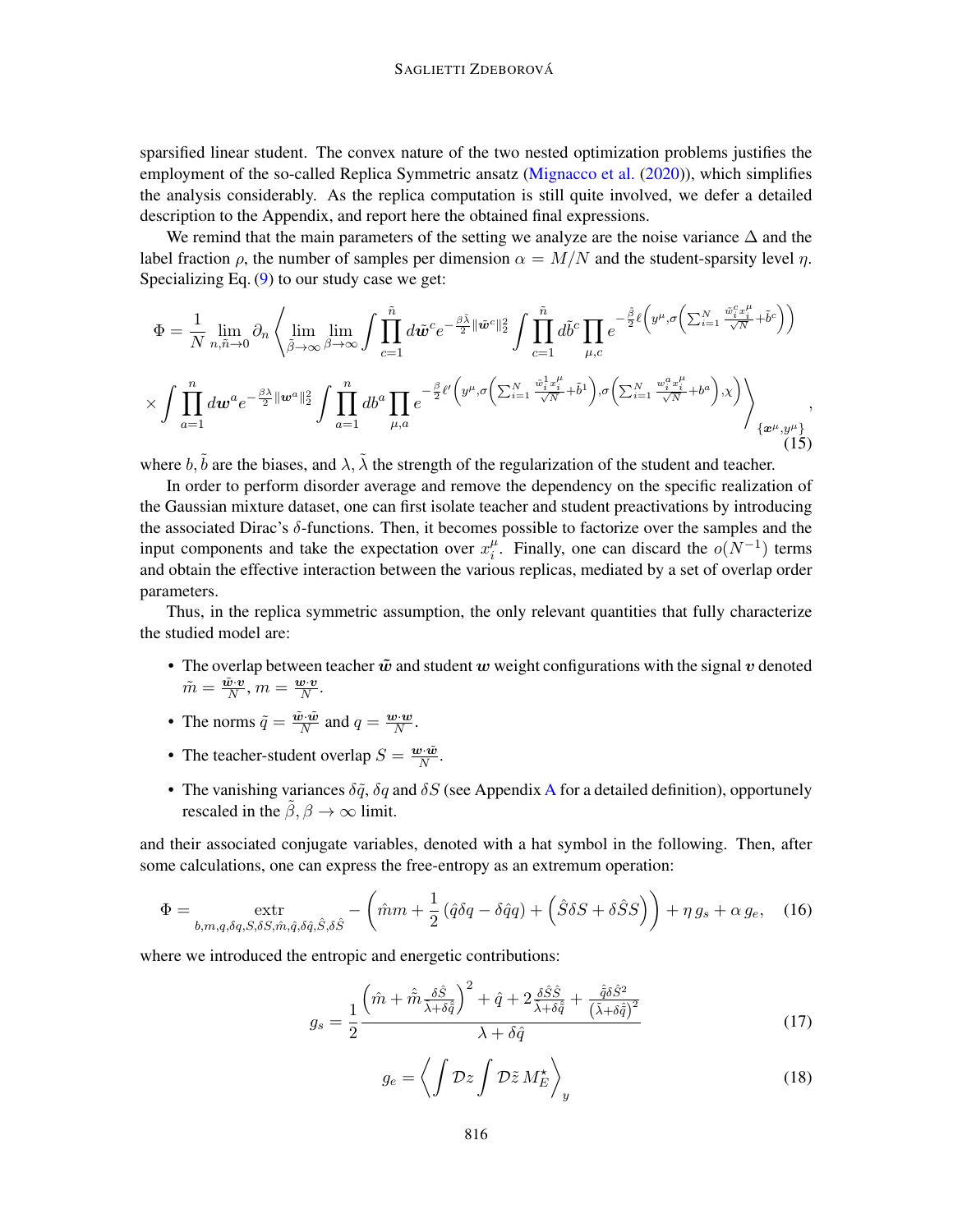with  $Dz$  and  $D\tilde{z}$  denoting independent normalized Gaussian measures and the average  $\langle \cdot \rangle_y$  taken over the distribution of the cluster labels. The argument of Eq.  $(18)$  is obtained from a one-dimensional optimization problem:

<span id="page-8-1"></span>
$$
M_{E}^{\star} = \max_{u} \left\{ -\frac{1}{2}u^{2} - \frac{1}{2}\ell'\left(y, \sigma\left(\tilde{h}\left(\tilde{u}^{\star}\right)\right), \sigma\left(h\left(u, \tilde{u}^{\star}\right)\right), \chi\right) \right\}
$$
(19)

where  $\tilde{h}$  and h represent the teacher's and student's output pre-activations, given respectively by:

$$
\tilde{h}(\tilde{u}) = \sqrt{\Delta \delta \tilde{q}} \tilde{u} + \sqrt{\Delta \tilde{q}} \tilde{z} + (2y - 1) \tilde{m} + \tilde{b}
$$
\n(20)

$$
h(u, \tilde{u}) = \sqrt{\Delta \delta q} u + \sqrt{\Delta \left( q - \frac{S^2}{\tilde{q}} \right)} z + \sqrt{\Delta} \frac{\delta S}{\sqrt{\delta \tilde{q}}} \tilde{u} + \sqrt{\Delta} \frac{S}{\sqrt{\tilde{q}}} \tilde{z} + (2y - 1) m + b \tag{21}
$$

<span id="page-8-2"></span>
$$
\tilde{u}^* = \operatorname{argmax}_{\tilde{u}} \left\{ -\frac{1}{2} \tilde{u}^2 - \frac{1}{2} \ell \left[ y, \sigma \left( \tilde{h} \left( \tilde{u} \right) \right) \right] \right\}.
$$
 (22)

Note that the 2-level structure of Knowledge Distillation clearly appears in the concatenated optimization entailed in Eqs.  $(19)$  and  $(22)$ .

Since the teacher measure does not depend on the student, the value of the associated order parameters can be determined independently by optimizing a simpler free-entropy. The corresponding fixed-point equations are reported in [A](#page-19-0)ppendix A (and are equivalent to those presented in [Mignacco](#page-17-7) [et al.](#page-17-7) [\(2020\)](#page-17-7)).

Once the saddle-point values for the order parameters of the models are evaluated for a given set of parameters  $\{\alpha, \Delta, \rho, \eta, \tilde{\lambda}, \lambda, \chi\}$ , the corresponding generalization can be obtained via Eq. [\(12\)](#page-5-1).

In the present work we do not seek a rigorous proof of the replica predictions (e.g., following a similar Gordon Minimax approach as in [Mignacco et al.](#page-17-7) [\(2020\)](#page-17-7)). We will, however, provide numerical confirmation of the consistency of the analysis in the next section.

# <span id="page-8-0"></span>5. Main Results

In this section we will consider a series of learning settings encompassed in the analytic framework in order to investigate the effectiveness and properties of knowledge distillation.

The external parameters of the studied model are the dataset size to input dimension ratio  $\alpha$ , the cluster spread  $\Delta$ , the relative size of the two clusters  $\rho$ , and the sparsity level of the student η. In the following we will focus on a representative case, with normal Gaussian noise  $\Delta = 1$ , unbalanced clusters  $\rho = 0.2$  and a half-sparse student  $\eta = 0.5$ , and explore various ranges of  $\alpha$ (some experiments in the balanced case are reported in Appendix [D\)](#page-37-1). Note that different choices for the external parameters do not affect any qualitative result presented in the following, but the present setting was conveniently chosen to induce a sizable performance gap between the dense teacher model and the sparse student.

We will also adjust the  $L_2$  regularization intensity in the teacher and student losses,  $\lambda$  and  $\lambda$ , and the KD mixing parameter,  $\chi$  (see Eq. [\(4\)](#page-1-0)), in order to evaluate the variation in the student generalization performance.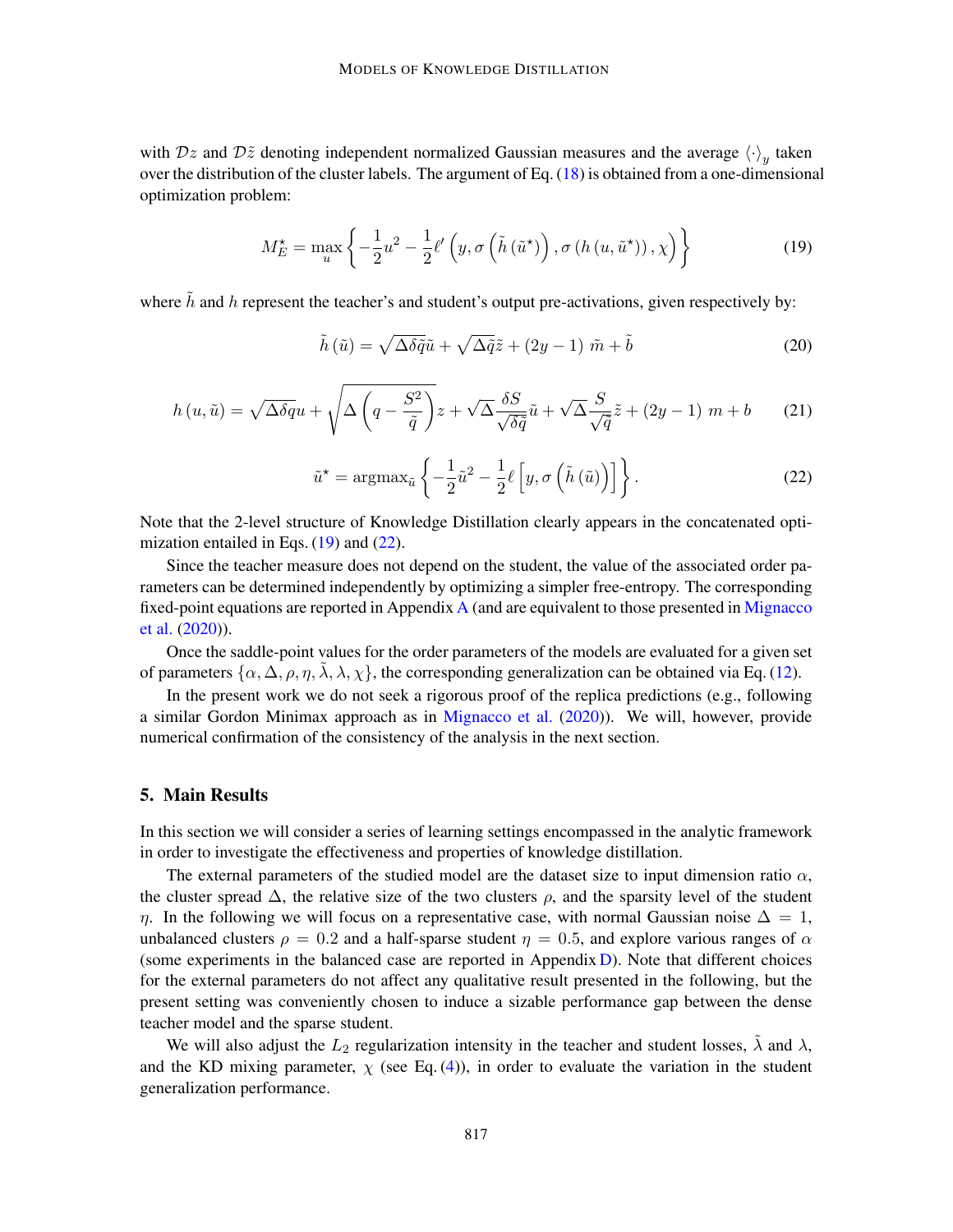#### 5.1. Inheriting the regularization

In the first experiment, we study whether learning from the outputs produced by the teacher instead of the true labels can indirectly regularize the student network and improve its generalization performance.

<span id="page-9-0"></span>

Figure 2: Comparison between the replica prediction for the generalization performance of a  $\eta$  = 0.5 sparse student (full curves) and the corresponding ridge regularized teacher (dashed curves), in a pure distillation setting ( $\rho = 0.2$ ,  $\Delta = 1$ ,  $\chi = 1$ ), as a function of  $\alpha$ . The data points with error bars represent the results of numerical experiments at  $N = 4000$ (10 samples per point).

In Fig. [2,](#page-9-0) we compare the test error of an unregularized student learning from the true labels (grey curve) with the test error obtained by learning from the outputs of an  $L_2$ -regularized teacher (with different intensity levels, blue and red curves). We call this a "pure distillation" setting, with  $\chi = 1$  and  $\lambda = 0$ . In black we show the Bayes optimal lower bounds for teacher and student. The corresponding performance of the teacher is displayed with dashed lines.

The first observation we can make is that, indeed, there is a transfer of the regularization properties from the teacher to the student. In a typical logistic regression setting, the shape of the cross-entropy encourages a large student norm, since the produced outputs can match the groundtruth binary labels only when the magnitude of the student goes to infinity. Instead, the soft outputs of the teacher inform the student against overfitting the training set and growing the norm of the weights disproportionately. The second observation is that better teacher regularization induces better student regularization. In particular, we can see that in the large  $\alpha$  regime, a better student performance is attained at the value of  $\lambda$  which also optimizes the teacher performance. The student is thus able to inherit the fine-tuning done at the level of the teacher, even though it does not belong to the same model class. Note however that the KD student test error is still far from the displayed Bayes optimal bound.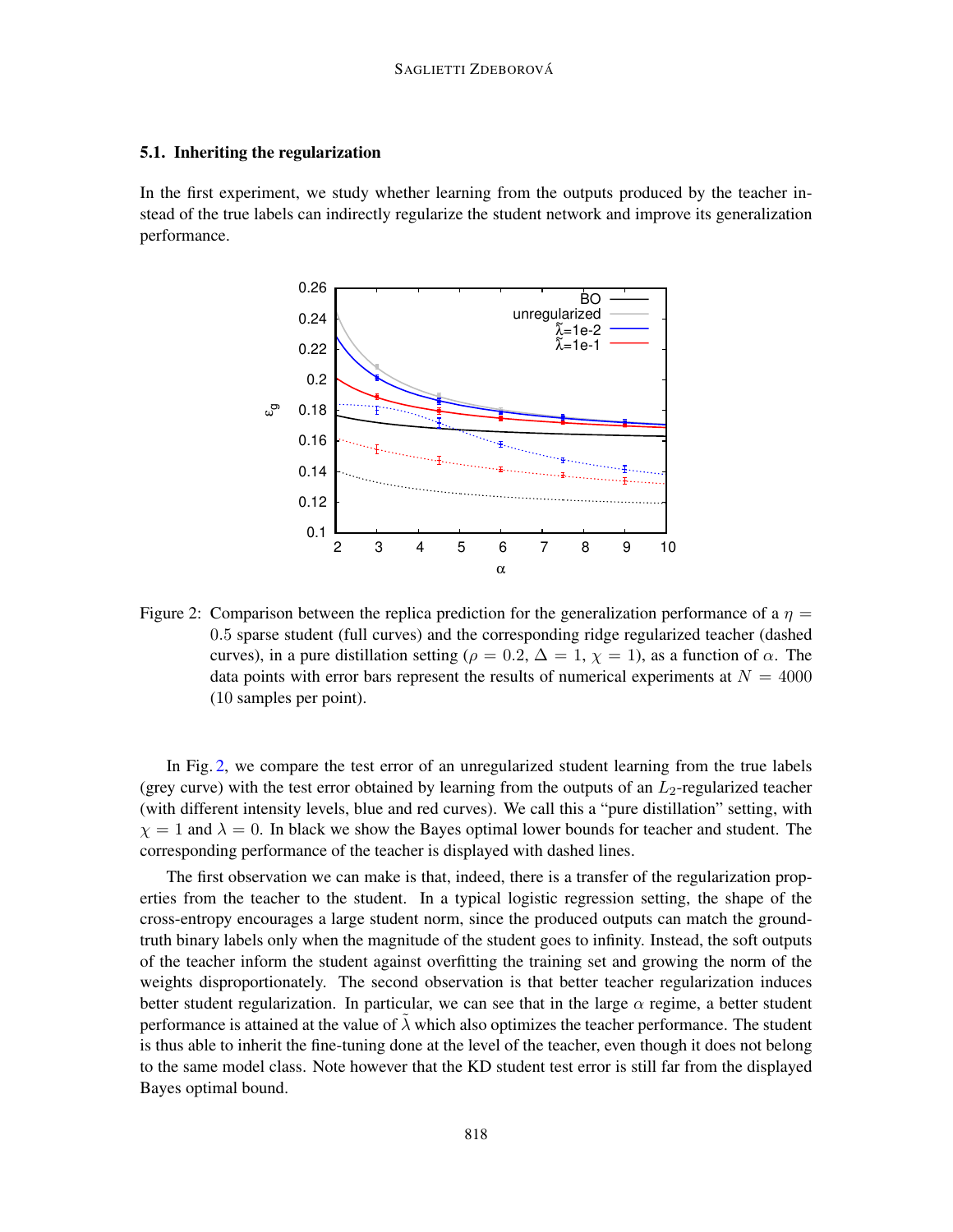In this plot we avoided showing the generalization behavior in the low  $\alpha$  regime, which will be described in detail in section [6.](#page-13-0) Moreover, a more thorough analysis of the location of the optimal teacher regularization and the corresponding student performance can be found in Appendix[B.](#page-31-0)

#### 5.2. Limits of KD

Now that we have seen that KD can indirectly regularize the student, we continue by studying whether it can outperform direct regularization methods.

First, we compare the generalization curves obtained in the pure distillation setting described above ( $\chi = 1$ , learning only from the teacher outputs) with the effect of a simple  $L_2$  penalty directly at the level of the student loss ( $\chi = 0$ , learning only from the true labels). In the top plot of Fig. [3,](#page-11-0) we display the test error in the two cases (full lines for  $\chi = 1$ , dashed lines for  $\chi = 0$ ) at two dataset sizes  $\alpha = 1.5$  (red) and  $\alpha = 4.5$  (blue). The horizontal dashed lines highlight the best direct regularization performance. The black horizontal lines, instead, show the Bayes optimal bound (top  $\alpha = 1.5$ , bottom  $\alpha = 4.5$ ). One can see that the two curves differ the most in the low  $\alpha$  regime, where the direct regularization is outperforming KD (this will be clarified in Sec. [6\)](#page-13-0). At higher values of  $\alpha$ , instead, the effects of regularizing the teacher or directly regularizing the student and the associated generalization performances become almost indistinguishable. This is a positive result: with no fine-tuning at the level of the student loss (i.e., without the usual hyper-parameter optimization), a better teacher directly yields a better student performance. However, it is clear that in this case pure distillation is not leading to any improvements over simple ridge regularization.

We thus consider a second setting, where we add a direct  $L_2$  regularization of intensity  $\lambda$  also on the student weights (in the KD loss), and then vary the mixing parameter  $\chi$  in order to balance the total amount of regularization. Note that, since the student is sparse, the associated optimal amount of regularization will in general differ from the intensity  $\lambda$  that yields the best performance for the dense teacher. In the bottom plot of Fig. [3,](#page-11-0) we fix  $\alpha = 4.5$  and  $\lambda = 0.1$  (optimal regularization regime for the teacher) and explore three values of  $\lambda$  for the student: over-regularized case ( $\lambda =$ 0.5), properly regularized case ( $\lambda = 0.2$ ) and under-regularized case ( $\lambda = 0.1$ ). These three regimes were identified *a posteriori* from extensive simulations at varying regularization levels. Again, the dashed horizontal line and the black horizontal line respectively mark the best performance achieved with perfect fine-tuning of the ridge regularization (at  $\chi = 0$ ) and the Bayes optimal performance. We observe the following: in the over-regularized regime, adding even more regularization through KD is not beneficial and the best value of the mixing parameter is thus  $\chi = 0$  (the minimum of the generalization is sub-optimal with respect to the grey line); in the other settings, instead, one finds an optimal value of  $\chi$  at which the performance associated with optimal direct regularization is matched.

Overall these two experiments show a clear limitation of KD in the studied model: its effect is at best equal to that of a fine-tuned direct regularization scheme, and thus the student performance is still inferior with respect to the [B](#page-31-0)ayes optimal one. In Appendix  $\overline{B}$  we provide further details and take into account also a different setting, where the regularization scheme is based on the introduction of soft-labels: we can report here that also in that case the direct regularization and the inherited KD regularization induce the same generalization performance. It, of course, remains to be seen whether this above limitation of KD extends beyond the studied model.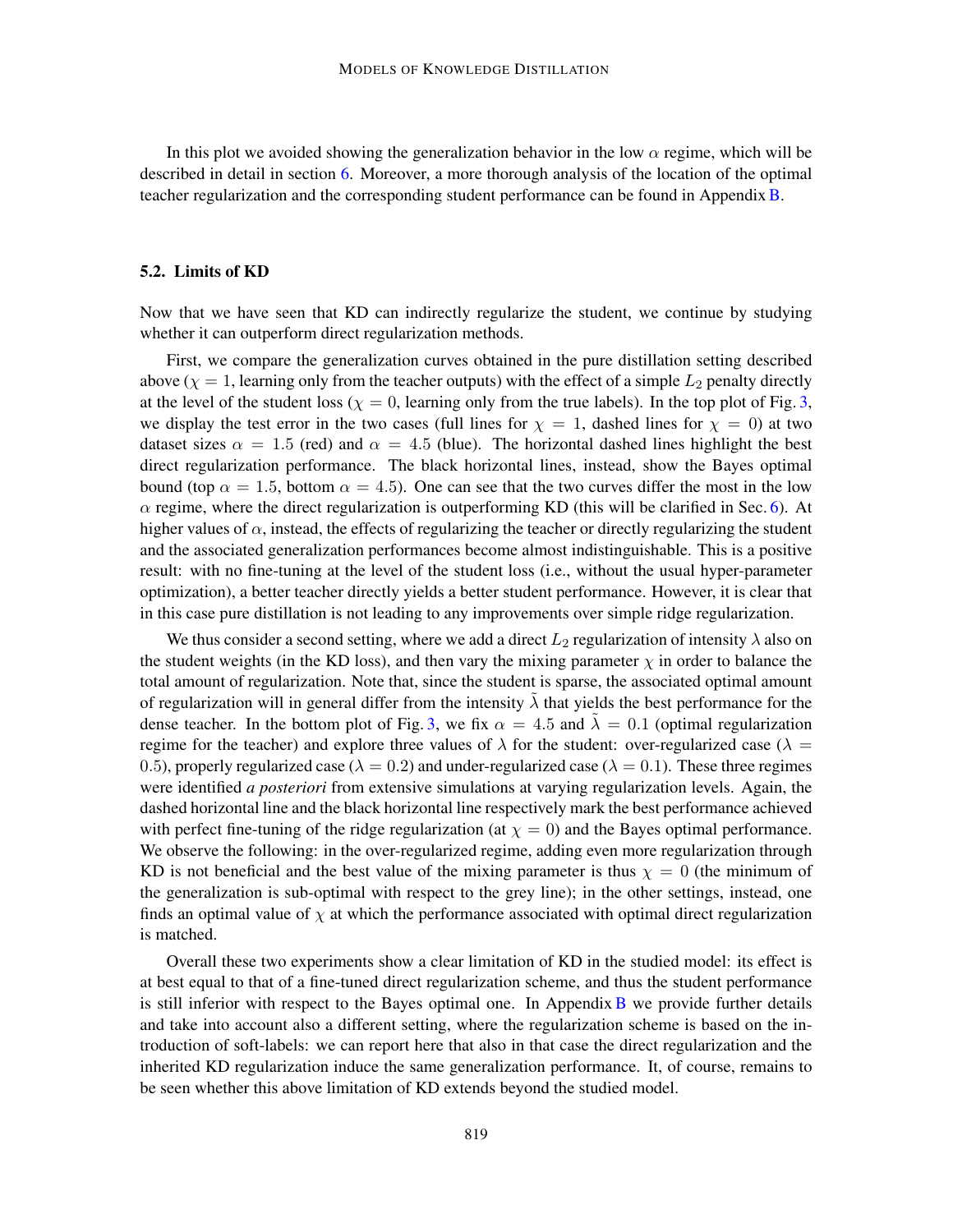

<span id="page-11-0"></span>Figure 3: *Top plot*: Comparison between the replica prediction for the test error of a student learning from a regularized teacher (full curves) with  $\chi = 1$ , and a directly regularized student (dashed curves) with  $\chi = 0$ , at fixed values of  $\alpha$  and at  $\rho = 0.2$ ,  $\Delta = 1$ ,  $T = 1$  and  $\eta =$ 0.5. *Bottom plot*: variation in the test error induced by tuning the mixing parameter  $\chi$ , at  $\alpha = 4.5$ , in correspondence of three regularization regimes in the student loss (underregularized, properly regularized, over-regularized). (Horizontal dashed lines) Test error achieved by setting the optimal  $L_2$  regularization intensity (at  $\chi = 0$ ). (Black lines) Bayes optimal performance. The data points with error bars represent the results of numerical experiments at  $N = 4000$  (10 samples per point).

## 5.3. Learning from a Bayes Optimal teacher

We finally consider a case where the teacher is not trained through an explicit regularization method: since in this setting it is not possible to regularize directly the student in a similar way, a transfer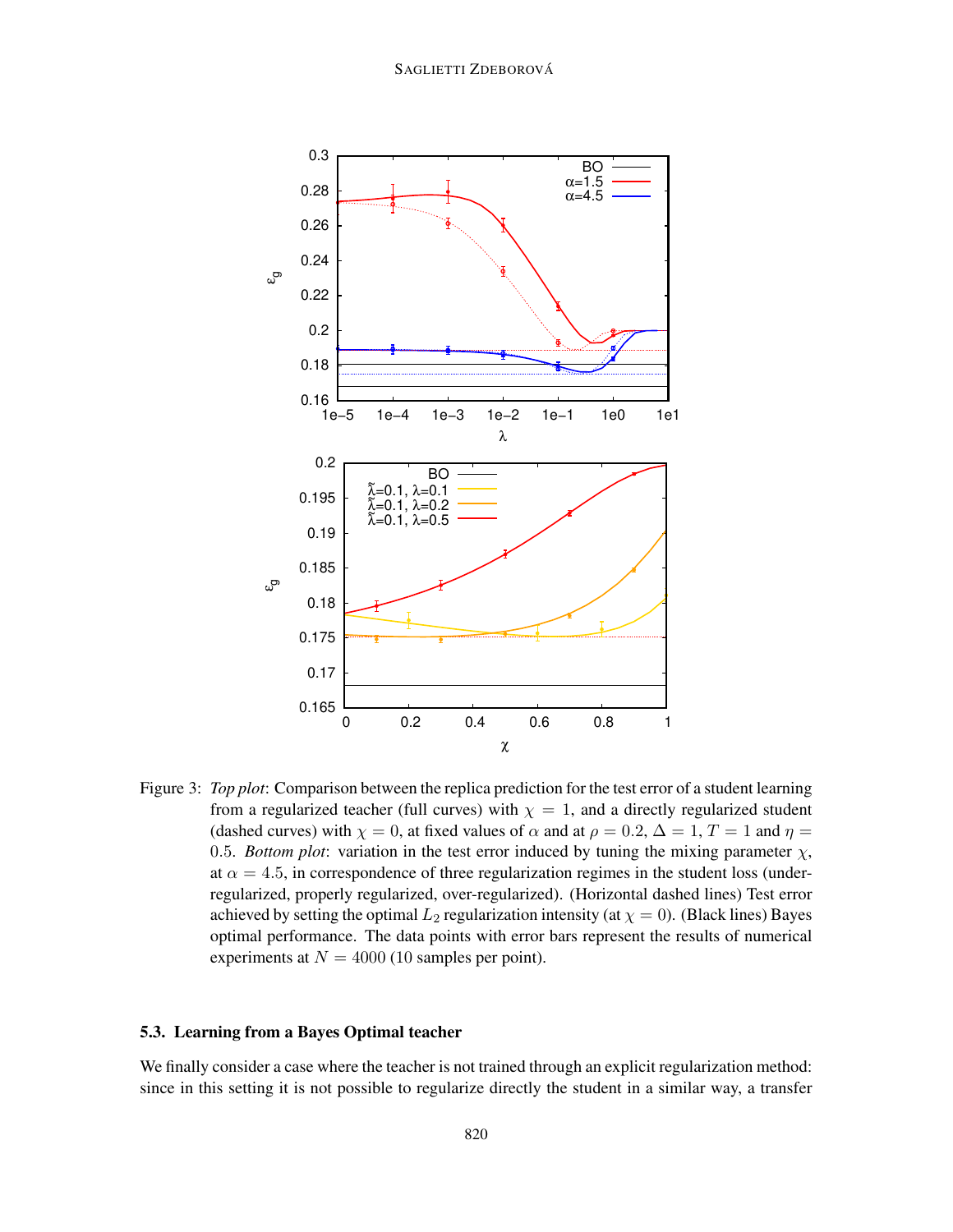learning strategy becomes necessary. This construction is meant to mimic more closely the behavior of knowledge distillation in usual deep learning settings, where learning algorithms play an implicit role in regularizing the network and their effectiveness may be dependent on the architecture.

In our framework, we study the performance of a student distilling the knowledge of a Bayes optimal teacher. As mentioned before, in the GM model there exists a point estimator that achieves the Bayes optimal generalization performance Eq.  $(13)$ , which is characterized by an overlap with the signal  $v$ , a norm and a bias respectively equal to:

$$
\tilde{m} = \frac{\boldsymbol{v} \cdot \boldsymbol{w}_{BO}}{N} = 1, \quad \tilde{q} = \frac{\|\boldsymbol{w}_{BO}\|^2}{N} = 1 + \Delta/\alpha, \quad \tilde{b} = \frac{\Delta(1 + \Delta/\alpha)}{2} \log(\frac{\rho}{1 - \rho}).\tag{23}
$$

In order to obtain an analytical characterization of this special distillation setting, instead of taking



Figure 4: Replica prediction for the generalization performance of a  $\eta = 0.5$  sparse student in a GM setting ( $\rho = 0.2$ ,  $\Delta = 1$ ). (Black curve) Performance bound, given by the generalization of the sparsified plug-in estimator. (Grey curve) Unregularized case. (Red curve) Student learning with a direct  $L_2$  regularization of optimal intensity. (Blue curve) Pure distillation student  $(\chi = 1)$  learning from an optimal teacher (e.g. BO point estimator). The blue data points represent the results of simulations with a teacher produced according to Eq. [24.](#page-12-0) The cyan data points are instead obtained with  $w_{BO}$  (Eq. [13\)](#page-6-1) as a teacher. All numerical experiments were run at  $N = 4000$  (10 samples per point).

the Hebbian estimator of Eq. [\(13\)](#page-6-1) directly (carrying non-trivial correlations with the noise terms in the training data-points), we consider a teacher with the same bias and weights distributed as:

<span id="page-12-1"></span><span id="page-12-0"></span>
$$
\tilde{\boldsymbol{w}} = \boldsymbol{v} + \sqrt{\frac{\Delta}{\alpha}} \boldsymbol{z},\tag{24}
$$

where each component of  $z$  is i.i.d. Gaussian distributed with unit variance. A typical realization of this teacher will achieve exactly the Bayes optimal generalization performance, so we can use it as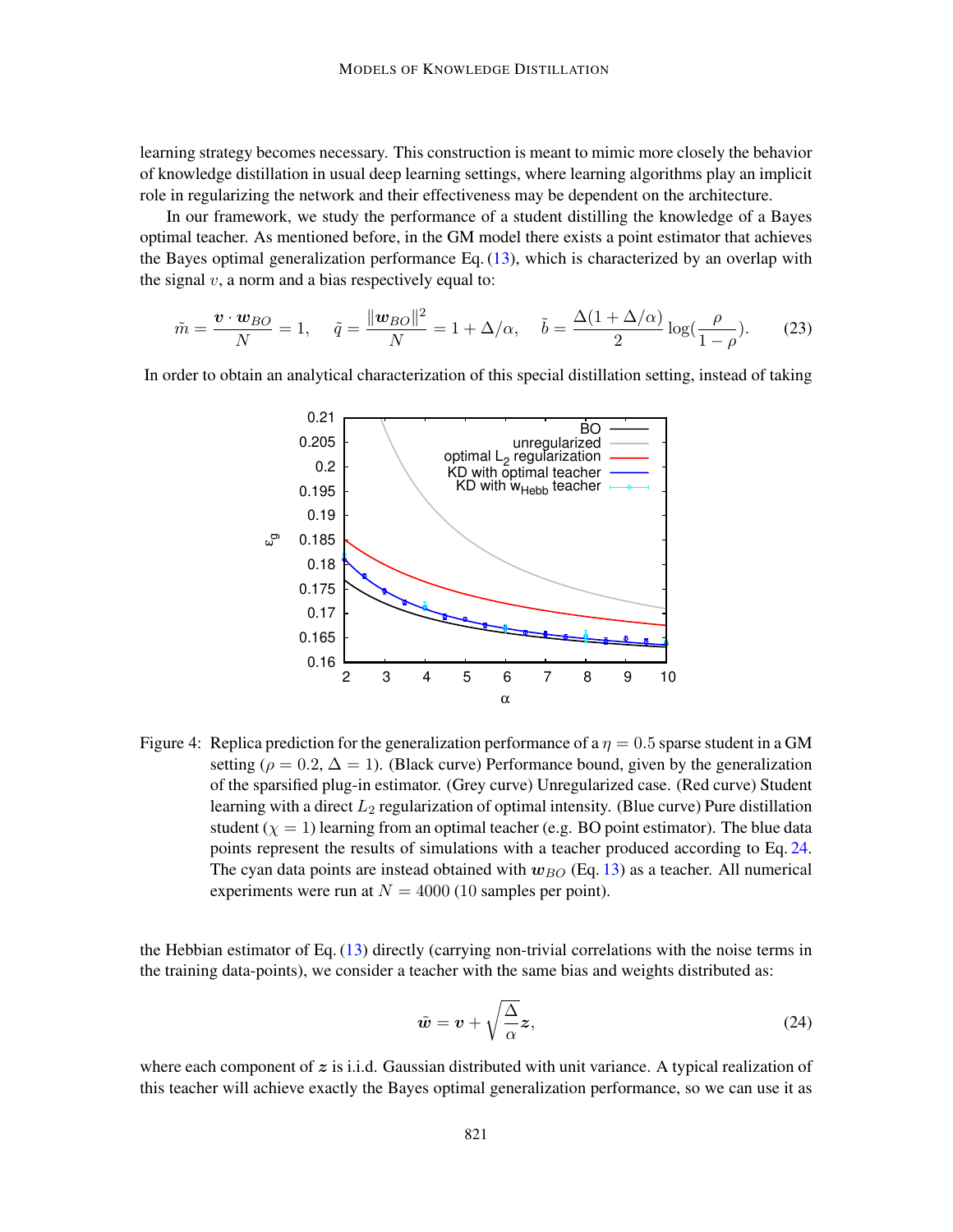a proxy for studying the distillation setting with the Hebbian estimator as a teacher. The details of the associated analytical calculation are reported in Appendix [A.](#page-19-0)

In Fig. [4](#page-12-1) we compare the generalization performance in three different learning settings: (grey line) an unregularized student, (red line) a student with direct  $L_2$  regularization set at the optimal intensity and learning from the ground truth labels, and (blue line) a pure distillation student ( $\chi = 1$ ) learning from a Bayes optimal teacher (according to the above definition). These results are again compared with the Bayes optimal performance bound (black line) relevant for the student.

When the transferred outputs are produced by an optimal teacher, we observe a clear improvement in the distillation test error with respect to a direct  $L_2$  regularization: the gap with the optimal generalization bound is nearly closed (especially at large values of  $\alpha$ ). This result clearly shows the potential of knowledge distillation: through transfer learning the student can reach performances that are seemingly not achievable with direct regularization schemes, inheriting also the"implicit" regularization of the teacher (similar to what is observed in deep learning experiments [\(Frankle and](#page-16-2) [Carbin](#page-16-2) [\(2019\)](#page-16-2))).

# <span id="page-13-0"></span>6. Double descent in the KD framework

In this final section we will focus on the low  $\alpha$  regime, i.e. number of samples small or comparable to the dimensionality, and the limit of zero direct regularization either in the student or in the teacher losses.

Note that, in the considered model, when the  $L_2$  regularization term is completely switched off, the minimization of non-regularized logistic loss becomes equivalent to maximum likelihood estimation (MLE). In the GMM, with high probability the generated binary data will be linearly separable up until some threshold  $\alpha_S(\rho, \Delta, \eta)$ , and in this regime the ML estimator is ill-defined (Sur and Candès  $(2019)$ ). Since we are not interested in addressing this issue in the present work, in the following we will consider a baseline regularization intensity of  $\lambda = 0.00001$  as a proxy for the unregularized limit.

Let's first consider taking an unregularized teacher and a pure distillation student ( $\chi = 0$ ,  $\lambda, \lambda \rightarrow 0$ ). The teacher training problem is perfectly separable below the separability threshold  $\tilde{\alpha}_S$ : without an explicit regularization its norm will thus diverge, due to the shape of the crossentropy loss. Therefore, the outputs produced by the teacher will be quasi-binary (since the sigmoid activation will be completely saturated), and the student learning problem will look exactly like the usual logistic regression with binary labels. If we focus on the generalization behavior of the student, we thus expect a peak (and the corresponding double-descent behavior) at the student's linear separability threshold  $\alpha_S$  [\(Mignacco et al.](#page-17-7) [\(2020\)](#page-17-7)). Note that in general  $\alpha_S \neq \tilde{\alpha}_S$ , since we take  $\eta < 1$ .

Now, let's consider instead the case of a regularized teacher. In this case, even below  $\tilde{\alpha}_S$ , the teacher norm will remain finite and the produced outputs will be continuously distributed in the range  $[0, 1]$ . In this case, the pure distillation student will try to interpolate a set of non-binary outputs: as long as the number of linear constraints will be lower than the number of trainable weights  $\alpha < \eta$ , the student will be able to exactly reproduce the teacher outputs. However, just like in a normal regression scenario [\(Mignacco et al.](#page-17-7) [\(2020\)](#page-17-7)), this will give rise to an interpolation peak at  $\alpha = \eta$  (and the associated double-descent).

In Fig. [5,](#page-14-1) we can see the two types of peak (blue and red curves respectively). Note that the deviation of the experimental points from the theoretical predictions, at low  $\alpha$  in the first regime, is due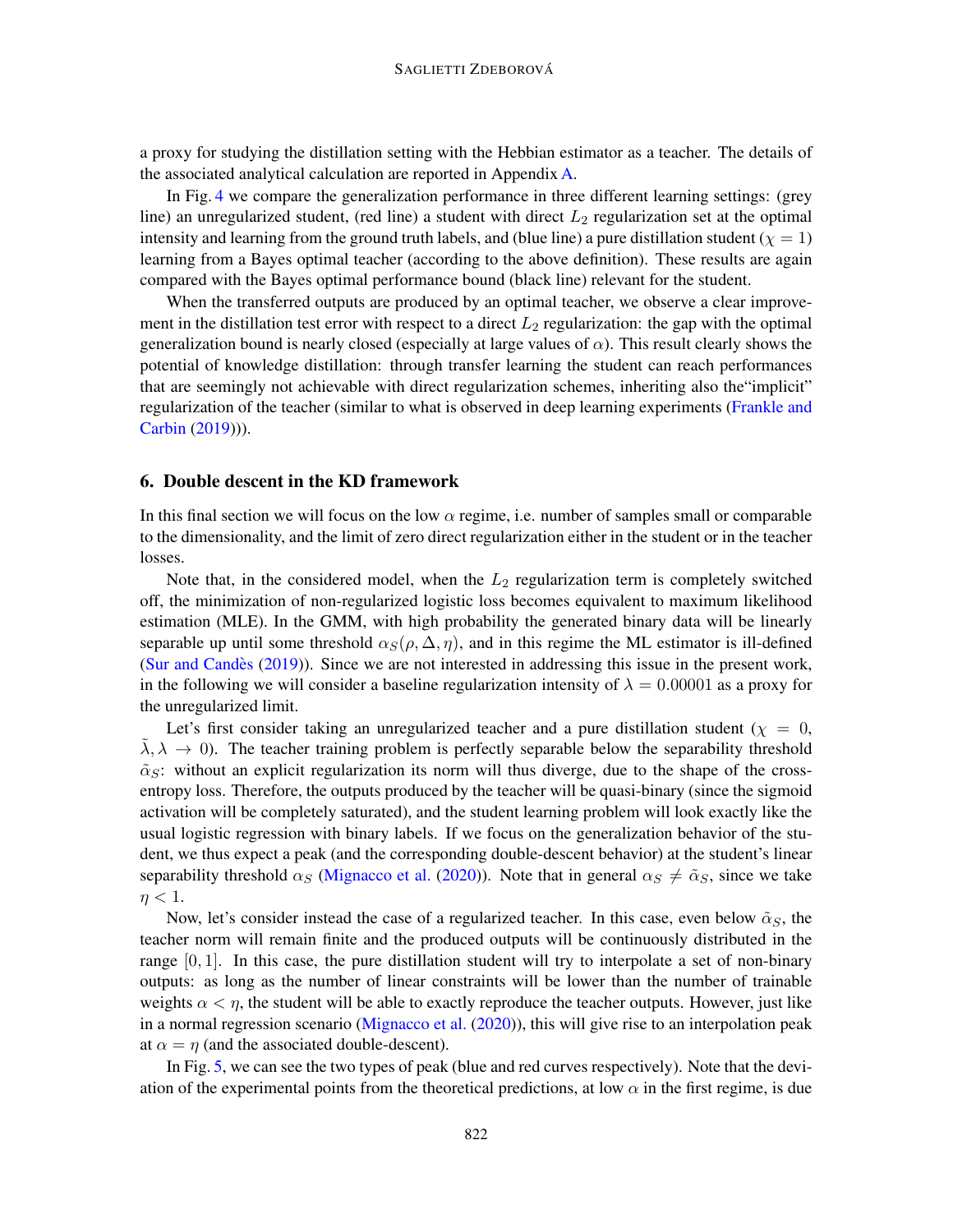<span id="page-14-1"></span>

Figure 5: Generalization performance of a  $\eta = 0.5$  sparse student in a pure distillation setting  $(\rho = 0.2, \Delta = 1, \chi = 1)$ . (Black curve) Performance bound, given by the Bayes Optimal generalization. (Blue curve) Distillation curve when both teacher and student are not  $L_2$ regularized. (Red curve) Distillation performance when only the teacher is regularized.  $\alpha_I$ ,  $\tilde{\alpha}_S$  and  $\alpha_S$  respectively denote the student interpolation threshold and the teacher and student separability thresholds. The data points with error bars represent the results of numerical experiments at  $N = 4000$  (10 samples per point).

to the non convergence of the gradient descent simulations before the cutoff of 2000 optimization epochs.

In Appendix [C,](#page-34-0) we also provide an in-depth analysis of teacher and student training losses and the mean squared error between teacher and student activations/preactivations around  $\alpha_I$  and  $\alpha_S$ , in order to further clarify the described phenomena.

## <span id="page-14-0"></span>7. Conclusions

In this work we developed a statistical physics framework for analysing knowledge distillation in high-dimensional models solvable with the replica method. The framework yields a deterministic description of the typical properties of the studied model, via a set of fixed point equations that track the behavior of the relevant order parameters.

We applied our framework to a prototypical case of knowledge distillation in the presence of mismatch between teacher and student networks. In particular, we considered two linear classifiers with different support (a stronger teacher network and a weaker student network) trained over a binary classification problem with data generated according to a Gaussian mixture.

We were able to highlight the inheritance properties of KD, showing that learning from properly regularized teachers can effectively transfer the good generalization properties to the student, with little fine-tuning at the level of the distillation loss. In our model, we also showed that, by distilling the knowledge of an optimal teacher, a model-agnostic KD student can approach the Bayes-optimal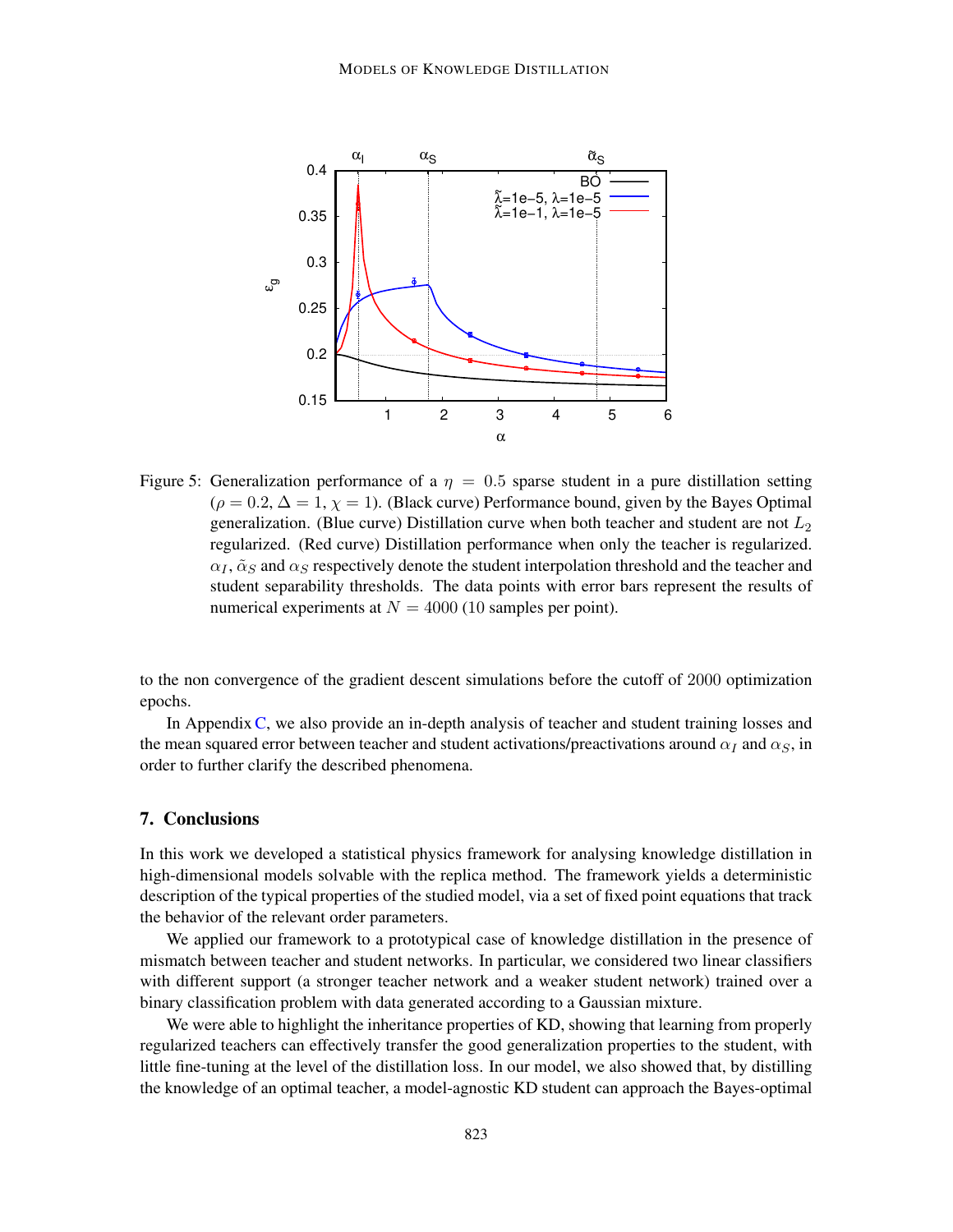generalization bound (relative to its sparsity level), whereas usual regularized logistic regression remains clearly sub-optimal. In order to validate the theoretical predictions, we offered a comparison with the results of finite size numerical experiments.

Finally, we analyzed the peculiar double-descent phenomenology that can appear in a KD setting, hybridizing between the interpolation peaks in regression problems and the separability threshold peak in classification problems.

The presented analytic results were obtained through the non-rigorous (yet exact) replica method, but the convex nature of the studied optimization problems suggests the possibility of an independent rigorous derivation via the Gordon minimax theorem [\(Gordon](#page-16-9) [\(1985\)](#page-16-9)), along the lines of [Mignacco et al.](#page-17-7) [\(2020\)](#page-17-7). We leave this technical goal for future work.

Another natural but challenging research direction is to consider the case of more realistic data generative models (e.g, [Goldt et al.](#page-16-10) [\(2019\)](#page-16-10); [Gerace et al.](#page-16-11) [\(2020\)](#page-16-11)) and, more importantly, more complex neural network architectures (e.g., a random features [Mei and Montanari](#page-17-9) [\(2019\)](#page-17-9), or one hidden-layer networks [Aubin et al.](#page-15-3) [\(2018\)](#page-15-3)) that could allow for a more realistic mismatch between teacher and student models.

## Acknowledgments

We thank Stèphane d'Ascoli for his inspiring presentation of the knowledge distillation problem. We acknowledge funding from the ERC under the European Union's Horizon 2020 Research and Innovation Programme Grant Agreement 714608-SMiLe.

# References

- <span id="page-15-0"></span>Rohan Anil, Gabriel Pereyra, Alexandre Passos, Róbert Ormándi, George E. Dahl, and Geoffrey E. Hinton. Large scale distributed neural network training through online distillation. In *6th International Conference on Learning Representations, ICLR 2018*. OpenReview.net, 2018.
- <span id="page-15-3"></span>Benjamin Aubin, Antoine Maillard, Florent Krzakala, Nicolas Macris, Lenka Zdeborová, et al. The committee machine: Computational to statistical gaps in learning a two-layers neural network. In *Advances in Neural Information Processing Systems*, pages 3223–3234, 2018.
- <span id="page-15-4"></span>Carlo Baldassi, Federica Gerace, Carlo Lucibello, Luca Saglietti, and Riccardo Zecchina. Learning may need only a few bits of synaptic precision. *Physical Review E*, 93(5):052313, 2016.
- <span id="page-15-5"></span>Carlo Baldassi, Federica Gerace, Hilbert J Kappen, Carlo Lucibello, Luca Saglietti, Enzo Tartaglione, and Riccardo Zecchina. Role of synaptic stochasticity in training low-precision neural networks. *Physical review letters*, 120(26):268103, 2018.
- <span id="page-15-2"></span>Jean Barbier, Florent Krzakala, Nicolas Macris, Léo Miolane, and Lenka Zdeborová. Optimal errors and phase transitions in high-dimensional generalized linear models. *Proceedings of the National Academy of Sciences*, 116(12):5451–5460, 2019.
- <span id="page-15-1"></span>Z Berkay Celik, David Lopez-Paz, and Patrick McDaniel. Patient-driven privacy control through generalized distillation. In *2017 IEEE Symposium on Privacy-Aware Computing (PAC)*, pages 1–12. IEEE, 2017.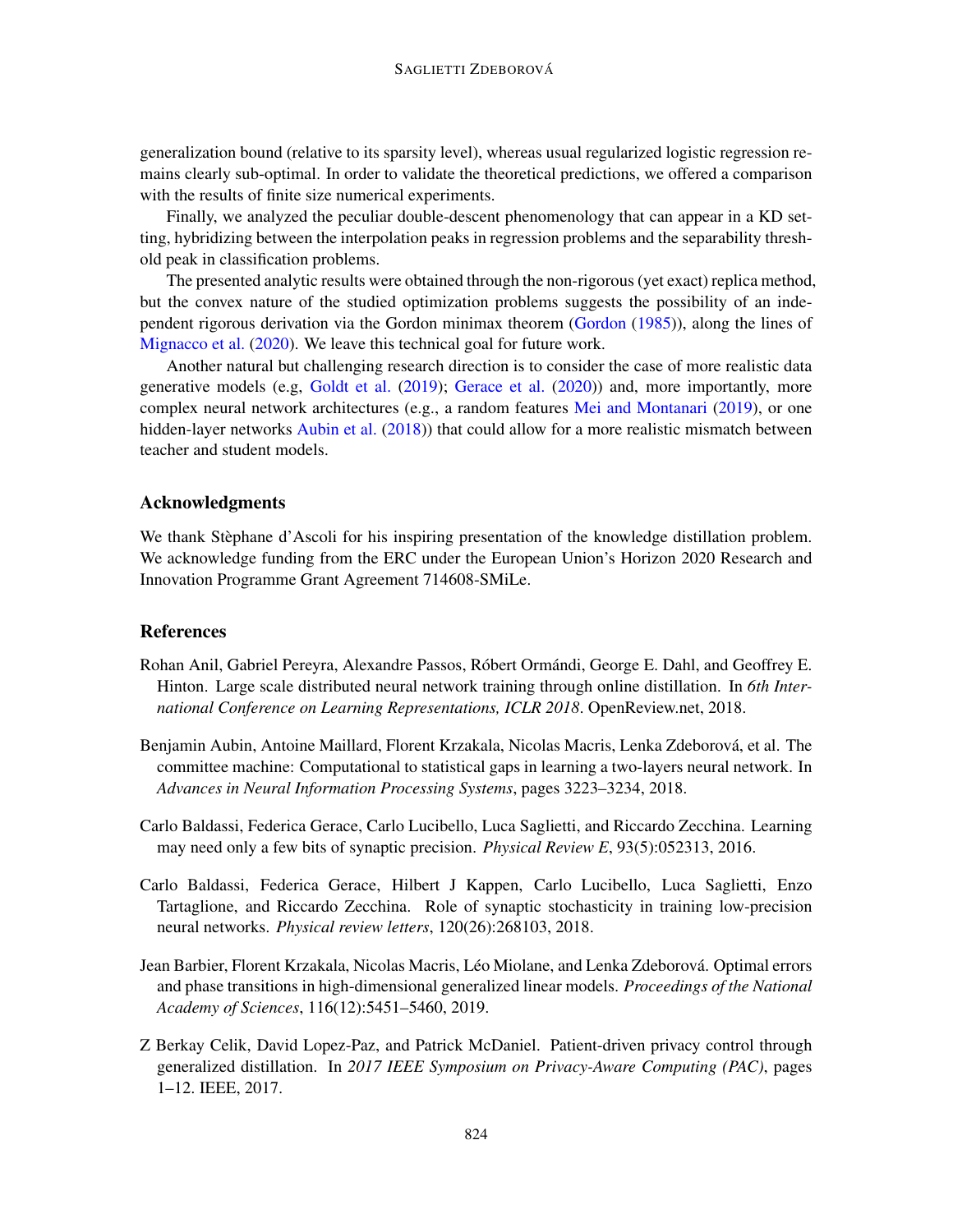- <span id="page-16-5"></span>Guobin Chen, Wongun Choi, Xiang Yu, Tony Han, and Manmohan Chandraker. Learning efficient object detection models with knowledge distillation. In *Advances in Neural Information Processing Systems*, pages 742–751, 2017.
- <span id="page-16-4"></span>Yuntao Chen, Naiyan Wang, and Zhaoxiang Zhang. Darkrank: Accelerating deep metric learning via cross sample similarities transfer. In *Thirty-Second AAAI Conference on Artificial Intelligence*, 2018.
- <span id="page-16-12"></span>Andreas Engel and Christian Van den Broeck. *Statistical mechanics of learning*. Cambridge University Press, 2001.
- <span id="page-16-2"></span>Jonathan Frankle and Michael Carbin. The lottery ticket hypothesis: Finding sparse, trainable neural networks. In *ICLR*. OpenReview.net, 2019.
- <span id="page-16-7"></span>Silvio Franz and Giorgio Parisi. Phase diagram of coupled glassy systems: A mean-field study. *Physical review letters*, 79(13):2486, 1997.
- <span id="page-16-6"></span>Tommaso Furlanello, Zachary Lipton, Michael Tschannen, Laurent Itti, and Anima Anandkumar. Born again neural networks. In *Proceedings of the 35th International Conference on Machine Learning*, pages 1607–1616. PMLR, 2018.
- <span id="page-16-11"></span>Federica Gerace, Bruno Loureiro, Florent Krzakala, Marc Mezard, and Lenka Zdeborova. Generalisation error in learning with random features and the hidden manifold model. In *Proceedings of the 37th International Conference on Machine Learning*, pages 3452–3462. PMLR, 2020.
- <span id="page-16-10"></span>Sebastian Goldt, Marc Mézard, Florent Krzakala, and Lenka Zdeborová. Modelling the influence of data structure on learning in neural networks. *arXiv preprint arXiv:1909.11500*, 2019.
- <span id="page-16-9"></span>Yehoram Gordon. Some inequalities for gaussian processes and applications. *Israel Journal of Mathematics*, 50(4):265–289, 1985.
- <span id="page-16-0"></span>Song Han, Jeff Pool, John Tran, and William Dally. Learning both weights and connections for efficient neural network. In *Advances in neural information processing systems*, pages 1135– 1143, 2015.
- <span id="page-16-1"></span>Song Han, Huizi Mao, and William J. Dally. Deep compression: Compressing deep neural network with pruning, trained quantization and huffman coding. In *4th International Conference on Learning Representations, ICLR 2016, San Juan, Puerto Rico, May 2-4, 2016, Conference Track Proceedings*, 2016.
- <span id="page-16-13"></span>Trevor Hastie, Andrea Montanari, Saharon Rosset, and Ryan J Tibshirani. Surprises in highdimensional ridgeless least squares interpolation. *arXiv preprint arXiv:1903.08560*, 2019.
- <span id="page-16-8"></span>Donald Olding Hebb. *The organization of behavior: A neuropsychological theory*. Psychology Press, 2005.
- <span id="page-16-3"></span>Geoffrey Hinton, Oriol Vinyals, and Jeffrey Dean. Distilling the knowledge in a neural network. In *NIPS Deep Learning and Representation Learning Workshop*, 2015.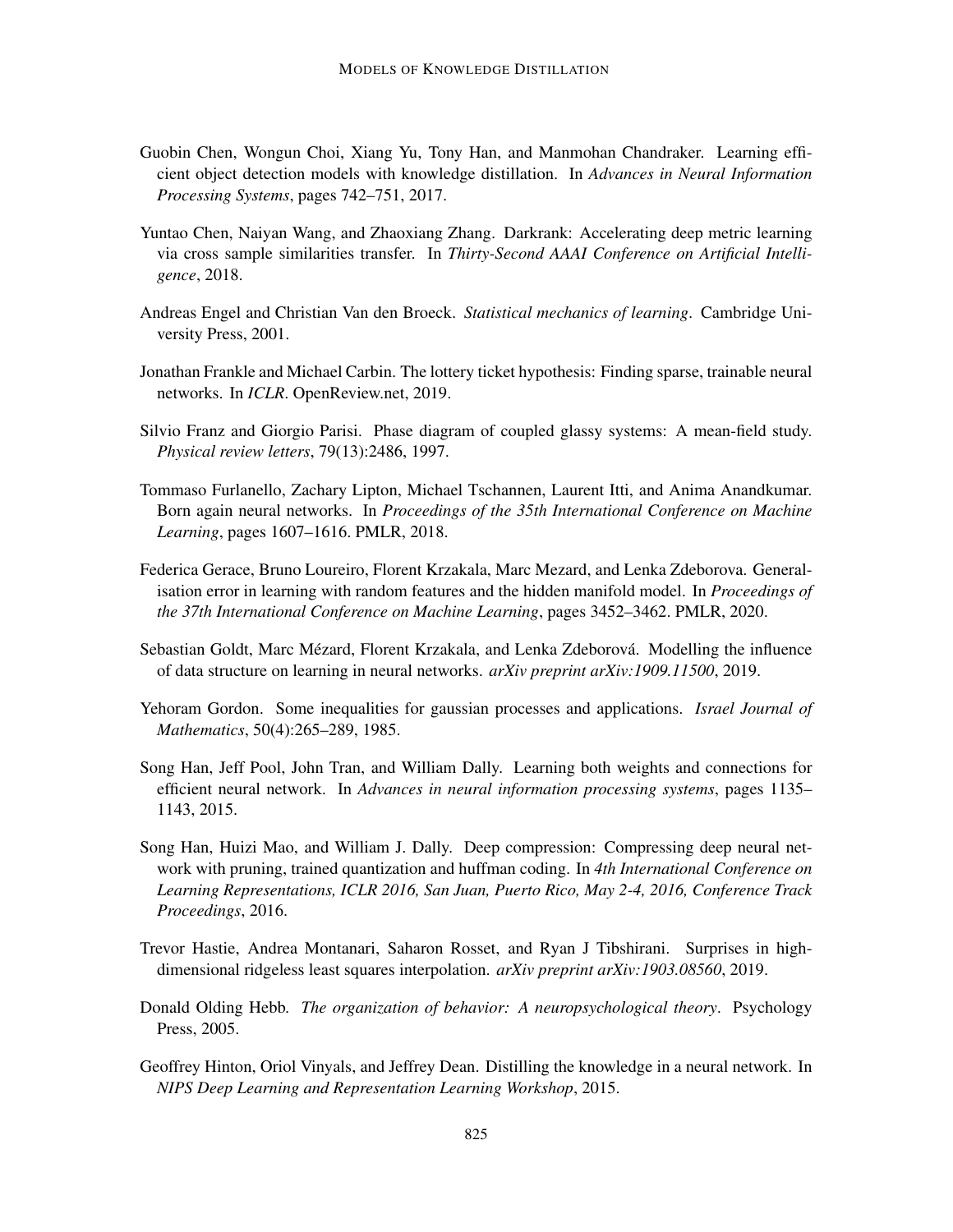- <span id="page-17-10"></span>Haiping Huang, KY Michael Wong, and Yoshiyuki Kabashima. Entropy landscape of solutions in the binary perceptron problem. *Journal of Physics A: Mathematical and Theoretical*, 46(37): 375002, 2013.
- <span id="page-17-1"></span>Benoit Jacob, Skirmantas Kligys, Bo Chen, Menglong Zhu, Matthew Tang, Andrew Howard, Hartwig Adam, and Dmitry Kalenichenko. Quantization and training of neural networks for efficient integer-arithmetic-only inference. In *Proceedings of the IEEE Conference on Computer Vision and Pattern Recognition*, pages 2704–2713, 2018.
- <span id="page-17-2"></span>Yoon Kim and Alexander M. Rush. Sequence-level knowledge distillation. In *Proceedings of the 2016 Conference on Empirical Methods in Natural Language Processing*, pages 1317–1327, 2016.
- <span id="page-17-13"></span>Diederik P. Kingma and Jimmy Ba. Adam: A method for stochastic optimization. *CoRR*, abs/1412.6980, 2015.
- <span id="page-17-9"></span>Song Mei and Andrea Montanari. The generalization error of random features regression: Precise asymptotics and double descent curve. *arXiv preprint arXiv:1908.05355*, 2019.
- <span id="page-17-6"></span>Marc Mezard and Andrea Montanari. *Information, physics, and computation*. Oxford University Press, 2009.
- <span id="page-17-5"></span>Marc Mézard, Giorgio Parisi, and Miguel Virasoro. Spin glass theory and beyond: An Introduction *to the Replica Method and Its Applications*, volume 9. World Scientific Publishing Company, 1987.
- <span id="page-17-7"></span>Francesca Mignacco, Florent Krzakala, Yue Lu, Pierfrancesco Urbani, and Lenka Zdeborova. The role of regularization in classification of high-dimensional noisy Gaussian mixture. In *Proceedings of the 37th International Conference on Machine Learning*, pages 6874–6883. PMLR, 2020.
- <span id="page-17-12"></span>Rafael Müller, Simon Kornblith, and Geoffrey E Hinton. When does label smoothing help? In *Advances in Neural Information Processing Systems*, pages 4694–4703, 2019.
- <span id="page-17-0"></span>Behnam Neyshabur, Ryota Tomioka, and Nathan Srebro. In search of the real inductive bias: On the role of implicit regularization in deep learning. In *ICLR (Workshop)*, 2015.
- <span id="page-17-3"></span>Mary Phuong and Christoph Lampert. Towards understanding knowledge distillation. In *International Conference on Machine Learning*, pages 5142–5151, 2019.
- <span id="page-17-4"></span>Arman Rahbar, Ashkan Panahi, Chiranjib Bhattacharyya, Devdatt P. Dubhashi, and Morteza Haghir Chehreghani. On the unreasonable effectiveness of knowledge distillation: Analysis in the kernel regime. *CoRR*, 2020.
- <span id="page-17-8"></span>Pragya Sur and Emmanuel J Candès. A modern maximum-likelihood theory for high-dimensional logistic regression. *Proceedings of the National Academy of Sciences*, 116(29):14516–14525, 2019.
- <span id="page-17-11"></span>Christian Szegedy, Vincent Vanhoucke, Sergey Ioffe, Jon Shlens, and Zbigniew Wojna. Rethinking the inception architecture for computer vision. In *Proceedings of the IEEE conference on computer vision and pattern recognition*, pages 2818–2826, 2016.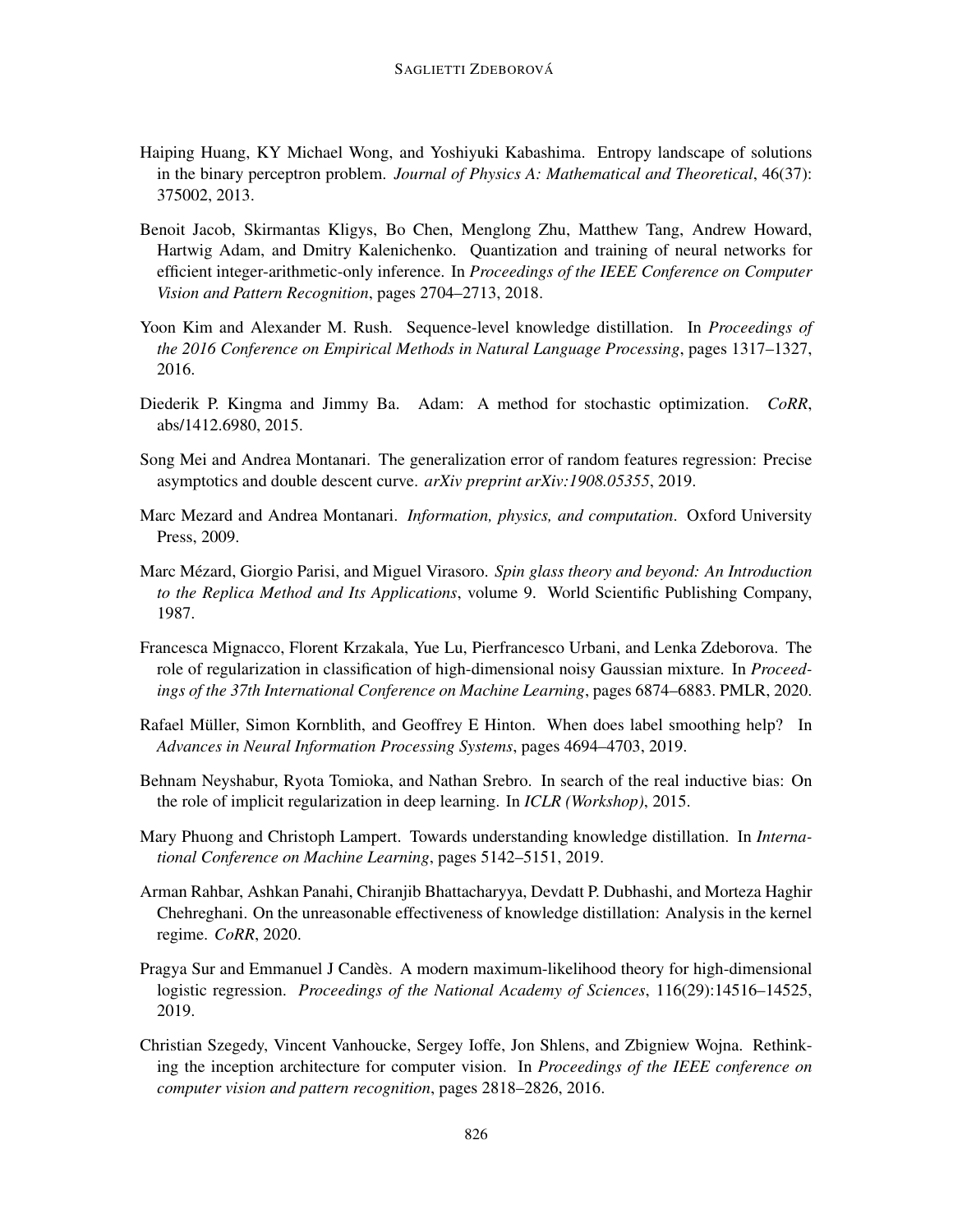- <span id="page-18-3"></span>Jiaxi Tang, Rakesh Shivanna, Zhe Zhao, Dong Lin, Anima Singh, Ed H Chi, and Sagar Jain. Understanding and improving knowledge distillation. *arXiv preprint arXiv:2002.03532*, 2020.
- <span id="page-18-1"></span>Junho Yim, Donggyu Joo, Jihoon Bae, and Junmo Kim. A gift from knowledge distillation: Fast optimization, network minimization and transfer learning. In *Proceedings of the IEEE Conference on Computer Vision and Pattern Recognition*, pages 4133–4141, 2017.
- <span id="page-18-2"></span>Ruichi Yu, Ang Li, Vlad I Morariu, and Larry S Davis. Visual relationship detection with internal and external linguistic knowledge distillation. In *Proceedings of the IEEE international conference on computer vision*, pages 1974–1982, 2017.
- <span id="page-18-4"></span>Li Yuan, Francis EH Tay, Guilin Li, Tao Wang, and Jiashi Feng. Revisit knowledge distillation: a teacher-free framework. *arXiv preprint arXiv:1909.11723*, 2019.
- <span id="page-18-0"></span>Chiyuan Zhang, Samy Bengio, Moritz Hardt, Benjamin Recht, and Oriol Vinyals. Understanding deep learning requires rethinking generalization. In *ICLR*, 2017.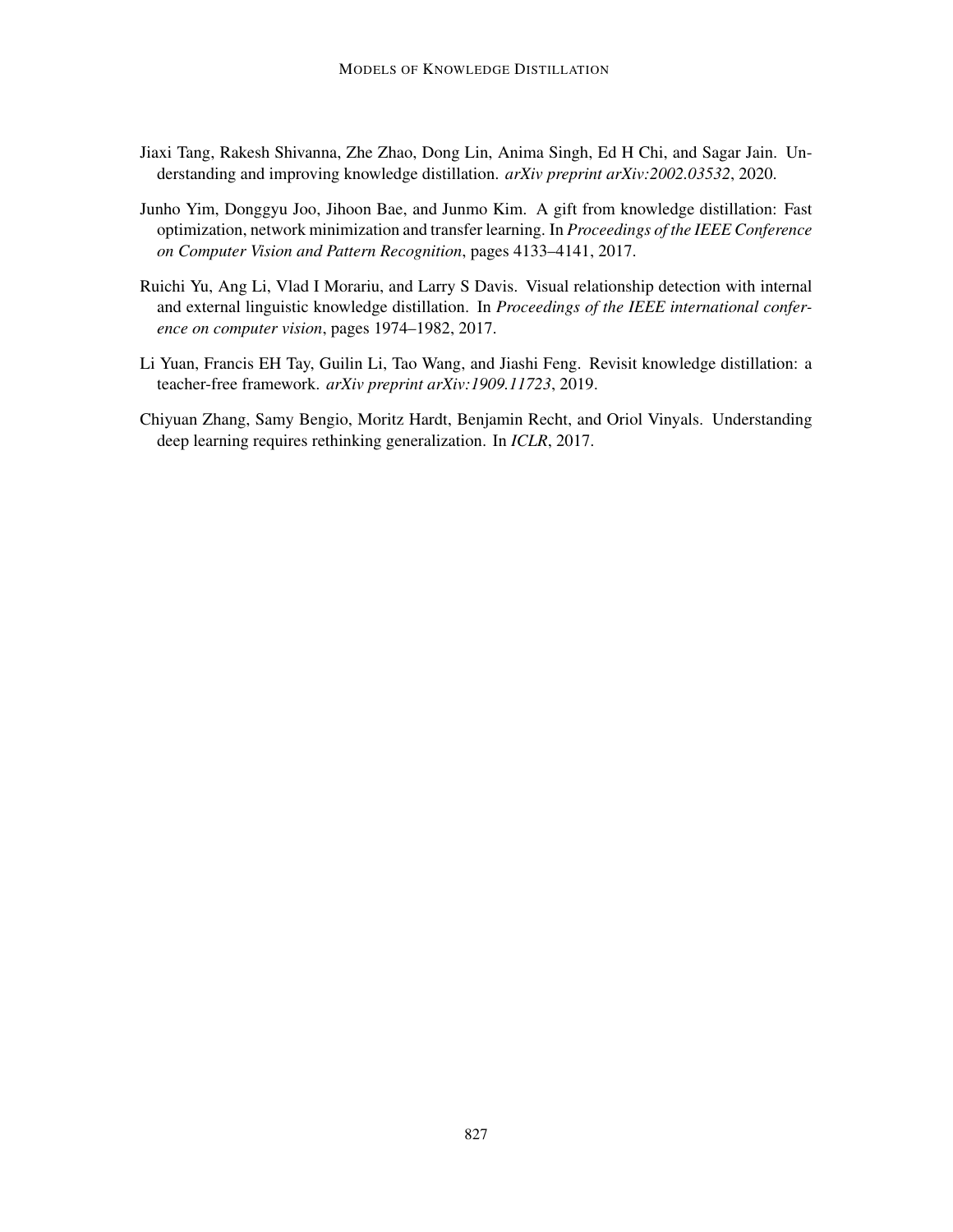# <span id="page-19-0"></span>Appendix A. Replica Computations

# A.1. Typical learning in the GMM

We are interested in evaluating the following average free-entropy:

<span id="page-19-1"></span>
$$
\Phi = \lim_{\beta \to \infty} \frac{1}{\beta N} \left\langle \log \int dw e^{-\frac{\beta \lambda}{2} ||w||_2^2} \int db \prod_{\mu} e^{-\beta \ell \left(y^{\mu}, \sigma \left(\sum_{i=1}^N \frac{w_i x_i^{\mu}}{\sqrt{N}} + b\right)\right)} \right\rangle_{\left\{x^{\mu}, y^{\mu}\right\}} \tag{25}
$$

where  $\ell(\cdot)$  is the cross-entropy loss and the training data  $\{x^{\mu}, y^{\mu}\}\$ is distributed according to a Gaussian Mixture model:

$$
\boldsymbol{x}^{\mu} = (2y^{\mu} - 1) \frac{\boldsymbol{v}}{\sqrt{N}} + \boldsymbol{z}
$$
 (26)

with  $v_i, z_i \sim \mathcal{N}(0, \Delta)$  and  $y^{\mu} \sim \rho \delta(y^{\mu} - 1) + (1 - \rho) \delta(y^{\mu})$ . Note that, because of the isotropy of the data model, instead of integrating over the possible realizations for the signal vector  $v$  it is possible to fix the gauge  $v = (1, 1, ..., 1)^T$  (e.g., as in [Engel and Van den Broeck](#page-16-12) [\(2001\)](#page-16-12)).

In the  $\beta \to \infty$  limit, the statistical measure on the weights and the bias  $\{w, b\}$  focuses over the minimizer of the training loss, which yields the logistic regression optimization problem we want to characterize through this calculation. In order to evaluate the quenched average appearing in Eq. [\(25\)](#page-19-1), we resort to the non-rigorous Replica Method, introduced in the context of Disordered Systems Mézard et al. [\(1987\)](#page-17-5) and based on the identity:

$$
\log(x) = \lim_{n \to 0} \frac{x^n - 1}{n}.
$$
 (27)

So, instead of evaluating the average of the free-energy directly, we introduce  $n$  interacting replicas of the original system and in the end we will recover the original expression by extrapolating the limit  $n \to 0$ .

We can thus focus on the calculation of the replicated volume:

$$
\Omega^{n} = \int \prod_{a} dw^{a} e^{-\frac{\beta \lambda}{2} ||\boldsymbol{w}||_{2}^{2}} \int \prod_{\mu} db^{a} \prod_{a} \left\langle e^{-\beta \ell \left(y^{\mu}, \sigma \left(\sum_{i=1}^{N} \frac{w_{i}^{a} x_{i}^{\mu}}{\sqrt{N}} + b^{a} \right) \right)} \right\rangle_{\left\{x^{\mu}, y^{\mu}\right\}} \tag{28}
$$
\n
$$
= \int \prod_{a} dw^{a} e^{-\frac{\beta \lambda}{2} ||\boldsymbol{w}||_{2}^{2}} \int \prod_{a} db^{a} \int \prod_{\mu} \prod_{a} \frac{d\lambda_{\mu}^{a} d\hat{\lambda}_{\mu}^{a}}{2\pi} e^{i \hat{\lambda}_{\mu}^{a} \left(\lambda_{\mu}^{a} - \sum_{i=1}^{N} \frac{w_{i}^{a} x_{i}^{\mu}}{\sqrt{N}}\right)} \times,
$$
\n
$$
\prod_{\mu} \prod_{a} \left\langle e^{-\beta \ell \left(y^{\mu}, \sigma \left(\lambda_{\mu}^{a} + b^{a} \right)\right)} \right\rangle_{\left\{x^{\mu}, y^{\mu}\right\}} \tag{29}
$$

where in the second line we isolated the dependency on each training data point  $x^{\mu}$ ,  $y^{\mu}$  by introducing the preactivation variables  $\lambda^a_\mu$  via Dirac's  $\delta$  functions, allowing us to take the disorder average:

$$
\mathbb{E}_{\mathbf{x}^{\mu}} e^{-i \sum_{a} \hat{\lambda}_{a}^{\mu} \frac{\mathbf{x}^{\mu} \cdot \mathbf{w}^{a}}{\sqrt{N}}}=e^{-i(2y^{\mu}-1)\sum_{a} \hat{\lambda}_{a}^{\mu} \frac{\sum w_{i}^{a} v_{i}}{N}}e^{-\frac{\Delta}{2} \sum_{ab} \hat{\lambda}_{a}^{\mu} \hat{\lambda}_{b}^{\mu} \frac{\sum_{i} w_{i}^{a} w_{i}^{b}}{N}}+\mathcal{O}(N^{-3/2}).
$$
 (30)

Now, we can introduce the overlap order parameters:

•  $m^a = \frac{\sum w_i^a v_i}{N}$  $\frac{w_i v_i}{N}$ , representing the magnetization, i.e. the overlap between the learned weight configuration and the true signal  $v$ .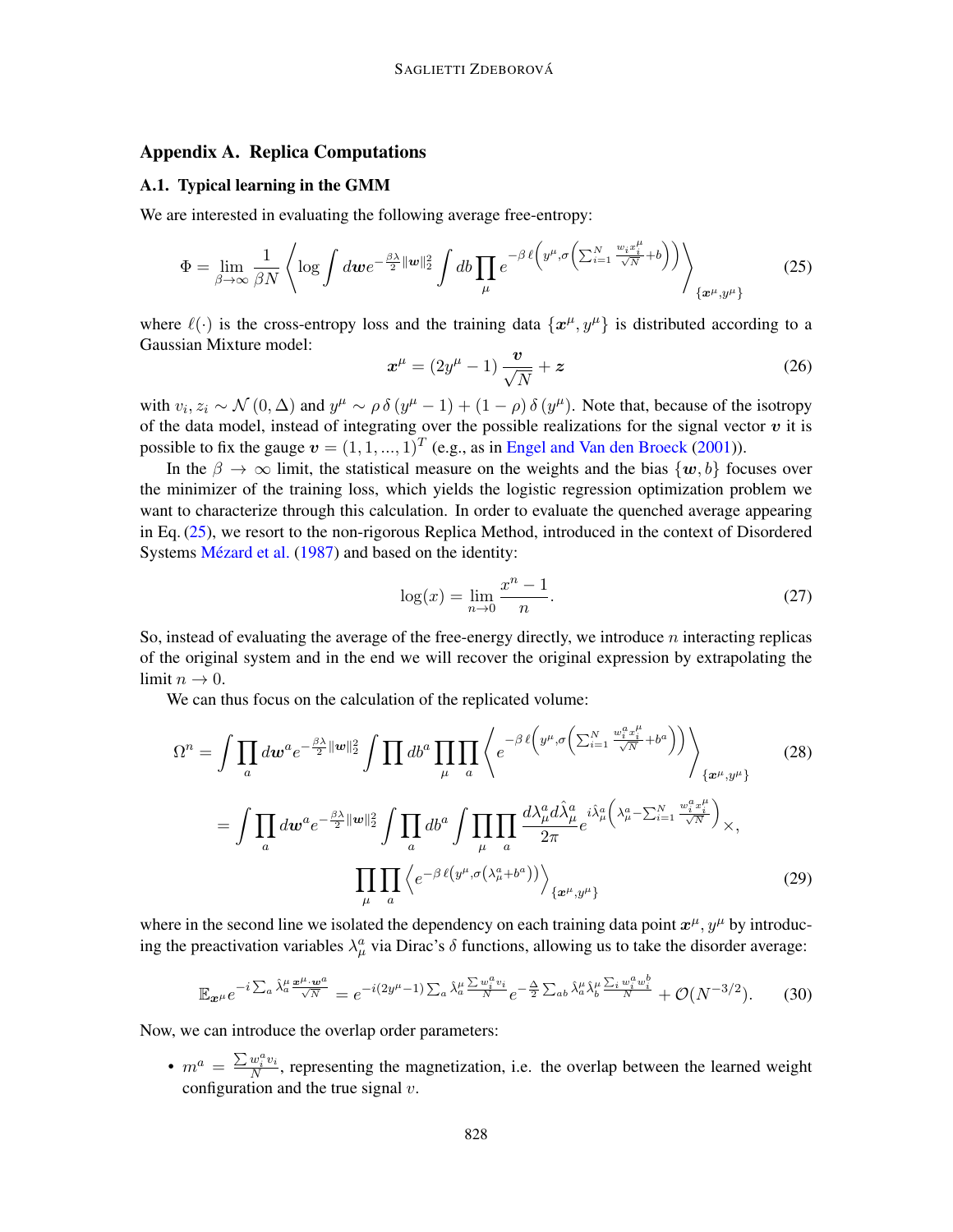•  $q^{ab} = \frac{\sum_i w_i^a w_i^b}{N}$ , representing the overlap between two configurations sampled from the measure Eq.  $(25)$ .

Then, we can rewrite the replicated volume as:

$$
\Omega^{n} = \int \prod_{a} \frac{dm^{a} d\hat{m}^{a}}{2\pi/N} \int \prod_{ab} \frac{dq^{ab} d\hat{q}^{ab}}{2\pi/N} \int \prod db^{a} G_{I} (G_{S})^{N} (G_{E})^{\alpha N} \tag{31}
$$

where we separated the action in three different contributions: an interaction term, containing a trace over the order parameters and their conjugates

$$
G_I = \exp\left(-N\left(\sum_a \hat{m}^a m^a + \sum_{ab} \hat{q}^{ab} q^{ab}\right)\right),\tag{32}
$$

an entropic term, factorized over the components of the weight vector and containing the information about the regularization term in the loss function

$$
G_S = \int \prod_a dw^a e^{-\frac{\beta \lambda}{2}(w^a)^2} \exp\left(\sum_a \hat{m}^a w^a + \sum_{ab} \hat{q}^{ab} w^a w^b\right),\tag{33}
$$

and an energetic term, factorized over the training data points and containing the cross-entropy term:

$$
G_E = \int \prod_a \left( \frac{d\lambda^a d\hat{\lambda}^a}{2\pi} e^{i\lambda^a \hat{\lambda}^a} \right) e^{-\frac{\Delta}{2} \sum_{ab} \hat{\lambda}_a \hat{\lambda}_b q^{ab}} \left\langle \prod_a e^{-\beta \ell(y, \sigma(\lambda^a + (2y-1)m^a + b^a))} \right\rangle_y.
$$
 (34)

# A.1.1. REPLICA SYMMETRIC ANSATZ

In order to proceed in the computation, we have to make an assumption on the structure of the order parameters and the geometric organization of the  $n$  replicas of the original system. Because of the convexity of the optimization problem we are considering we are justified in adopting the simplest possible assumption, the so-called Replica Symmetric ansatz, posing:

- $m^a = m$  for all  $a = 1, ..., n$ , and same for their conjugates.
- $q^{ab} = q$  for all  $a > b$ ,  $q^{ab} = Q$  for all  $a = b$ , and same for their conjugates.
- $b^a = b$  for all  $a = 1, ..., n$ .

Then, one can substitute the RS ansatz in the interaction term and easily obtain:

$$
\frac{\log G_I}{nN} = g_I = -\left(\hat{m}m + \frac{\hat{Q}Q}{2} - \frac{\hat{q}q}{2}\right) \tag{35}
$$

In the entropic term, after the substitutions one gets:

$$
G_S = \int \prod_a dw^a e^{-\frac{\beta \lambda}{2}(w^a)^2} \exp\left(\hat{m} \sum_a w^a + \frac{1}{2} \left(\hat{Q} - \hat{q}\right) \sum_a \left(w^a\right)^2 + \frac{1}{2} \hat{q} \left(\sum_a w^a\right)^2\right) \tag{36}
$$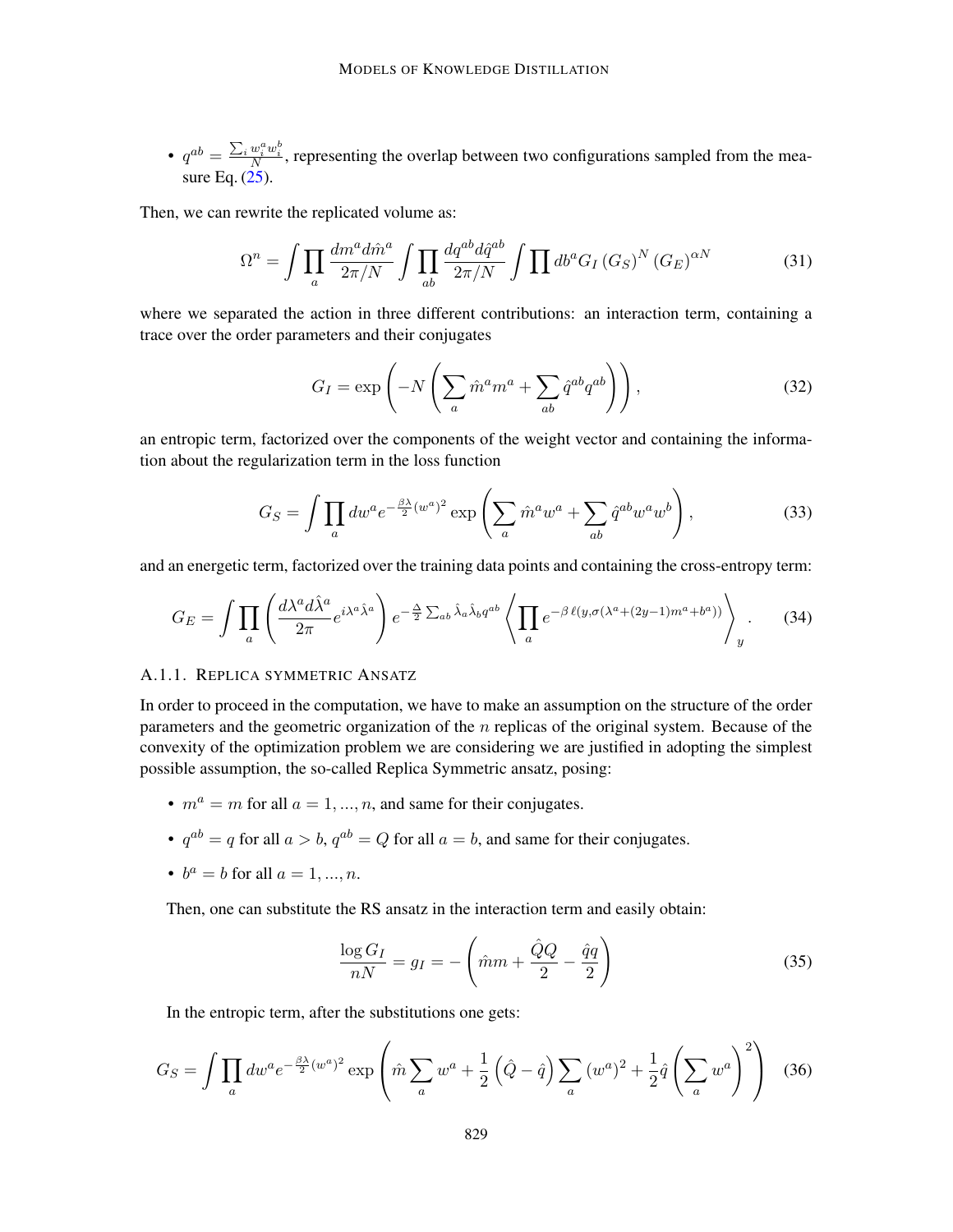$$
= \int \mathcal{D}z_0 \left\{ \int dw e^{-\frac{\beta \lambda}{2}(w)^2} \exp\left(\frac{1}{2}\left(\hat{Q} - \hat{q}\right)w^2 + \left(\hat{m} + \sqrt{\hat{q}}z_0\right)w\right) \right\}^n \tag{37}
$$

where in the second line a Hubbard-Stratonovich transformation, introducing the auxiliary variable  $z_0 \sim \mathcal{N}(0, 1)$ , allowed factorization over the replica index. Now we can take the logarithm in the  $n \rightarrow 0$  limit, obtaining:

$$
\frac{\log G_S}{nN} = g_S = \int \mathcal{D}z_0 \log \int dw \exp\left(\frac{1}{2}\left(\hat{Q} - \hat{q} - \beta\lambda\right)w^2 + \left(\hat{m} + \sqrt{\hat{q}}z_0\right)w\right). \tag{38}
$$

Similarly, one can obtain the RS energetic contribution:

$$
G_E = \mathbb{E}_y \int \prod_a \left( \frac{d\lambda^a d\hat{\lambda}^a}{2\pi} e^{i\lambda^a \hat{\lambda}^a} \right) e^{-\frac{\Delta}{2}(Q-q) \sum_a \left(\hat{\lambda}_a\right)^2 - \frac{\Delta}{2}q \left(\sum_a \hat{\lambda}_a\right)^2} \prod_a e^{-\beta \ell(y, \sigma(\lambda^a + (2y-1)m + b))}
$$
\n(39)

$$
= \mathbb{E}_y \int \mathcal{D}z_0 \left\{ \int \frac{d\lambda}{\sqrt{2\pi}} \frac{1}{\sqrt{\Delta(Q-q)}} e^{-\frac{1}{2} \frac{(\lambda + \sqrt{\Delta q}z_0)^2}{\Delta(Q-q)}} e^{-\beta \ell(y, \sigma(\lambda + (2y-1)m + b))} \right\}^n \tag{40}
$$

$$
= \mathbb{E}_y \int \mathcal{D}z_0 \left\{ \int \mathcal{D}\lambda e^{-\beta \ell \left( y, \sigma \left( \sqrt{\Delta(Q-q)}\lambda + \sqrt{\Delta q}z_0 + (2y-1)m + b \right) \right) } \right\}^n \tag{41}
$$

so taking the logarithm:

$$
\frac{\log G_E}{n} = g_E = \mathbb{E}_y \int \mathcal{D}z_0 \log \int \mathcal{D}\lambda e^{-\beta \ell \left(y, \sigma \left(\sqrt{\Delta(Q-q)}\lambda + \sqrt{\Delta q}z_0 + (2y-1)m + b\right)\right)}.
$$
 (42)

# A.1.2. ZERO TEMPERATURE LIMIT

Now we can focus on the  $\beta \to \infty$  limit, in which we recover the origin empirical risk minimization problem. Because of convexity, as we lower the temperature the overlap  $q$  between two different configurations sampled from the statistical measure will approach the typical norm Q, suggesting the scaling:

$$
(Q - q) = \delta q / \beta \tag{43}
$$

Moreover, the conjugate parameters also need to be properly rescaled:

$$
(\hat{Q} - \hat{q}) = -\beta \delta \hat{q}, \quad \hat{q} \sim \beta^2 \hat{q}, \quad \hat{m} \sim \beta \hat{m}.
$$
 (44)

which gives, for the interaction term:

$$
g_i = -\beta \left(\hat{m}m + \frac{1}{2} \left(\hat{q}\delta q - \delta \hat{q}q\right)\right) \tag{45}
$$

In the entropic term one gets an integration over a one-dimensional optimization problem:

$$
g_s = \beta \int \mathcal{D}z_0 \max_w \left( -\frac{\lambda + \delta \hat{q}}{2} w^2 + \left( \hat{m} + \sqrt{\hat{q}} z_0 \right) w \right) \tag{46}
$$

where the maximum is located at:

<span id="page-21-0"></span>
$$
w^* = \frac{(\hat{m} + \sqrt{\hat{q}}z_0)}{(\lambda + \delta\hat{q})}
$$
(47)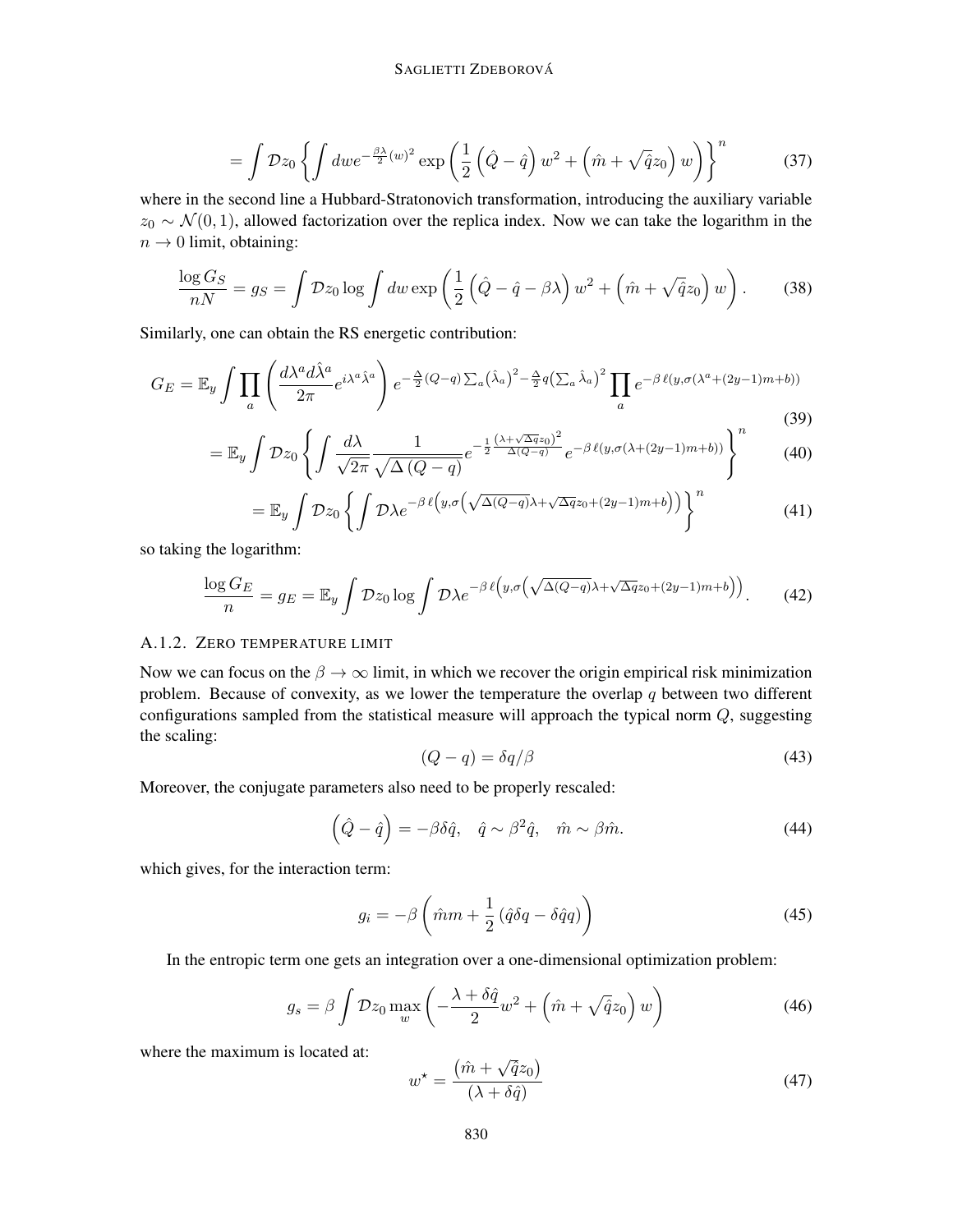and the expresssion can be evaluated analytically, giving:

$$
g_s = \beta \frac{\hat{m}^2 + \hat{q}}{2\left(\lambda + \delta\hat{q}\right)}.\tag{48}
$$

Finally, in the energetic contribution we get:

$$
g_E = \mathbb{E}_y \int \mathcal{D}z M_E \tag{49}
$$

$$
M_E = \max_{u} -\frac{u^2}{2} - \ell \left( y, \sigma \left( \sqrt{\Delta \delta q} u + \sqrt{\Delta q} z + (2y - 1) m + b \right) \right)
$$
(50)

and one obtains the free-entropy:

<span id="page-22-1"></span>
$$
\Phi = -\left(\hat{m}m + \frac{1}{2}\left(\hat{q}\delta q - \delta\hat{q}q\right)\right) + g_S + \alpha g_E. \tag{51}
$$

The fixed-point equation that characterize the logistic regression problem in the high dimensional limit are obtained by extremizing the free-entropy with respect to the order parameters and their conjugates, which is nothing but a saddle-point condition for the action in the Statistical Physics framework.



<span id="page-22-0"></span>Figure 6: Classification in the GM model with  $\rho = 0.2$  and  $\Delta = 1$ . Colored lines: linear classifier trained with logistic regression and ridge regularization. Dashed black line: plug-in estimator achieving the Bayes optimal performance.

In Fig. [6](#page-22-0) we compare the generalization performance for a model trained with  $L_2$ -regularized logistic regression with the Bayes-optimal performance, in the  $\rho = 0.2$ ,  $\Delta = 1$  setting. This will represent the baseline teacher model in the study of the distillation process. Note that the optimal value for the regularization parameter is of order  $\lambda \sim 1e - 1$  and that higher values will hinder the generalization performance.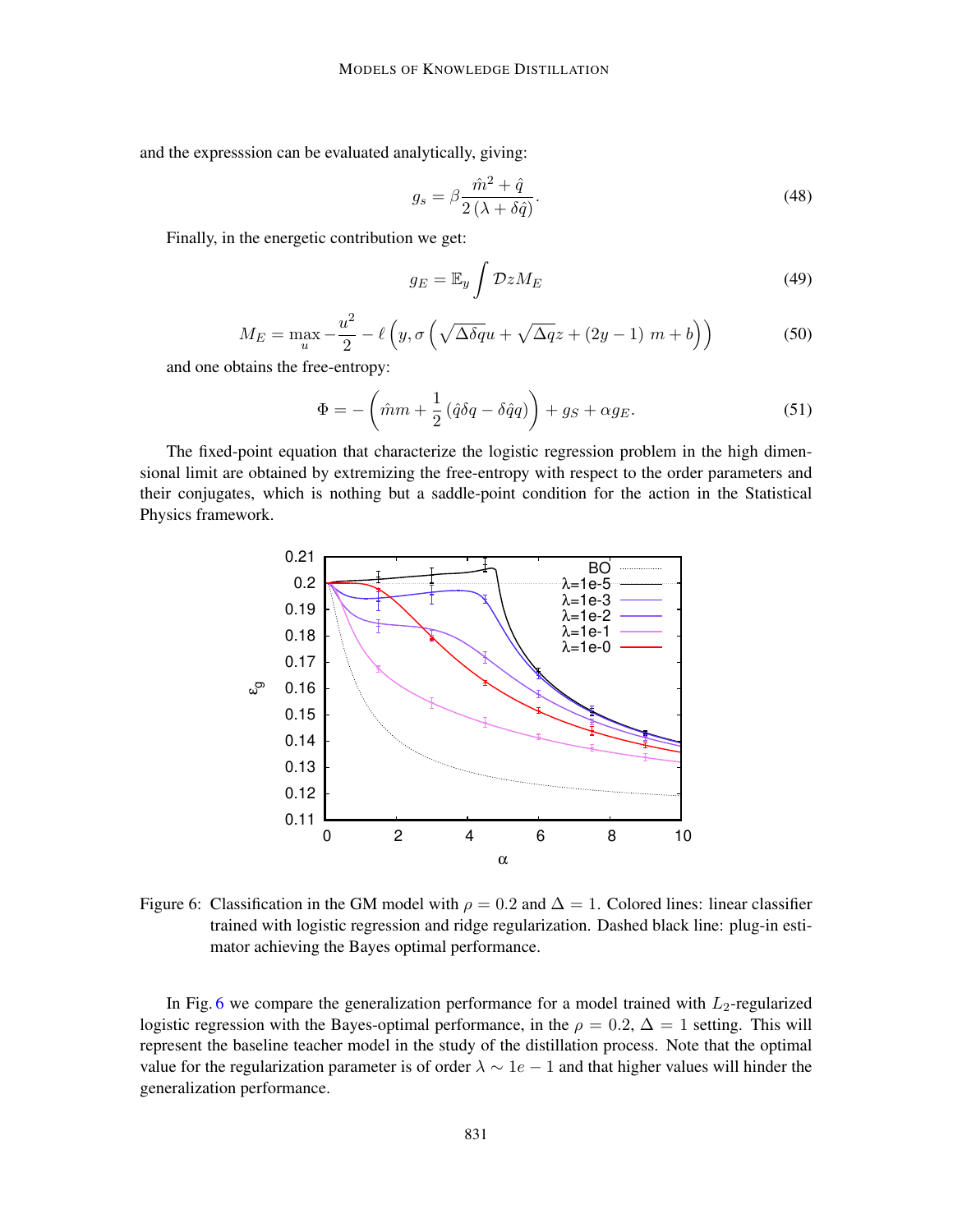# A.2. Distillation in the GMM

We will now present the derivation of the free energy expression for the distillation framework analyzed in the main text. In the following, all the parameters that refer to the teacher linear classifier will be denoted with an additional tilde.

As mentioned, in order to avoid the trivial scenario where the student converges exactly to the weight configuration of the teacher, we will consider a weaker "student" model, with a  $0 < \eta <$ 1 fraction of weights set to zero throughout the learning process. Thus, we aim to evaluate the expected value (in high dimensions) of the following free-entropy:

<span id="page-23-0"></span>
$$
\Phi = \lim_{\beta \to \infty} \frac{1}{\beta N} \left\langle \left\langle \log \int \prod_{i=1}^{\eta N} dw_i e^{-\frac{\beta \lambda}{2} ||w||_2^2} \int db \prod_{\mu} e^{-\frac{\beta}{2} \ell \left(\sigma \left(\frac{\tilde{w} \cdot \tilde{x}^{\mu}}{\sqrt{N}} + \tilde{b}\right), \sigma \left(\frac{w \cdot \tilde{x}^{\mu}}{\sqrt{N}} + b\right)\right)} \right\rangle_{\tilde{w}} \right\rangle_{\{\tilde{x}^{\mu}, y^{\mu}\}} \tag{52}
$$

where the internal brackets represent an average over the teacher  $\{\tilde{\boldsymbol{w}}, \tilde{b}\}$  measure.

In order to evaluate the internal average we will use a different version of the replica trick, based on the following identity:

$$
\langle f(\tilde{\boldsymbol{w}}) \rangle_{\tilde{\boldsymbol{w}}} = \frac{\int d\mu(\tilde{\boldsymbol{w}}) f(\tilde{\boldsymbol{w}})}{\int d\mu(\tilde{\boldsymbol{w}})} = \lim_{\tilde{n} \to 0} \int \prod_{c=0}^{\tilde{n}} d\mu(\tilde{\boldsymbol{w}}^c) f(\tilde{\boldsymbol{w}}^1)
$$
(53)

introducing  $\tilde{n}$  replicas of the teacher configuration but coupling only the first one to the student system. In this way, in the  $n \to 0$  limit we can recover the expectation over the teacher measure. This type of formalism is closely related to the seminal work [Franz and Parisi](#page-16-7) [\(1997\)](#page-16-7) and was more recently applied for example in [Huang et al.](#page-17-10) [\(2013\)](#page-17-10); [Baldassi et al.](#page-15-4) [\(2016,](#page-15-4) [2018\)](#page-15-5).

As in the previous computation, the quenched disorder average can be taken only by replacing the logarithm in the definition of the free-entropy with the  $n \to 0$  limit of the replicated system, so we will focus on the evaluation of:

$$
\frac{1}{N} \lim_{n,\tilde{n}\to 0} \partial_n \left\langle \lim_{\tilde{\beta}\to\infty} \lim_{\beta\to\infty} \int \prod_{c=1}^{\tilde{n}} d\tilde{w}^c e^{-\frac{\beta \tilde{\lambda}}{2} ||\tilde{w}^c||_2^2} \int \prod_{c=1}^{\tilde{n}} d\tilde{b}^c \prod_{c=1} e^{-\frac{\tilde{\beta}}{2} \ell \left(y^{\mu}, \sigma \left(\sum_{i=1}^N \frac{\tilde{w}_i^c x_i^{\mu}}{\sqrt{N}} + \tilde{b}^c\right)\right)} \times \int \prod_{a=1}^n d\omega^a e^{-\frac{\beta \lambda}{2} ||\tilde{w}^a||_2^2} \int \prod_{a=1}^n d\tilde{b}^a \prod_{\mu,a} e^{-\frac{\beta}{2} \ell \left(\sigma \left(\sum_{i=1}^N \frac{\tilde{w}_i^1 x_i^{\mu}}{\sqrt{N}} + \tilde{b}^1\right), \sigma \left(\sum_{i=1}^N \frac{w_i^a x_i^{\mu}}{\sqrt{N}} + b^a\right)\right)} \right\} \times \{x^{\mu}, y^{\mu}\}
$$
\n(54)

Following the same steps as above, we introduce the Dirac's  $\delta$  (integral representation) for teacher and student preactivations, but in this case we will also separate the first  $\eta$  components of the teacher (where the student weights are non-zero) from the rest:

$$
1 = \int \prod_{\mu,c} \frac{d\tilde{u}_{\mu}^{c} d\hat{\tilde{u}}_{\mu}^{c}}{2\pi} e^{i\hat{u}_{\mu}^{c} \left(\tilde{u}_{\mu}^{c} - \sum_{i=\eta N+1}^{N} \frac{\tilde{w}_{i}^{c} x_{i}^{\mu}}{\sqrt{N}}\right)} \int \prod_{\mu,c} \frac{d\tilde{\lambda}_{\mu}^{c} d\hat{\tilde{\lambda}}_{\mu}^{c}}{2\pi} e^{i\hat{\tilde{\lambda}}_{\mu}^{c} \left(\lambda_{\mu}^{c} - \sum_{i=1}^{N} \frac{\tilde{w}_{i}^{c} x_{i}^{\mu}}{\sqrt{N}}\right)} \times \int \prod_{\mu,a} \frac{d\lambda_{\mu}^{a} d\hat{\lambda}_{\mu}^{a}}{2\pi} e^{i\hat{\lambda}_{\mu}^{a} \left(\lambda_{\mu}^{a} - \sum_{i=1}^{N} \frac{w_{i}^{a} x_{i}^{\mu}}{\sqrt{N}}\right)}.
$$
\n
$$
(55)
$$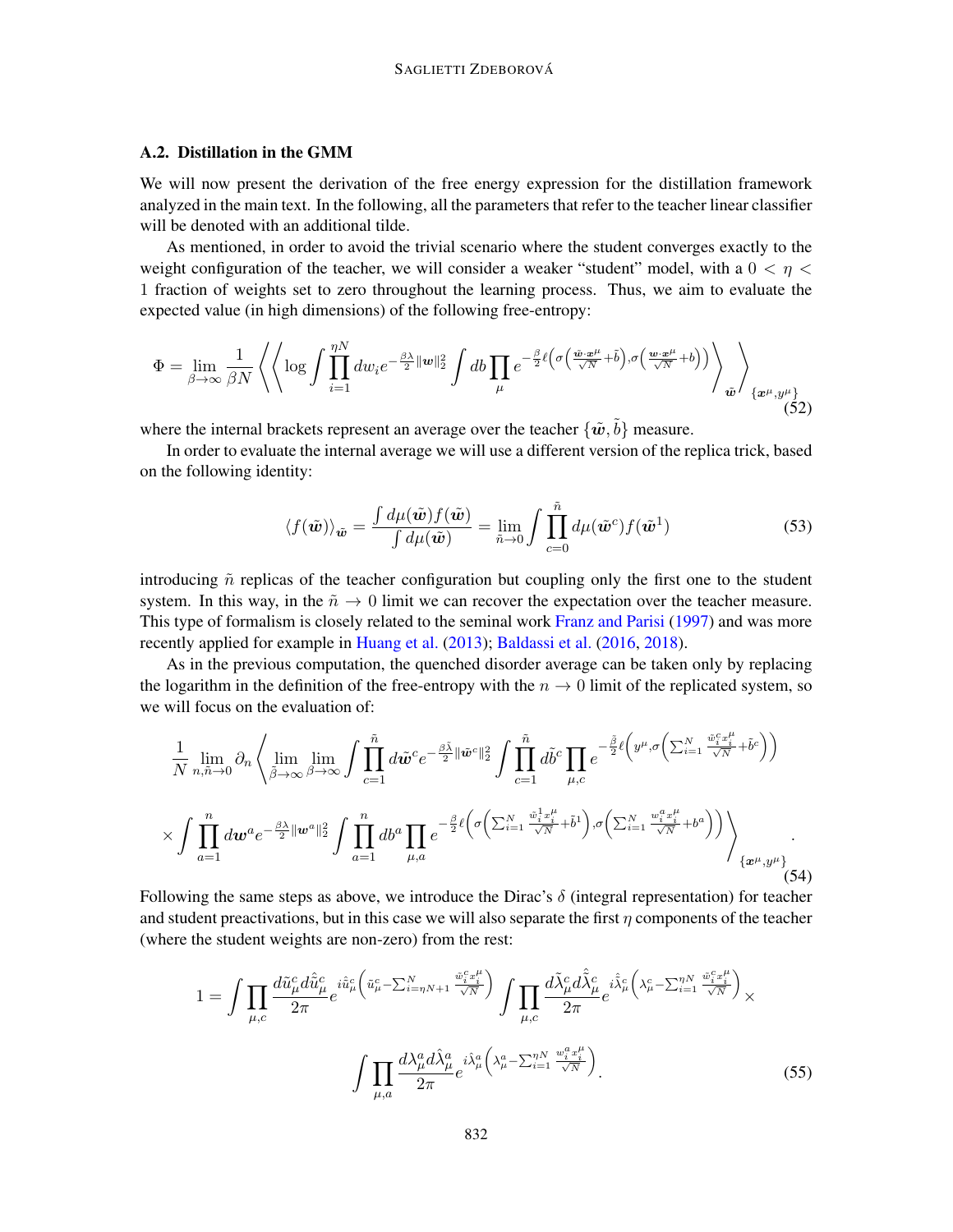Now we separately take the disorder average over the non-zeros components:

$$
\prod_{i=1}^{\eta N} \mathbb{E}_{x_i^{\mu}} e^{-i \left( \sum_c \hat{\lambda}_c^{\mu} \frac{\tilde{w}_i^c}{\sqrt{N}} + \sum_a \hat{\lambda}_a^{\mu} \frac{w_i^a}{\sqrt{N}} \right) x_i^{\mu}} = \tag{56}
$$

$$
= e^{-i(2y^{\mu}-1)\left(\sum_{c}\hat{\lambda}_{c}^{\mu}\frac{\sum_{i=1}^{N}\tilde{w}_{i}^{c}v_{i}}{N} + \sum_{a}\hat{\lambda}_{a}^{\mu}\frac{\sum_{i=1}^{N}w_{i}^{a}v_{i}}{N}\right)} \times
$$
\n(57)

$$
e^{-\frac{\Delta}{2}\left(\sum_{cd}\hat{\lambda}_{c}^{\mu}\hat{\lambda}_{d}^{\mu}\frac{\sum_{i=1}^{N} \tilde{w}_{i}^{c}\tilde{w}_{i}^{d}}{N}+\sum_{ab}\hat{\lambda}_{a}^{\mu}\hat{\lambda}_{b}^{\mu}\frac{\sum_{i=1}^{N} w_{i}^{a}w_{i}^{b}}{N}+2\sum_{ac}\hat{\lambda}_{a}^{\mu}\hat{\lambda}_{c}^{\mu}\frac{\sum_{i=1}^{N} w_{i}^{a}\tilde{w}_{i}^{c}}{N}\right)}{N}},
$$
(58)

and the zeros components:

$$
\prod_{i=\eta N+1}^{N} \mathbb{E}_{x_i^{\mu}} e^{-i \left( \sum_c \hat{\tilde{u}}_c^{\mu} \frac{\tilde{w}_i^c}{\sqrt{N}} \right) x_i} =
$$
\n(59)

$$
= e^{-i(2y^{\mu}-1)\left(\sum_{c}\hat{\tilde{u}}_{c}^{\mu}\frac{\sum_{i=\eta N+1}^{N}\tilde{w}_{i}^{c}v_{i}}{N}\right) - \frac{\Delta}{2}\sum_{cd}\hat{\tilde{u}}_{c}^{\mu}\hat{\tilde{u}}_{d}^{\mu}\frac{\sum_{i=\eta N+1}^{N}\tilde{w}_{i}^{c}\tilde{w}_{i}^{d}}{N}}.
$$
(60)

Finally, we introduce the overlap parameters:

- $\cdot$   $\tilde{m}^c = \frac{\sum_{i=1}^{ \eta N} \tilde{w}_i^c v_i}{N}$  $\frac{\tilde{w}_i^C v_i}{N}$  and  $\tilde{m}_0^c = \frac{\sum_{i=\eta N+1}^N \tilde{w}_i^c v_i}{N}$  $\frac{N+1}{N}$ , representing the magnetization of the teacher in the direction of the true signal  $v$ .
- $\bullet$   $m^a = \frac{\sum_{i=1}^{ \eta N} w^a_i v_i }{N}$  $\frac{1}{N}$ <sup> $\frac{u_i v_i}{N}$ </sup>, representing the magnetization of the student in the direction of v.
- $\tilde{q}^{cd} = \frac{\sum_{i=\eta}^{\eta} \tilde{w}_i^c \tilde{w}_i^d}{N}$  and  $\tilde{q}_0^{cd} = \frac{\sum_{i=\eta}^N N + 1}{N} \tilde{w}_i^c \tilde{w}_i^d$ , representing the typical overlap between different teacher configurations.
- $q^{ab} = \frac{\sum_{i=1}^{N} w_i^a w_i^b}{N} = \frac{\sum_{i=1}^{N} w_i^a w_i^b}{N}$ , representing the typical overlap between different student configurations.
- $S^{ac} = \frac{\sum_{i=1}^{n} w_i^a \tilde{w}_i^c}{N}$ , representing the typical overlap between teacher and student.

We can now rewrite the replicated volume as:

$$
\Omega^{n} = \lim_{\tilde{n}\to 0} \int \prod_{c} d\tilde{b}^{c} \int \prod_{a} db^{a} \int \prod_{c} \frac{d\tilde{m}^{c} d\hat{\tilde{m}}^{c}}{2\pi/N} \int \prod_{c} \frac{d\tilde{m}_{0}^{c} d\hat{\tilde{m}}_{0}^{c}}{2\pi/N} \int \prod_{a} \frac{dm^{a} d\hat{m}^{a}}{2\pi/N} \int \prod_{cd} \frac{d\tilde{q}^{cd} d\hat{q}^{cd}}{2\pi/N} \times \int \prod_{cd} \frac{d\tilde{q}^{cd} d\hat{q}^{cd}}{2\pi/N} \int \prod_{ab} \frac{d\tilde{q}^{cd}}{2\pi/N} \int \prod_{ac} \frac{dS^{ac} d\hat{S}^{ac}}{2\pi/N} G_{I}(G_{S})^{nN} (G_{S_{0}})^{(1-\eta)N} (G_{E})^{\alpha N} \tag{61}
$$

<span id="page-24-0"></span>with the definitions for the interaction term:

$$
G_{I} = \exp\left(-N\left(\sum_{c} \left(\hat{\tilde{m}}^{c}\tilde{m}^{c} + \hat{\tilde{m}}_{0}^{c}\tilde{m}_{0}^{c}\right) + \sum_{a} \hat{m}^{a}m^{a} + \sum_{cd} \left(\hat{\tilde{q}}^{cd}\tilde{q}^{cd} + \hat{\tilde{q}}_{0}^{cd}\tilde{q}_{0}^{cd}\right) + \sum_{ab} \hat{q}^{ab}q^{ab} + \sum_{ca} \hat{S}^{ca}S^{ca}\right)\right)
$$
(62)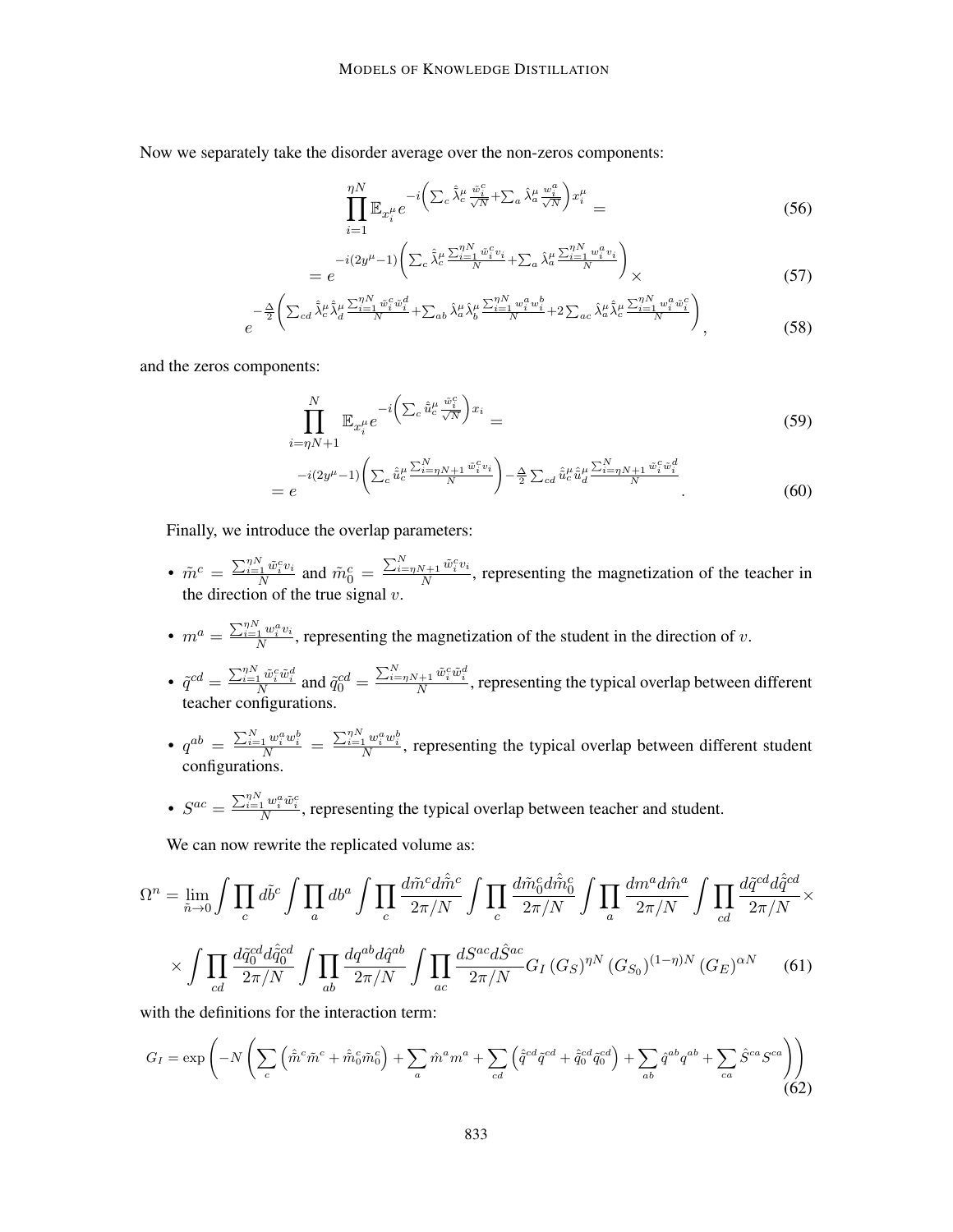the two entropic terms:

$$
G_S = \int \prod_c d\tilde{w}^c e^{-\frac{1}{2}\tilde{\beta}\tilde{\lambda}(\tilde{w}^c)^2} \int \prod_a dw^a e^{-\frac{1}{2}\beta\lambda(w^a)^2} \times
$$

$$
\times \exp\left(\sum_c \hat{\tilde{m}}^c \tilde{w}^c + \sum_a \hat{m}^a w^a + \sum_{cd} \hat{q}^{cd} \tilde{w}^c \tilde{w}^d + \sum_{ab} \hat{q}^{ab} w^a w^b + \sum_{ca} \hat{S}^{ca} w^a \tilde{w}^c\right), \qquad (63)
$$

$$
G_{S_0} = \int \prod_c d\tilde{w}^c e^{-\frac{1}{2}\tilde{\beta}\tilde{\lambda}(\tilde{w}^c)^2} \exp\left(\sum_c \hat{\tilde{m}}_0^c \tilde{w}^c + \sum_{cd} \hat{\tilde{q}}_0^{cd} \tilde{w}^c \tilde{w}^d\right),\tag{64}
$$

and the energetic term:

 $\times$ 

$$
G_E = \mathbb{E}_y \int \prod_c \frac{d\tilde{u}^c d\hat{u}^c}{2\pi} e^{i\hat{u}^c \tilde{u}^c} \int \prod_c \frac{d\tilde{\lambda}^c d\tilde{\tilde{\lambda}}^c}{2\pi} e^{i\hat{\tilde{\lambda}}^c \tilde{\lambda}^c} \int \prod_a \frac{d\lambda^a d\hat{\lambda}^a}{2\pi} e^{i\lambda^a \hat{\lambda}^a} \times
$$
  

$$
\times e^{-\frac{\Delta}{2} \left( \sum_{cd} \hat{u}_c \hat{u}_d \tilde{q}_0^{cd} + \sum_{cd} \hat{\tilde{\lambda}}_c \hat{\tilde{\lambda}}_d \tilde{q}^{cd} + \sum_{ab} \hat{\lambda}_a \hat{\lambda}_b q^{ab} + 2 \sum_{ac} \hat{\lambda}_a \hat{\tilde{\lambda}}_c S^{ac} \right)} \times
$$
  

$$
\prod_c e^{-\frac{\tilde{\beta}}{2} \ell \left( y, \tilde{u}^c + \tilde{\lambda}^c + (2y - 1) \left( \tilde{m}_0^c + \tilde{m}^c \right) + \tilde{b}^c \right)} \prod_a e^{-\frac{\beta}{2} \ell \left( \tilde{u}^1 + \tilde{\lambda}^1 + (2y - 1) \left( \tilde{m}_0^1 + \tilde{m}^1 \right) + \tilde{b}^1, \lambda^a + (2y - 1) m^a + b^a \right)} \tag{65}
$$

#### A.2.1. REPLICA SYMMETRIC ANSATZ

Since also the student learning problem entails a convex optimization, we can safely assume Replica Symmetry to be realized also at the level of its order parameters. Moreover, as in the previous calculation, we should average over the realizations of the Gaussian signal  $v$  but we can also exploit the isotropy and fix the gauge  $v = \mathbf{1}^T$ . The two magnetizations characterizing the overlap between the teacher vector and the signal,  $\tilde{m}$  and  $\tilde{m}_0$  (along the first  $\eta N$  components and the complementary  $(1 - \eta)N$  components), will typically give  $\tilde{m}/\tilde{m}_0 = \eta/(1 - \eta)$ . Thus we can pose:

- For the teacher magnetizations  $\tilde{m}^c = \eta \tilde{m}$ ,  $\tilde{m}_0^c = (1 \eta) \tilde{m}$ . We can also set the conjugates to be equal:  $\hat{\tilde{m}}^c = \hat{\tilde{m}}_0^c = \hat{\tilde{m}}$ .
- Similarly,  $\tilde{q}^{cd} = \eta \tilde{q}$ ,  $\tilde{q}_0^{cd} = (1 \eta) \tilde{q}$  for  $c \neq d$ ; and  $\tilde{q}^{cd} = \eta \tilde{Q}$ ,  $\tilde{q}_0^{cd} = (1 \eta) \tilde{Q}$  for  $c = d$ .
- For the student magnetization and self overlap  $m^a = m$ ,  $q^{ab} = q$  for  $a \neq b$ ;  $q^{ab} = Q$  for  $a = b$ .
- Since the student is coupled only to the first replica of the teacher, in general we will have two distinct teacher-strudent overlaps:  $S^{ca} = S$  for  $c = 1$ ,  $S^{ca} = \tilde{S}$  for  $c \neq 1$ .

It is easy to see that the order parameters referred to the teacher are determined by the same saddle point-equations obtained in the previous section, since at finite  $\tilde{n}$  we can send  $n \to 0$  and the  $\mathcal{O}(1)$  term corresponds to the action Eq. [\(51\)](#page-22-1). In order to get the fixed point equations that charachterize the student, instead, we can substitute the  $\tilde{n} \to 0$  limit explicitly and keep the  $\mathcal{O}(n)$ terms in the series expansion at small n of the action in  $(61)$ .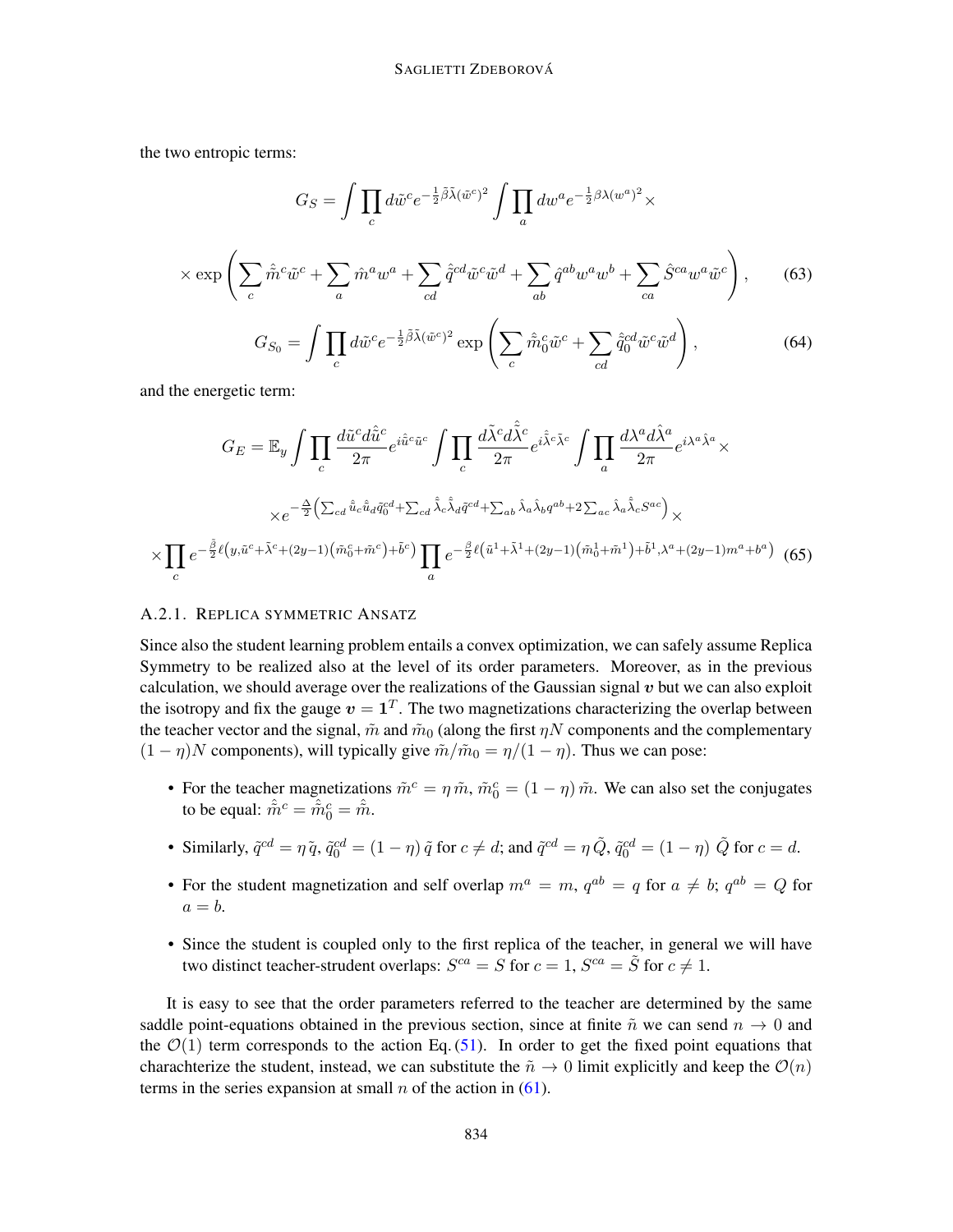In this limit, the normalized logarithm of the interaction term yields:

$$
g_I = -\left(\hat{m}m + \frac{\hat{Q}Q}{2} - \frac{1}{2}\hat{q}q + \hat{S}S - \hat{\tilde{S}}\tilde{S}\right).
$$
\n(66)

In the  $\tilde{\eta} \to 0$  limit, the entropic term  $G_{S_0}$  does not contribute to the saddle-point, so it will be ignored in the following. The calculations for  $G<sub>S</sub>$ , instead, are a bit more involved than in the previous case because of the double average characterizing the distillation framework. After some manipulation and three separate Hubbard-Stratonovich, introducing the Gaussian variables  $x, z$  and  $\tilde{z}$ , one gets:

$$
g_S = \frac{1}{n} \lim_{\tilde{n} \to 0} \log \int \mathcal{D}x \int \mathcal{D}\tilde{z} \times
$$
 (67)

$$
\times \int \prod_c d\tilde{w}^c \exp\left(\frac{1}{2}\left(\hat{\tilde{Q}} - \hat{\tilde{q}} - \tilde{\lambda}\right) \sum_c (\tilde{w}^c)^2 + \left(\hat{\tilde{m}} + \sqrt{\hat{\tilde{S}}x} + \sqrt{\hat{\tilde{q}} - \hat{\tilde{S}}}\tilde{z}\right) \sum_c \tilde{w}^c\right)
$$
(68)

$$
\times \int \prod_{a} dw^{a} \exp \left( \frac{1}{2} \left( \hat{Q} - \hat{q} - \lambda \right) \sum_{a} \left( w^{a} \right)^{2} + \left( \hat{m} + \sqrt{\hat{S}} x + \left( \hat{S} - \hat{\tilde{S}} \right) w_{1} + \sqrt{\hat{q} - \hat{\tilde{S}}} z \right) \sum_{a} w^{a} \right) (69)
$$

$$
= \int \mathcal{D}x \int \mathcal{D}\tilde{z} \frac{\int d\tilde{w} \exp \left( \tilde{A} \right) \log \left( \int dw \exp \left( A \right) \right)}{\int d\tilde{w} \exp \left( \tilde{A} \right)} \tag{70}
$$

where by sending  $\tilde{n} \to 0$  we reestablished the expectation appearing in Eq. [\(52\)](#page-23-0) and where we defined:

$$
\tilde{A} = \frac{1}{2} \left( \hat{\tilde{Q}} - \hat{\tilde{q}} - \tilde{\lambda} \right) (\tilde{w})^2 + \left( \hat{\tilde{m}} + \sqrt{\hat{\tilde{S}}} x + \sqrt{\hat{\tilde{q}} - \hat{\tilde{S}}} \tilde{z} \right) \tilde{w}
$$
\n(71)

$$
A = \frac{1}{2} \left( \hat{Q} - \hat{q} - \lambda \right) (w)^2 + \left( \hat{m} + \sqrt{\hat{\tilde{S}}} x + \left( \hat{S} - \hat{\tilde{S}} \right) w_1 + \sqrt{\hat{q} - \hat{\tilde{S}}} z \right) w. \tag{72}
$$

After a couple rotations between the introduced Gaussian variables, it is possible to perform the  $\int \mathcal{D}x$  integral analytically and obtain:

$$
g_s/n = \int \mathcal{D}z \int \mathcal{D}\tilde{z} \frac{\int d\tilde{w} \exp\left(\tilde{A}\right) \log\left(\int dw \exp\left(A\right)\right)}{\int d\tilde{w} \exp\left(\tilde{A}\right)}
$$
(73)

with:

$$
\tilde{A}' = \frac{1}{2} \left( \hat{\tilde{Q}} - \hat{\tilde{q}} - \tilde{\lambda} \right) (\tilde{w})^2 + \left( \hat{\tilde{m}} + \sqrt{\hat{\tilde{q}}}\tilde{z} \right) \tilde{w}
$$
\n(74)

$$
A' = \frac{1}{2} \left( \hat{Q} - \hat{q} - \lambda \right) (w)^2 + \left( \hat{m} + \left( \hat{S} - \hat{\tilde{S}} \right) w_1 + \frac{\hat{\tilde{S}}}{\sqrt{\hat{q}}} \tilde{z} + \sqrt{\hat{q} - \frac{\hat{\tilde{S}}^2}{\hat{\tilde{q}}} z} \right) w. \tag{75}
$$

The calculation follows the same lines also for the energetic term, where after the introduction of four  $x, \tilde{z}, \hat{z}$  and z, one can factorize over the replica indices and send  $\tilde{n} \to 0$ , yielding: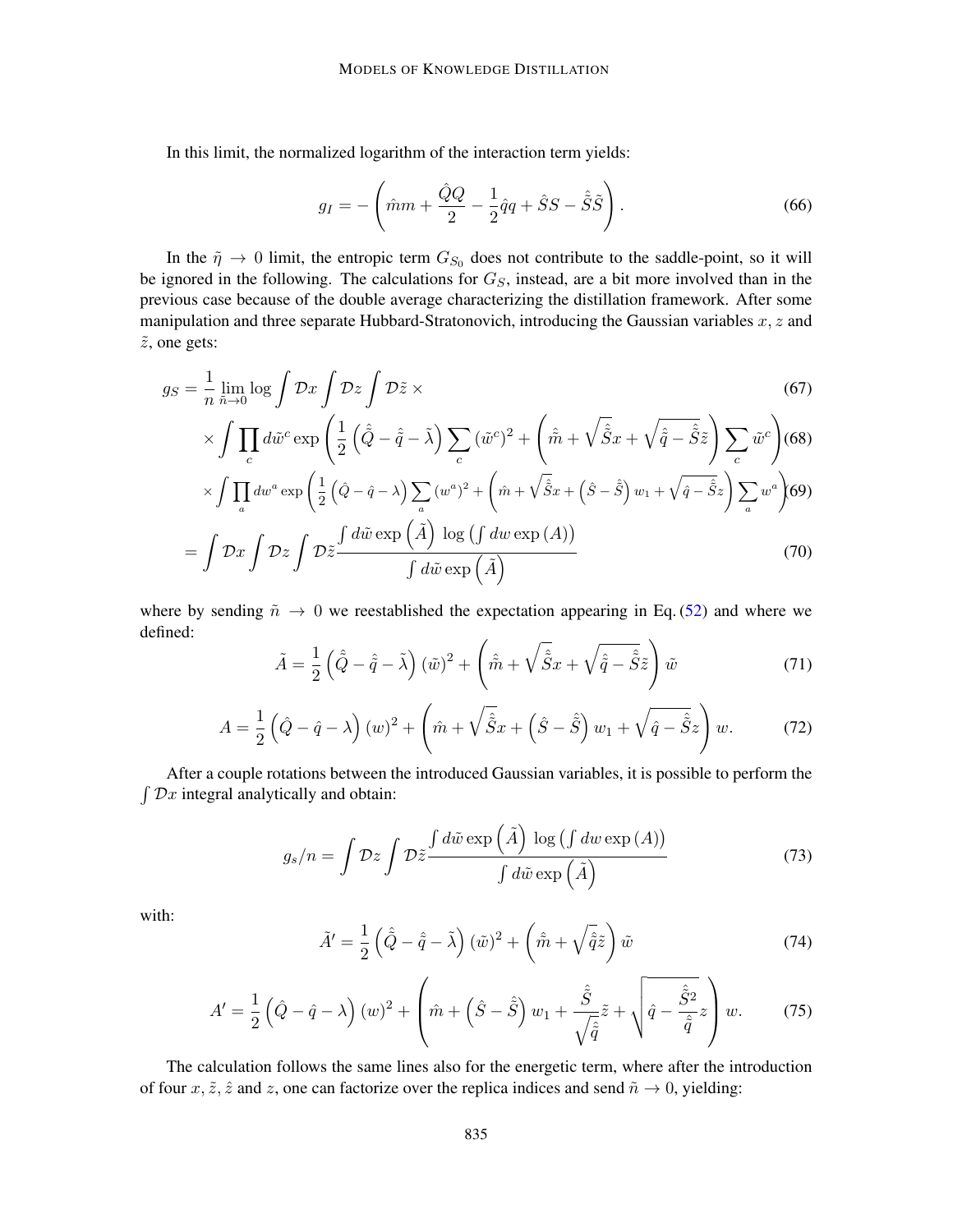$$
g_E = \mathbb{E}_y \int \mathcal{D}x \int \mathcal{D}\tilde{z} \int \mathcal{D}\tilde{z} \int \mathcal{D}z \times
$$

$$
\frac{\int \frac{d\tilde{u}d\hat{u}}{2\pi} \int \frac{d\tilde{\lambda}d\hat{\lambda}}{2\pi} e^{\tilde{B}_0 + \tilde{B} - \frac{\tilde{\beta}}{2}\ell(y, \sigma(\tilde{u} + \tilde{\lambda} + (2y - 1)\tilde{m} + \tilde{b}))} \log \int \frac{d\lambda d\hat{\lambda}}{2\pi} e^{B - \frac{\beta}{2}\ell(\sigma(\tilde{u} + \tilde{\lambda} + (2y - 1)\tilde{m} + \tilde{b}), \sigma(\lambda + (2y - 1)m + b))}{\int \frac{d\tilde{u}d\hat{u}}{2\pi} \int \frac{d\tilde{\lambda}d\hat{\lambda}}{2\pi} e^{\tilde{B}_0 + \tilde{B} - \frac{\tilde{\beta}}{2}\ell(y, \sigma(\tilde{u} + \tilde{\lambda} + (2y - 1)\tilde{m} + \tilde{b}))}
$$
(76)

where we defined:

$$
\tilde{B}_0 = -\frac{\Delta}{2} (1 - \eta) \left( \tilde{Q} - \tilde{q} \right) \hat{\tilde{u}}^2 + i \hat{\tilde{u}} \left( \tilde{u} + \sqrt{\Delta (1 - \eta) \tilde{q}} \hat{z} \right)
$$
\n(77)

$$
\tilde{B} = -\frac{\Delta}{2}\eta \left(\tilde{Q} - \tilde{q}\right) \left(\hat{\tilde{\lambda}}\right)^2 + i\hat{\tilde{\lambda}} \left(\tilde{\lambda} + \sqrt{\Delta \tilde{S}}x + \sqrt{\Delta \left(\eta \tilde{q} - \tilde{S}\right)}\tilde{z}\right)
$$
(78)

$$
B = -\frac{\Delta}{2} (Q - q) \hat{\lambda}^2 + i \hat{\lambda} \left( \lambda + \sqrt{\Delta \tilde{S}} x + \sqrt{\Delta \left( q - \tilde{S} \right)} z + i \Delta \left( S - \tilde{S} \right) \hat{\tilde{\lambda}} \right)
$$
(79)

In order to disentangle the Gaussian integrations and allow us to land on an expression where we can explicitly perform a few of them we start by shifting  $z' = z + i \hat{\lambda} \frac{\Delta(S-\tilde{S})}{\sqrt{1-\tilde{S}} \sqrt{1-\tilde{S}}}$  $\frac{\Delta(\beta-\beta)}{\sqrt{\Delta(q-\tilde{S})}}$ . Now, we can proceed and simplify the  $d\hat{\lambda}$ ,  $d\hat{\lambda}$ ,  $d\hat{\tilde{u}}$  integrals and get, after shifting and rescaling  $d\lambda$ ,  $d\tilde{\lambda}$ ,  $d\tilde{u}$ :

$$
g_E = \mathbb{E}_y \int \mathcal{D}x \int \mathcal{D}\tilde{z} \int \mathcal{D}\tilde{z} \frac{\int \mathcal{D}z \int \mathcal{D}\tilde{u} \int \mathcal{D}\tilde{\lambda} e^{-\frac{\tilde{\beta}}{2}\ell\left(y,\sigma\left(\tilde{h}'\right)\right)} \log \int \mathcal{D}\lambda e^{-\frac{\beta}{2}\ell\left(\sigma\left(\tilde{h}'\right),\sigma\left(h\right)\right)}}{\int \mathcal{D}\tilde{u} \int \mathcal{D}\tilde{\lambda} e^{-\frac{\tilde{\beta}}{2}\ell\left(y,\sigma\left(\tilde{h}\right)\right)}},\tag{80}
$$

with:

$$
\tilde{h}' = \sqrt{\Delta (1 - \eta) \left(\tilde{Q} - \tilde{q}\right)} \tilde{u} - \sqrt{\Delta (1 - \eta) \tilde{q}} \hat{z} + \sqrt{\Delta \left(\eta \left(\tilde{Q} - \tilde{q}\right) - \frac{\left(S - \tilde{S}\right)^2}{q - \tilde{S}}\right)} \tilde{\lambda} + \left(-\sqrt{\Delta \tilde{S}} x + \sqrt{\Delta \left(\eta \tilde{q} - \tilde{S}\right)} \tilde{z} + \frac{\Delta \left(S - \tilde{S}\right)}{\sqrt{\Delta \left(q - \tilde{S}\right)}} z\right) + (2y - 1) \tilde{m} + \tilde{b},\tag{81}
$$

$$
\tilde{h} = \sqrt{\Delta (1 - \eta) \left( \tilde{Q} - \tilde{q} \right)} \tilde{u} - \sqrt{\Delta (1 - \eta) \tilde{q}} \hat{z} + \sqrt{\Delta \eta \left( \tilde{Q} - \tilde{q} \right)} \tilde{\lambda} - \left( \sqrt{\Delta \tilde{S}} x + \sqrt{\Delta \left( \eta \tilde{q} - \tilde{S} \right)} \tilde{z} \right) + (2y - 1) \tilde{m} + \tilde{b}
$$
\n(82)

$$
h = \sqrt{\Delta (Q - q)} \lambda - \left( \sqrt{\Delta \tilde{S}} x + \sqrt{\Delta (q - \tilde{S})} z \right) + (2y - 1) m + b. \tag{83}
$$

After a few rotations between  $\tilde{\lambda}$ ,  $\tilde{u}$ ,  $z$ ,  $\tilde{z}$ , and x, one can perform the  $\tilde{D}\tilde{u}$ ,  $\tilde{D}\tilde{z}$ ,  $\tilde{D}x$  integrals and get the final expression:

$$
g_E/n = \left\langle \int \mathcal{D}z \int \mathcal{D}\tilde{z} \frac{\int \mathcal{D}\tilde{\lambda} e^{-\frac{\tilde{\beta}}{2}\ell\left(y,\sigma(\tilde{h})\right)} \log \int \mathcal{D}\lambda e^{-\frac{\beta}{2}\ell\left(\sigma(\tilde{h}),\sigma(h)\right)}}{\int \mathcal{D}\tilde{\lambda} e^{-\frac{\tilde{\beta}}{2}\ell\left(y,\sigma(\tilde{h})\right)}} \right\rangle_y \tag{84}
$$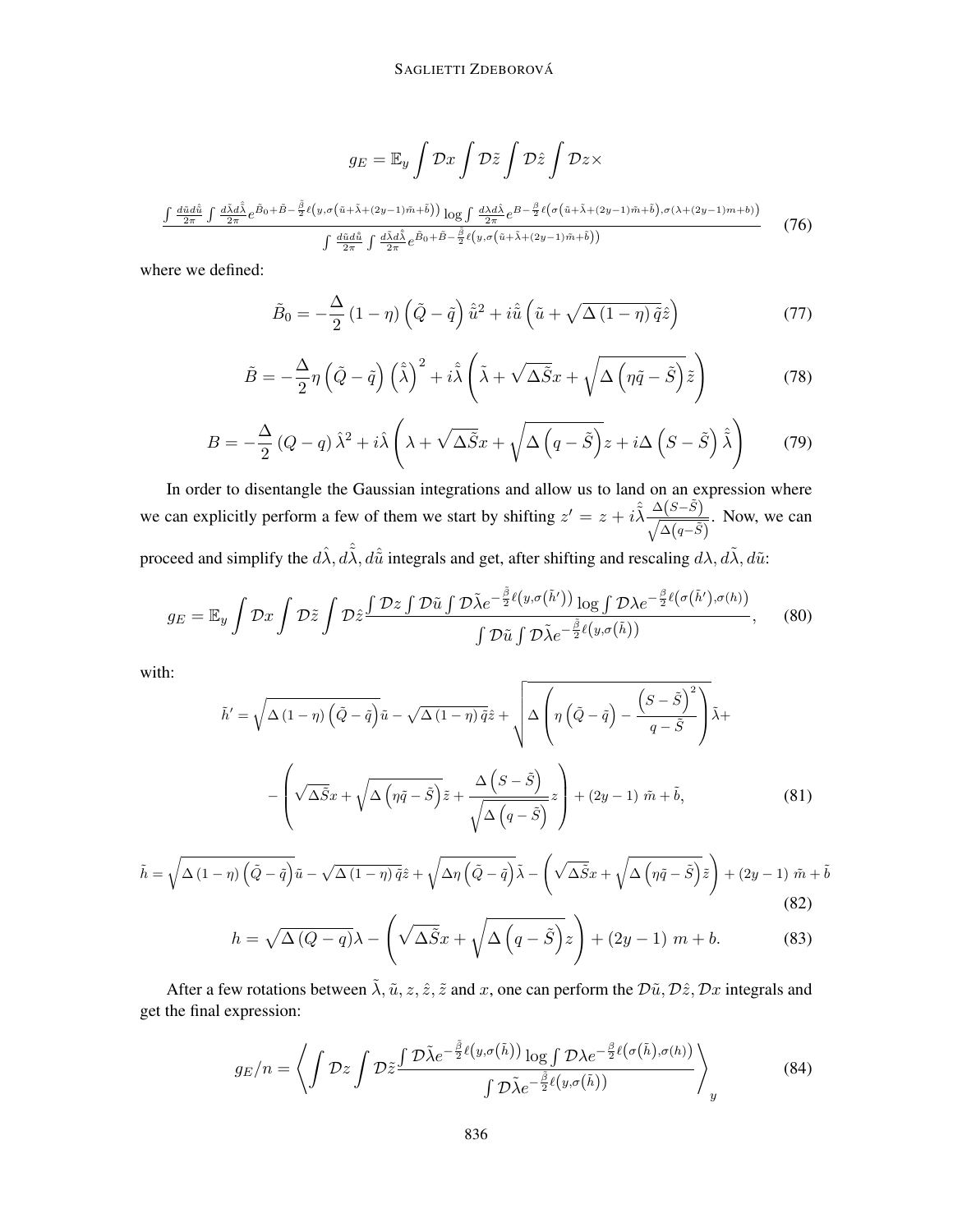with the definitions:

$$
\tilde{h} = \sqrt{\Delta \left(\tilde{Q} - \tilde{q}\right)} \tilde{\lambda} + \sqrt{\Delta \tilde{q}} \tilde{z} + (2y - 1) \tilde{m} + \tilde{b},\tag{85}
$$

$$
h = \sqrt{\Delta (Q - q)} \lambda + \frac{\Delta \left(S - \tilde{S}\right) \tilde{\lambda}}{\sqrt{\Delta \left(\tilde{Q} - \tilde{q}\right)}} + \frac{\sqrt{\Delta \tilde{S}} \tilde{z}}{\sqrt{\tilde{q}}} + \sqrt{\Delta \left(q - \frac{\tilde{S}^2}{\tilde{q}} - \frac{\left(S - \tilde{S}\right)^2}{\left(\tilde{Q} - \tilde{q}\right)}\right)} z + (2y - 1) m + b. \tag{86}
$$

#### A.2.2. ZERO TEMPERATURE LIMIT

Finally, we can recover the nested optimization characterizing the distillation framework by successively taking the two limits  $\tilde{\beta} \to \infty$  and  $\beta \to \infty$ . As in the previous calculation, we have to introduced rescaled overlap order parameters:

$$
\left(\tilde{Q} - \tilde{q}\right) = \delta \tilde{q}/\tilde{\beta}, \quad (Q - q) = \delta q/\beta, \quad S - \tilde{S} = \delta S/\tilde{\beta}
$$
\n(87)

and rescale also all the conjugate parameters:

• 
$$
\hat{Q} \rightarrow \tilde{\beta}^2 \hat{q} + \mathcal{O}(\tilde{\beta}), \hat{q} \rightarrow \tilde{\beta}^2 \hat{q}, (\hat{Q} - \hat{q}) \rightarrow -\tilde{\beta} \delta \hat{q}, \hat{m} \rightarrow \tilde{\beta} \hat{m},
$$
  
\n•  $\hat{Q} \rightarrow \beta^2 \hat{q} + \mathcal{O}(\beta), \hat{q} \rightarrow \beta^2 \hat{q}, (\hat{Q} - \hat{q}) \rightarrow -\beta \delta \hat{q}, \hat{m} \rightarrow \beta \hat{m},$   
\n•  $\hat{S} \rightarrow \tilde{\beta} \beta \hat{S} + \mathcal{O}(\beta), \hat{\tilde{S}} \rightarrow \tilde{\beta} \beta \hat{S}, (\hat{S} - \hat{\tilde{S}}) \rightarrow \beta \delta \hat{S}.$ 

With these scalings, the interaction term reads:

$$
g_I = -\beta \left(\hat{m}m + \frac{1}{2} \left(\hat{q}\delta q - \delta \hat{q}q\right) + \left(\hat{S}\delta S + \delta \hat{S}\tilde{S}\right)\right) + \mathcal{O}\left(1\right). \tag{88}
$$

In the entropic term, in the zero-temperature limit the integrals over the teacher and student weights become extremum operations:

$$
g_S = \lim_{\beta \to \infty} \beta \int \mathcal{D}z \int \mathcal{D}\tilde{z} M_s^{\star}
$$
 (89)

where:

$$
M_s^* = \max_w \left\{ -\frac{1}{2} \left( \lambda + \delta \hat{q} \right) w^2 + \left( \hat{m} + \delta \hat{S} \tilde{w}^* + \frac{\hat{S}}{\sqrt{\hat{\tilde{q}}}} \tilde{z} + \sqrt{\frac{\hat{\tilde{q}} \hat{q} - \hat{S}^2}{\hat{\tilde{q}}}} z \right) w \right\}
$$

$$
= \frac{1}{2} \frac{\left( \hat{m} + \delta \hat{S} \tilde{w}^* + \frac{\hat{S}}{\sqrt{\hat{\tilde{q}}}} \tilde{z} + \sqrt{\frac{\hat{\tilde{q}} \hat{q} - \hat{S}^2}{\hat{\tilde{q}}}} z \right)^2}{\lambda + \delta \hat{q}}
$$
(90)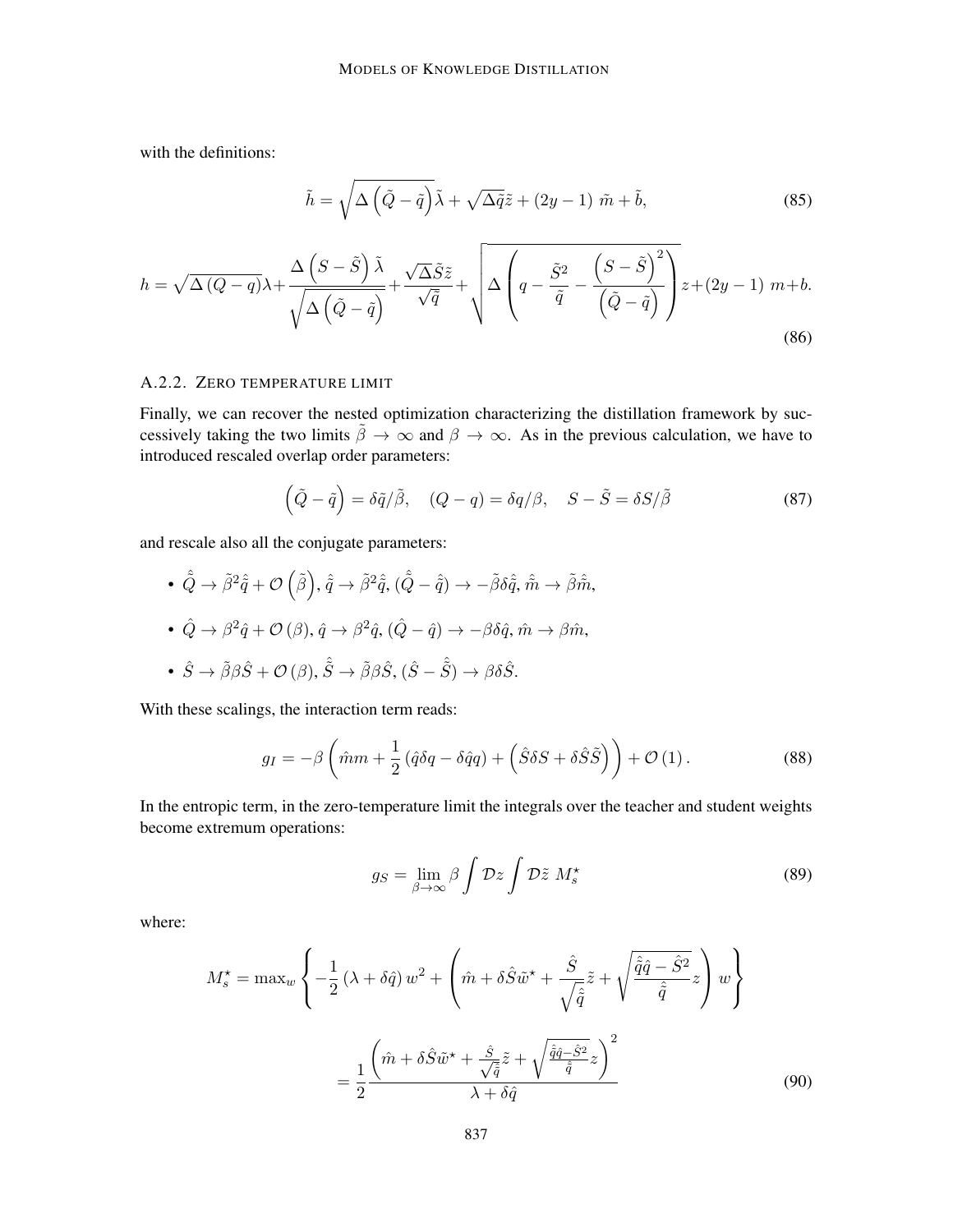and where the teacher weight configuration, as in Eq. [\(47\)](#page-21-0), maximizes the action:

$$
\tilde{w}^* = \operatorname{argmax}_{\tilde{w}} \left\{ -\frac{1}{2} (\tilde{\lambda} + \delta \hat{\tilde{q}}) \tilde{w}^2 + (\hat{\tilde{m}} + \sqrt{\hat{\tilde{q}}}\tilde{z}) \tilde{w} \right\} = \frac{\hat{\tilde{m}} + \sqrt{\hat{\tilde{q}}}\tilde{z}}{\tilde{\lambda} + \delta \hat{\tilde{q}}}.
$$
\n(91)

With an analytic expression for the maxima, the  $\int \mathcal{D}z \int \mathcal{D}\tilde{z}$  integrations can be carried out, giving:

$$
g_S = \frac{\beta}{2} \frac{\left(\hat{m} + \hat{\tilde{m}} \frac{\delta \hat{S}}{\tilde{\lambda} + \delta \hat{\tilde{q}}}\right)^2 + \left(\frac{\hat{S}}{\sqrt{\hat{q}}} + \frac{\delta \hat{S} \sqrt{\hat{q}}}{\tilde{\lambda} + \delta \hat{\tilde{q}}}\right)^2 + \frac{\hat{q}\hat{q} - \hat{S}^2}{\hat{\tilde{q}}}}{\lambda + \delta \hat{q}}.
$$
(92)

Lastly, in the  $\tilde{\beta}$ ,  $\beta \to \infty$ , also the  $\mathcal{D}\lambda$ ,  $\mathcal{D}\lambda$  integrals in the energetic term become one-dimensional extremum operations, and we have:

$$
g_E = \beta \mathbb{E}_y \int \mathcal{D}z \int \mathcal{D}\tilde{z} M_E^{\star}
$$
 (93)

where:

$$
M_{E}^{\star} = \max_{\lambda} \left\{ -\frac{1}{2} \frac{\lambda^{2}}{\Delta \delta q} - \frac{1}{2} \ell \left( \sigma \left( \tilde{h} \left( \lambda^{\star} \right) \right), \sigma \left( h \left( \lambda \right) \right) \right) \right\}
$$
(94)

with:

$$
\tilde{h}(\tilde{\lambda}) = \tilde{\lambda} + (2y - 1)\tilde{m} + \tilde{b} + \sqrt{\Delta \tilde{q}}\tilde{z}
$$
\n(95)

$$
h(\lambda) = \lambda + (2y - 1) \, m + b + \frac{\delta S}{\delta \tilde{q}} \tilde{\lambda} + \sqrt{\Delta} \frac{S}{\sqrt{\tilde{q}}} \tilde{z} + \sqrt{\Delta \left( q - \frac{S^2}{\tilde{q}} + \mathcal{O}\left(\frac{1}{\tilde{\beta}}\right) \right)} z \qquad (96)
$$

and

$$
\tilde{\lambda}^* = \operatorname{argmax}_{\tilde{\lambda}} - \frac{1}{2} \frac{\tilde{\lambda}^2}{\Delta \delta \tilde{q}} - \frac{1}{2} \ell \left( y, \sigma \left( \tilde{h} \left( \tilde{\lambda} \right) \right) \right).
$$
\n(97)

The free-entropy of Eq. [\(16\)](#page-7-1) is thus recovered after dividing the various contributions by  $\beta$ :

$$
\Phi = -\left(\hat{m}m + \frac{1}{2}\left(\hat{q}\delta q - \delta\hat{q}q\right) + \left(\hat{S}\delta S + \delta\hat{S}S\right)\right) + \eta g_S + \alpha g_E\tag{98}
$$

#### A.3. Distillation with optimal teacher

The replica calculation for the distillation setting with optimal teacher is very similar to the one presented in the first section of the Appendix (for the typical logistic regression framework), since we make an explicit assumption on the statistical measure for the teacher weight vector and the double average (as in the previous section) is not needed.

As described in the main text, we assume the teacher to be represented by a noisy version of the signal  $w = v + \sqrt{\frac{\Delta}{\alpha}}$  $\frac{\Delta}{\alpha}h$ , where each component of the noise is independent and normal distributed  $h_i \sim \mathcal{N}(0, 1)$ . This choice induces an average magnetization  $\tilde{m} = 1 + \mathcal{O}(N^{-1/2})$  and a norm  $\tilde{q} = 1 + \frac{\Delta}{\alpha}$ , same as in the case of the optimal plug-in estimator of Eq. [\(13\)](#page-6-1). When the bias is set to  $\tilde{b} = \Delta \frac{(1+\Delta/\alpha)}{2} \log(\frac{\rho}{1-\rho})$  the teacher achieves a generalization performance matching the Bayes optimal generalization, and this justifies our modeling choice for characterizing distillation from an optimal teacher.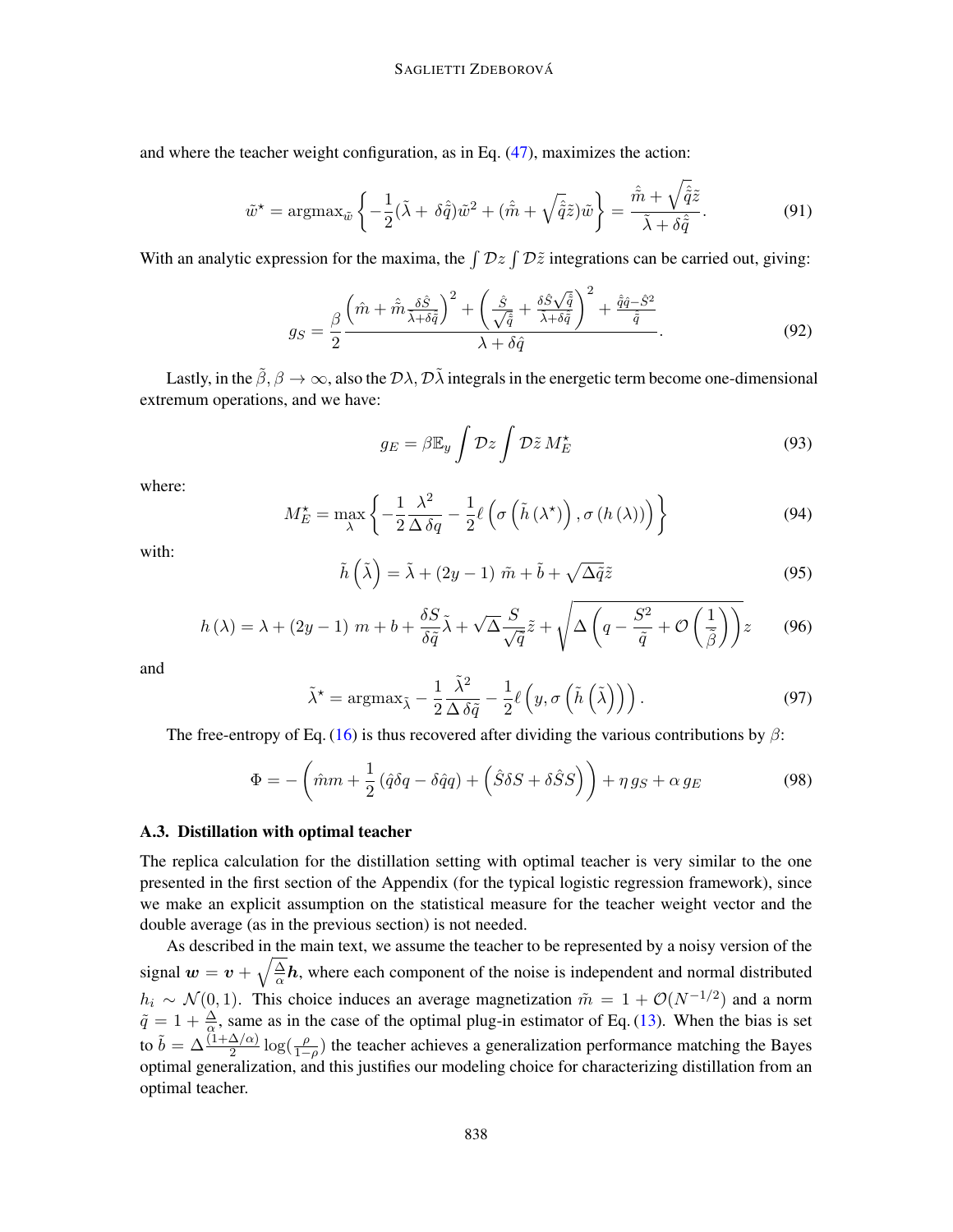We thus want to evaluate the free-entropy for an  $\eta$ -sparse student learning from the outputs produced by this optimal teacher:

$$
\Phi = \lim_{\beta \to \infty} \frac{1}{\beta N} \left\langle \log \int d\boldsymbol{w}_\eta e^{-\frac{\lambda}{2} \|\boldsymbol{w}\|_\eta^2} \int d\boldsymbol{b} \prod_{\mu} e^{-\beta \ell \left( \sigma \left( \frac{(\boldsymbol{v} + \boldsymbol{h}\sqrt{\Delta/\alpha}) \cdot \boldsymbol{x}^{\mu}}{\sqrt{N}} + \frac{\Delta(1+\Delta/\alpha)}{2} \log \frac{\rho}{1-\rho} \right), \sigma \left( \frac{\boldsymbol{w} \cdot \boldsymbol{x}^{\mu}}{\sqrt{N}} + b \right) \right) \right\rangle_{\{\boldsymbol{x}^{\mu}, \boldsymbol{y}^{\mu}, \boldsymbol{v}, \boldsymbol{h}\}}.
$$
\n(99)

As usual, instead of actually averaging over v we will set  $v = 1<sup>T</sup>$ . We can isolate the dependency over the training set by introducing the preactivation variables  $l^{\mu}$  (for the teacher) and  $\lambda_a^{\mu}$  (for the student) via Dirac's delta functions and then perform the disorder average:

$$
\mathbb{E}_{\mathbf{x}^{\mu}} e^{-i \sum_{a} \hat{\lambda}_{a}^{\mu} \frac{\mathbf{x}^{\mu} \cdot \mathbf{w}^{a}}{\sqrt{N}} - i \hat{l}_{\mu} \frac{\left(v_{i} + h_{i} \sqrt{\Delta/\alpha}\right) \cdot \mathbf{x}^{\mu}}{\sqrt{N}}}}{=} \tag{100}
$$

$$
= e^{-i(2y^{\mu}-1)\left(\sum_{a}\hat{\lambda}_{a}^{\mu}\frac{\sum_{i=1}^{N}w_{i}^{a}}{N} + \hat{l}_{\mu}\left(1+\sqrt{\Delta/\alpha}\frac{\sum_{i=1}^{N}h_{i}}{N}\right)\right)} \times
$$
\n(101)

$$
\times e^{-\frac{\Delta}{2}\left(\sum_{ab}\hat{\lambda}^{\mu}_{a}\hat{\lambda}^{\mu}_{b}\frac{\sum_{i=1}^{N}w_{i}^{a}w_{i}^{b}}{N}+2\hat{l}_{\mu}\sum_{a}\hat{\lambda}^{\mu}_{a}\left(\frac{\sum_{i=1}^{N}w_{i}^{a}}{N}+\sqrt{\Delta/\alpha}\frac{\sum_{i=1}^{N}w_{i}^{a}h_{i}}{N}\right)+\hat{l}_{\mu}^{2}\left(1+\Delta/\alpha\frac{\|h\|^{2}}{N}+2\sqrt{\Delta/\alpha}\frac{\sum_{i=1}^{N}h_{i}}{N}\right)\right)},
$$

which leads us to introducing the overlap order parameters:

$$
m^{a} = \frac{\sum w_{i}^{a}}{N}, \quad S^{a} = \frac{\sum w_{i}^{a}h_{i}}{N}, \quad q^{ab} = \frac{\sum_{i} w_{i}^{a}w_{i}^{b}}{N}.
$$
 (102)

On the other hand, we know that for a Gaussian i.i.d. normal vector  $h$  the magnetization in the direction of the signal and the norm will be  $\tilde{m} = \frac{\sum h_i}{N} = 0$  and  $\tilde{q} = \frac{\sum h_i^2}{N} = 1$ .

The replicated volume thus reads:

$$
\Omega^{n} = \int \prod_{a} \frac{d\tilde{S}^{a} d\hat{\tilde{S}}^{a}}{2\pi/N} \int \prod_{a} \frac{dm^{a} d\hat{m}^{a}}{2\pi/N} \int \prod_{ab} \frac{dq^{ab} d\hat{q}^{ab}}{2\pi/N} \int \prod_{a} db^{a} G_{I} (G_{S})^{\eta N} (G_{E})^{\alpha N} \tag{103}
$$

with the definitions:

$$
G_I = \exp\left(-N\left(\sum_a \hat{m}^a m^a + \sum_a \hat{S}^a \tilde{S}^a + \sum_{ab} \hat{q}^{ab} q^{ab}\right)\right) \tag{104}
$$

$$
G_S = \int \mathcal{D}h \int \prod_a d\mu \left( w^a \right) \exp \left( \sum_a \hat{m}^a w^a + \sum_a \hat{S}^a w^a h + \sum_{ab} \hat{q}^{ab} w^a w^b \right) \tag{105}
$$

and (after a little algebra):

$$
G_E = \int \mathcal{D}l \int \prod_a \left( \frac{d\lambda^a d\hat{\lambda}^a}{2\pi} e^{i\lambda^a \hat{\lambda}^a} \right) \times
$$
  

$$
\times e^{-\frac{\Delta}{2} \sum_{ab} \hat{\lambda}_a \hat{\lambda}_b} \left( q^{ab} - \frac{\left( m^a + \sqrt{\Delta/\alpha} S^a \right) \left( m^b + \sqrt{\Delta/\alpha} S^b \right)}{1 + \Delta/\alpha} \right) - i l \sqrt{\frac{\Delta}{(1 + \Delta/\alpha)}} \sum_a \hat{\lambda}_a \left( m^a + \sqrt{\Delta/\alpha} S^a \right) \times
$$
  

$$
\times \mathbb{E}_y \prod_a e^{-\beta \ell \left( \sigma \left( l \sqrt{\Delta(1 + \Delta/\alpha)} + (2y - 1) + \frac{\Delta(1 - \Delta/\alpha)}{2} \log \frac{\rho}{1 - \rho} \right), \sigma(\lambda^a + (2y - 1)m^a + b^a) \right)}
$$
(106)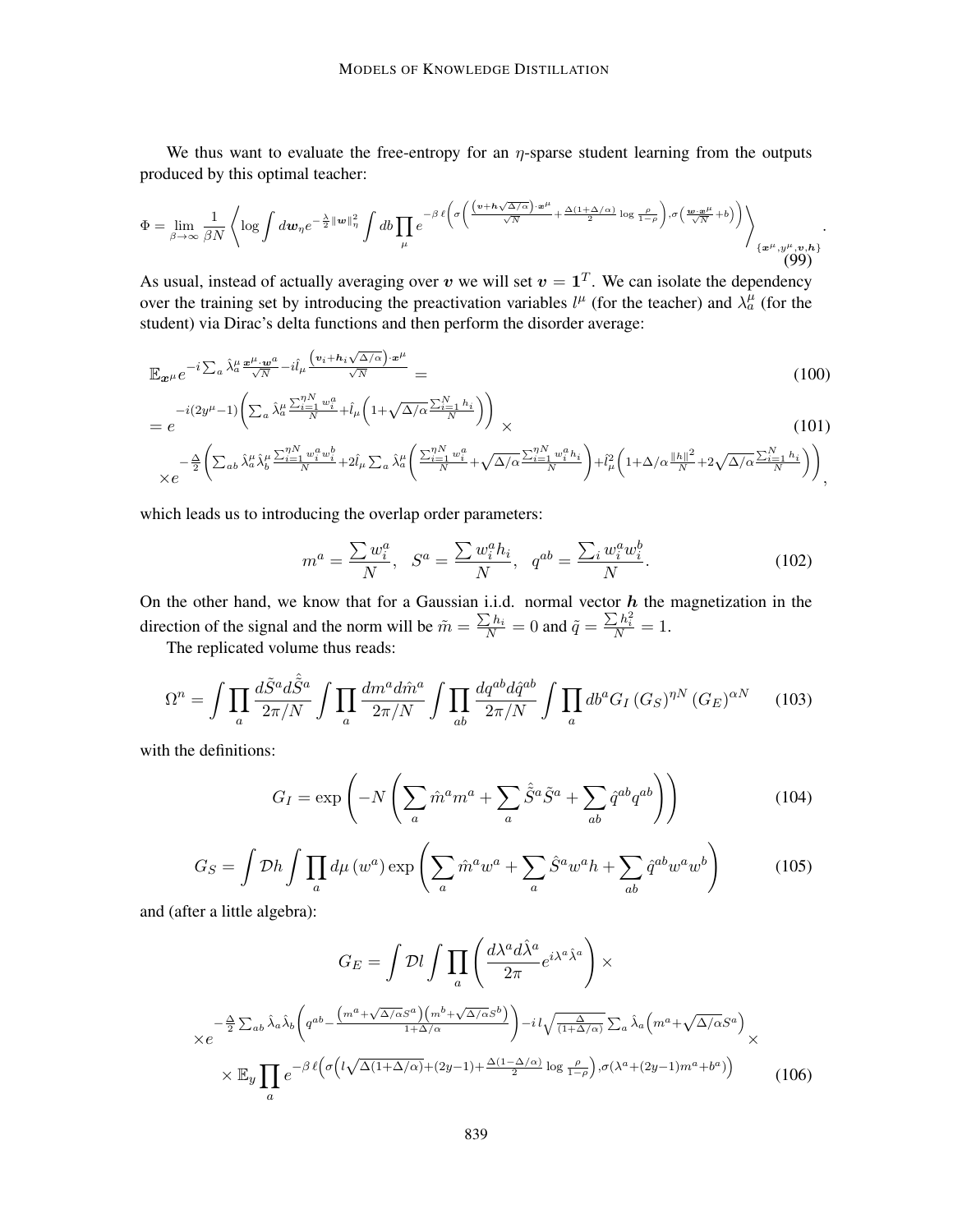#### A.3.1. RS ANSATZ AND ZERO TEMPERATURE LIMIT

The rest of the computation is basically identical to that presented in the first section of the Appendix, so we will only report the final expressions for the free-entropy:

$$
\Phi = g_I + \eta \, g_S + \alpha \, g_E. \tag{107}
$$

with the following definitions for the interaction, entropic and energetic terms:

$$
g_I = -\left(\hat{m}m + \hat{S}S + \frac{1}{2}\left(\hat{q}\delta q - \delta\hat{q}q\right)\right),\tag{108}
$$

$$
g_S = \frac{\hat{m}^2 + \hat{S}^2 + \hat{q}}{2\left(\lambda + \delta\hat{q}\right)},\tag{109}
$$

$$
g_E = \mathbb{E}_y \int \mathcal{D}\tilde{z} \int \mathcal{D}z \ M_E, \qquad (110)
$$

where:

$$
M_E = \max_{u} -\frac{u^2}{2} - \ell\left(\sigma(\tilde{h}(\tilde{z})), \sigma(h(u, z, \tilde{z}))\right),\tag{111}
$$

and:

$$
\tilde{h}(\tilde{z}) = (2y - 1) + \frac{\Delta'}{2} \log \frac{\rho}{1 - \rho} + \sqrt{\Delta (1 - \Delta/\alpha)} \tilde{z},\tag{112}
$$

$$
h(u, z, \tilde{z}) = \sqrt{\Delta \delta q} u + \sqrt{\Delta \left( q - \frac{\left( m + \sqrt{\Delta/\alpha} S \right)^2}{1 + \Delta/\alpha} \right)} z + \sqrt{\frac{\Delta}{\left( 1 + \Delta/\alpha \right)}} \left( m + \sqrt{\Delta/\alpha} S \right) \tilde{z} + \left( 2y - 1 \right) m + b. \tag{113}
$$

# <span id="page-31-0"></span>Appendix B. On the inheritance of the teacher regularization

#### B.1. Direct and inherited student regularization

We here show additional experiments on the different effects of direct and indirect (inherited through KD)  $L_2$  regularization on the student generalization performance.

In Fig. [7,](#page-32-0) we display the distillation generalization curves (full lines) and the direct regularization curves (dashed lines) at fixed values of the regularizer intensity. It is evident that the optimal regularization for the student (with sparsity  $\eta = 0.5$ ) is of the same order of the optimal value for the teacher  $\lambda \simeq 0.1$  (cfr. Fig. [6\)](#page-22-0). If we look at the low  $\alpha$  regime, it is also clear that only a direct ridge regularization on the student can grant him a good generalization performance (in the pure distillation setting we see the  $\alpha_I$  and  $\alpha_S$  interpolation peaks). This observation strongly motivates a mixed approach, where the distillation student is also regularized with an  $L_2$  penalty (we will consider this setting in the following). However, in the large  $\alpha$  regime we observe an interesting advantage of distillation: in the case of an overshoot in the regularization intensity ( $\lambda \approx 1$ ), the distillation student performance is less hindered than the directly regularized student. This provides an indication that the knowledge distillation process may require less fine-tuning than usual empirical risk minimization with cross-entropy loss.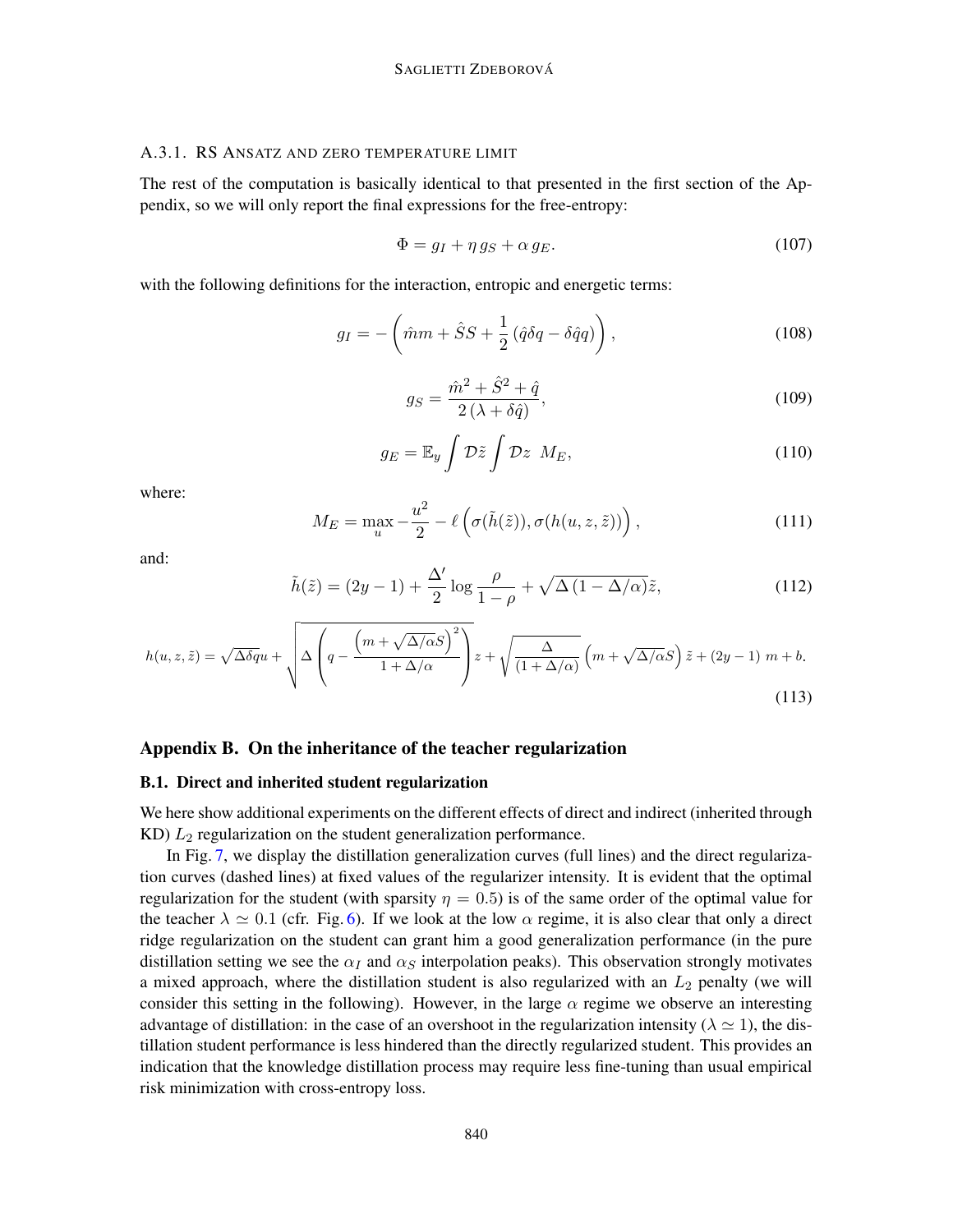<span id="page-32-0"></span>

Figure 7: Comparison between the pure distillation generalization curves (blue full curves), as in Fig. [3,](#page-11-0) and the performance of a ridge regularized student learning from the labels (red dashed curves), at  $\rho = 0.2$ ,  $\Delta = 1$ . (Grey curve) Optimal generalization, achieved with the sparsified plug-in estimator. The data points with error bars represent the results of numerical experiments at  $N = 4000$  (10 samples per point).

#### B.2. On the KD mixing parameter

We here show some more details on the effect of the mixing parameter  $\chi$  in the distillation loss.

In Fig. [8](#page-33-0) we fix  $\lambda$ ,  $\lambda = 0.15$  and vary the value of the mixing parameter  $\chi$ . As expected from the results reported in the previous paragraphs, we can see that in the low  $\alpha$  regime it is better not to rely upon the teacher outputs in order to avoid the interpolation cusp (around  $\alpha = \eta$ ): lower values of  $\chi$  (red, pink curves) yield better generalization. As  $\alpha$  increases, an appropriate value of the mixing parameter can increase the overall regularization felt by the student up to the optimal amount, guaranteeing an improved performance (purple curve). Interestingly, through the tuning of  $\chi$  KD can be made to match the performance achieved with optimal regularization, however a reduction in the performance gap with respect to the plug-in estimator bound is never observed.

#### B.3. Regularization through uniform label smoothing

We consider a different type of regularization scheme called uniform label smoothing [Szegedy et al.](#page-17-11) [\(2016\)](#page-17-11); Müller et al. [\(2019\)](#page-17-12). We introducing a smoothing parameter  $\epsilon$  and replacing the "hard" ground truth labels with their softer counterpart  $y \to y (1 - \epsilon) + (1 - y) \epsilon$  at training. This type of regularization strategy is known to be effective in preventing overconfidence of the trained model, especially in the case of noisy data.

In Fig. [9,](#page-34-1) we compare two different scenarios: in the first case, the student learns from the smoothened labels directly (full colored lines); in the second case, we consider pure distillation from a teacher that learned the smoothened labels (black dots). In both settings the ridge regularization is fixed at the baseline level  $\lambda$ ,  $\tilde{\lambda} = 1e-5$  in order to isolate the regularization effect of the softer labels.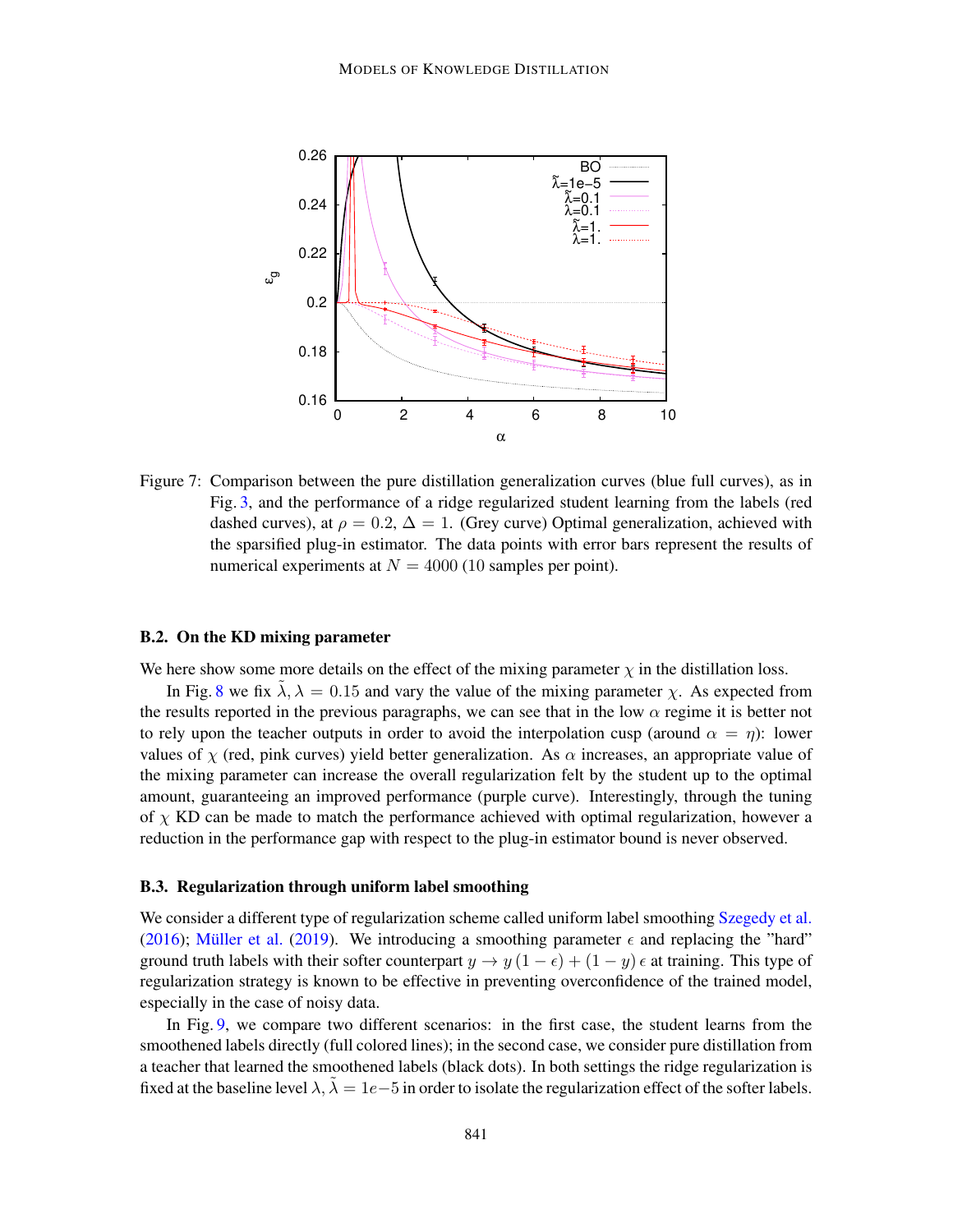#### <span id="page-33-0"></span>SAGLIETTI ZDEBOROVÁ



Figure 8: Generalization performance achieved by a regularized distillation student ( $\eta = 0.5$ ,  $\lambda =$  $1e - 1$ ,  $T = 2$ ) learning from a optimally regularized teacher ( $\lambda = 0.15$ ), at varying values of the mixing parameter  $\chi$  and with  $\rho = 0.2$ ,  $\Delta = 1$ . (Dashed black curve) Generalization bound, achieved by the sparsified plug-in estimator. The data points with error bars represent the results of numerical experiments at  $N = 4000$  (10 samples per point).

Surprisingly, the student generalization performance obtained in the two scenarios is practically indistinguishable, implying that the KD process can perfectly transfer this type of regularization. Note that, because of the simple nature of the GM generative model, we find it is very beneficial to have learn with higher  $\epsilon$  at smaller values of  $\alpha$ .

# B.4. Varying the Knowledge Distillation temperature

We consider again a pure distillation setting with  $\chi = 1$ , but now explore the effect of changing the distillation temperature  $T$ . In particular, in the cross-entropy term in the knowledge distillation loss, the usual outputs will be replaced by  $\sigma(h) \to \sigma(h/T)$ , where T can increase (lower) the difference between the probabilities of assigning each label.

The general idea behind the introduction of this temperature is that after training, in a multi-class problem, the  $softmax$  output function will typically produce small probabilities in correspondence of the incorrect categories and the difference in the assigned weight will be flattened because of the Bolzmann-like form of the activation. Introducing a high temperature can instead reweight the output probability distribution, accentuating the differences in probabilities assigned to incorrect labels [Hinton et al.](#page-16-3) [\(2015\)](#page-16-3); [Tang et al.](#page-18-3) [\(2020\)](#page-18-3). Of course, this effect cannot be explored in the simple binary classification setting. However, it is still possible to observe a positive effect of a high T in the low  $\alpha$  regime.

In Fig[.10](#page-35-0) we vary the distillation temperature in the small training set regime, considering an unregularized student that learns from a teacher with ridge regularization intensity  $\lambda = 0.15$  (nearly optimal setting). It is clear that raising the distillation temperature can mitigate the overfitting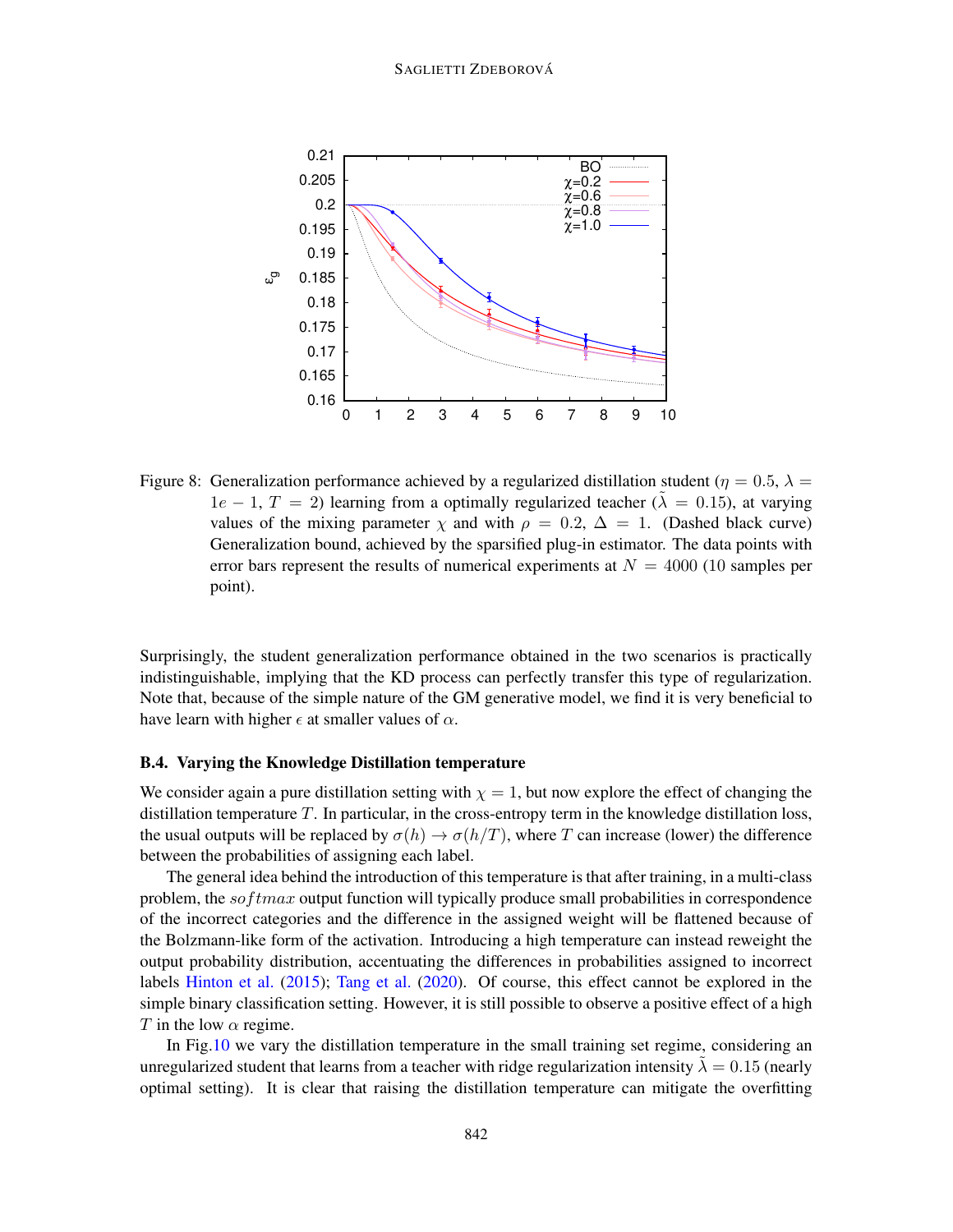<span id="page-34-1"></span>

Figure 9: Comparison of the generalization performance at fixed values of  $\alpha$  of a  $\eta = 0.5$  sparse student in two scenarios: either the student learns directly the smoothened labels (colored lines), or it learns through pure distillation from a teacher trained on the same smoothened labels (black dots). The data points with error bars represent the results of numerical experiments in the second scenario at  $N = 4000$  (10 samples per point).

phenomenon observed around the  $\alpha = \eta$  interpolation peak. Note that, since the magnitude of the learned preactivations is effectively decreased, the saturating regime of the  $\sigma(\cdot)$  activation function is avoided and this yields larger differences between the teacher outputs on different patterns, allowing for a better transfer of knowledge.

# <span id="page-34-0"></span>Appendix C. On the Double-descent phenomena

We have seen in section [6](#page-13-0) the appeareance of sharp interpolation peak at  $\alpha_I = \eta$ , when the number of parameters of the student model equals the size of the training set. Moreover, note that the peak becomes more pronounced when the teacher regularization is close to the optimal value  $\lambda = 0.1$ .

While such a location for the interpolation peak is uncharacteristic of logistic regression, a similar cusp is typically observed in the weak regularization regime when the classifier is trained with a Mean Squared Error (MSE) loss function [Hastie et al.](#page-16-13) [\(2019\)](#page-16-13); [Mignacco et al.](#page-17-7) [\(2020\)](#page-17-7). What one would expect in the case of logistic regression is instead a less pronounced peak, located in correspondence of the separability threshold  $\alpha_S(\rho, \Delta)$  for the training dataset. Note that, in the mismatched distillation framework, we expect two distinct separability thresholds of this type  $\alpha_S$  $\tilde{\alpha}_S$ , one for the student and one for the teacher.

In order to understand the origin of the unusual interpolation peak at  $\alpha = \eta$ , in Fig. [11,](#page-36-0) we display the behavior of a series of relevant quantities: the average cross-entropy-per-pattern (top left), the student norm (top right), the average MSE-distance between teacher and student outputs (bottom left) and the average MSE between teacher and student preactivations. In all the plots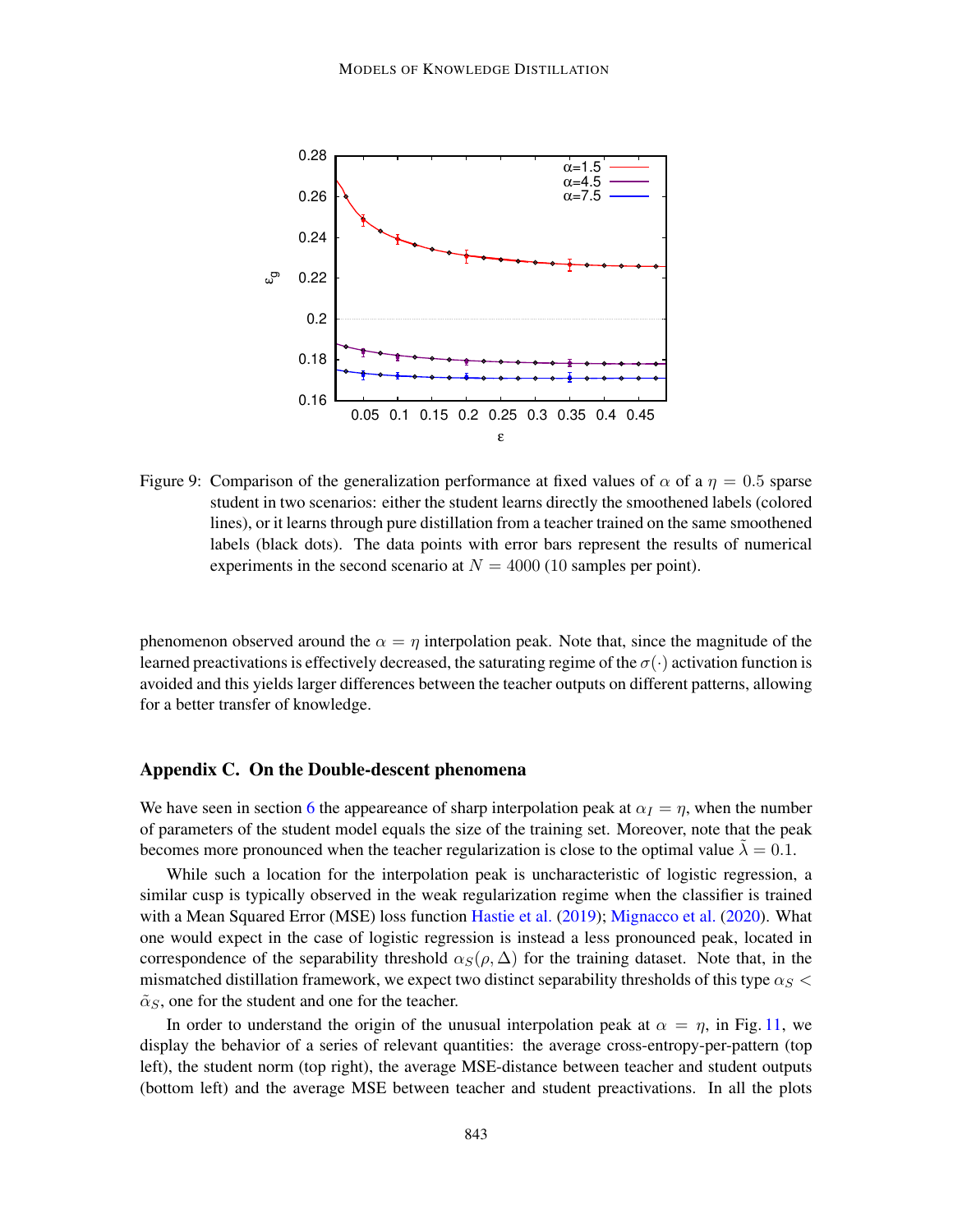<span id="page-35-0"></span>

Figure 10: Generalization performance in the low  $\alpha$  regime of a pure distillation student ( $\chi$  = 1) learning from a optimally regularized teacher ( $\lambda = 0.15$ ) with increasing values of the distillation temperature, at  $\rho = 0.2$ ,  $\Delta = 1$ ,  $\eta = 0.5$ . (Dashed black curve) Generalization bound for the student, achieved by the sparsified plug-in estimator. The data points with error bars represent the results of numerical experiments at  $N = 4000$ (10 samples per point).

we mark the three introduced thresholds, that in our parameter setting are located at  $\alpha_I = 0.5$ ,  $\alpha_S \simeq 1.75$  and  $\tilde{\alpha}_S \simeq 4.75$ .

In the top left plot we can see that, when the student learns from a teacher with vanishing regularization (black curve), the optimal cross-entropy remains close to zero if the dataset is separable  $\alpha < \alpha_S$ , and jumps to finite values otherwise (similar to what usually happens in logistic regression: indeed, the weakly regularized teacher replicates the original labels almost exactly while  $\alpha < \tilde{\alpha}_S$ ). The associated generalization error peak (cfr. the grey curve in Fig. [2\)](#page-9-0) is thus caused by the explosion of the student norm (as expected with unregularized logistic regression at the separability threshold  $\alpha = \alpha_S$ ).

On the other hand, at finite regularizations (violet and red curves) the teacher outputs are no longer binary and the minimum achievable cross-entropy becomes strictly greater zero, as can be seen in top right plot. While the number of associated linear constraints is lower than the number of parameters  $\alpha < \alpha_I$ , the student is able to faithfully reproduce the non-polarized teacher outputs (bottom left plot). However, by doing so the student overfits the noisy data and the increase in its norm (top right plot) gives rise to a sharp generalization error peak. These observations seem to be consistent with the scenario observed in [Phuong and Lampert](#page-17-3) [\(2019\)](#page-17-3), where it was shown that below the interpolation threshold the student converges to the projection of the teacher's weight vector onto the data span and reproduces the teacher preactivations. Note that, when the teacher is over-regularized  $\lambda = 1$ , teacher and student maximum norms are lower, partially tempering the generalization cusp.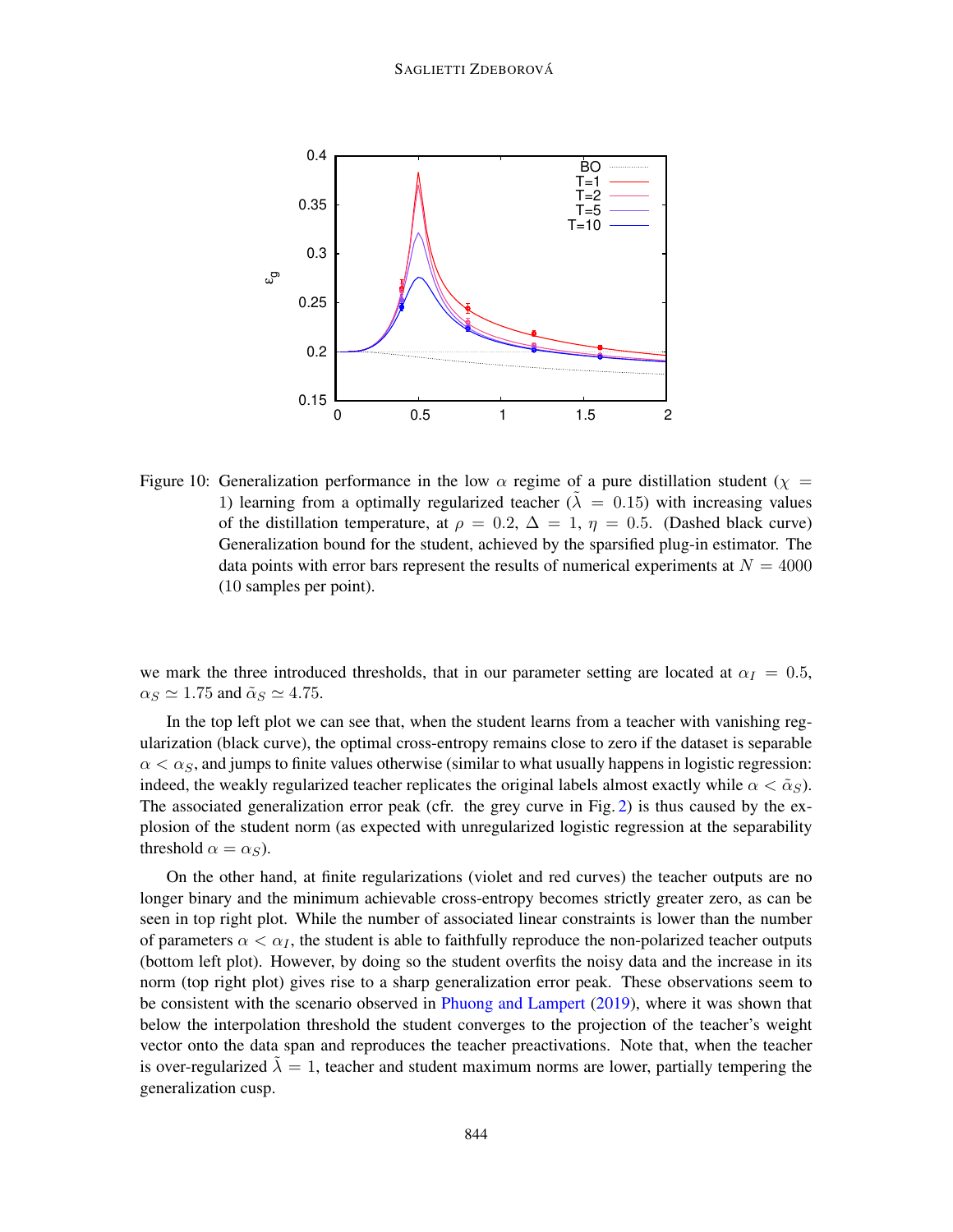

<span id="page-36-0"></span>Figure 11: *Top left plot*: Typical student cross-entropy loss, averaged over the training set. *Top right plot*: Typical student norm. *Bottom left plot*: Typical MSE-distance between student and teacher outputs. *Top right plot*: Typical MSE-distance between student and teacher preactivations. All the results are collected in the pure distillation setting ( $\rho = 0.2$ ,  $\Delta = 1$ ,  $\chi = 1$ ), at teacher regularizations  $\tilde{\lambda} = 1e - 5$  (black),  $\tilde{\lambda} = 1e - 1$  (violet),  $\tilde{\lambda} = 1$ (red). The data points with error bars represent the results of numerical experiments at  $N = 4000$  (10 samples per point). Due to the explosion of teacher and student norms (around the interpolation peak and the separability thresholds) in several occasions the employed numerical optimization routine (Adam optimizer [Kingma and Ba](#page-17-13) [\(2015\)](#page-17-13)) couldn't converge before the imposed hard cutoff of 2000 epochs. This can explain the discrepancies with the theoretical predictions.

Finally, in the bottom right plot, we see the average MSE-distance between teacher and student preactivations. When the teacher is weakly regularized (black curve) the deviation between teacher and student preactivations sharply increases around the student interpolation threshold  $\alpha_S$ (where the student norm is greater than the teacher's) and around the teacher interpolation threshold  $\tilde{\alpha}_S$  (where the teacher norms reaches its maximum). At higher regularization levels this behavior disappears, since the cross-entropy minimization no longer induces great spikes in the student norm.